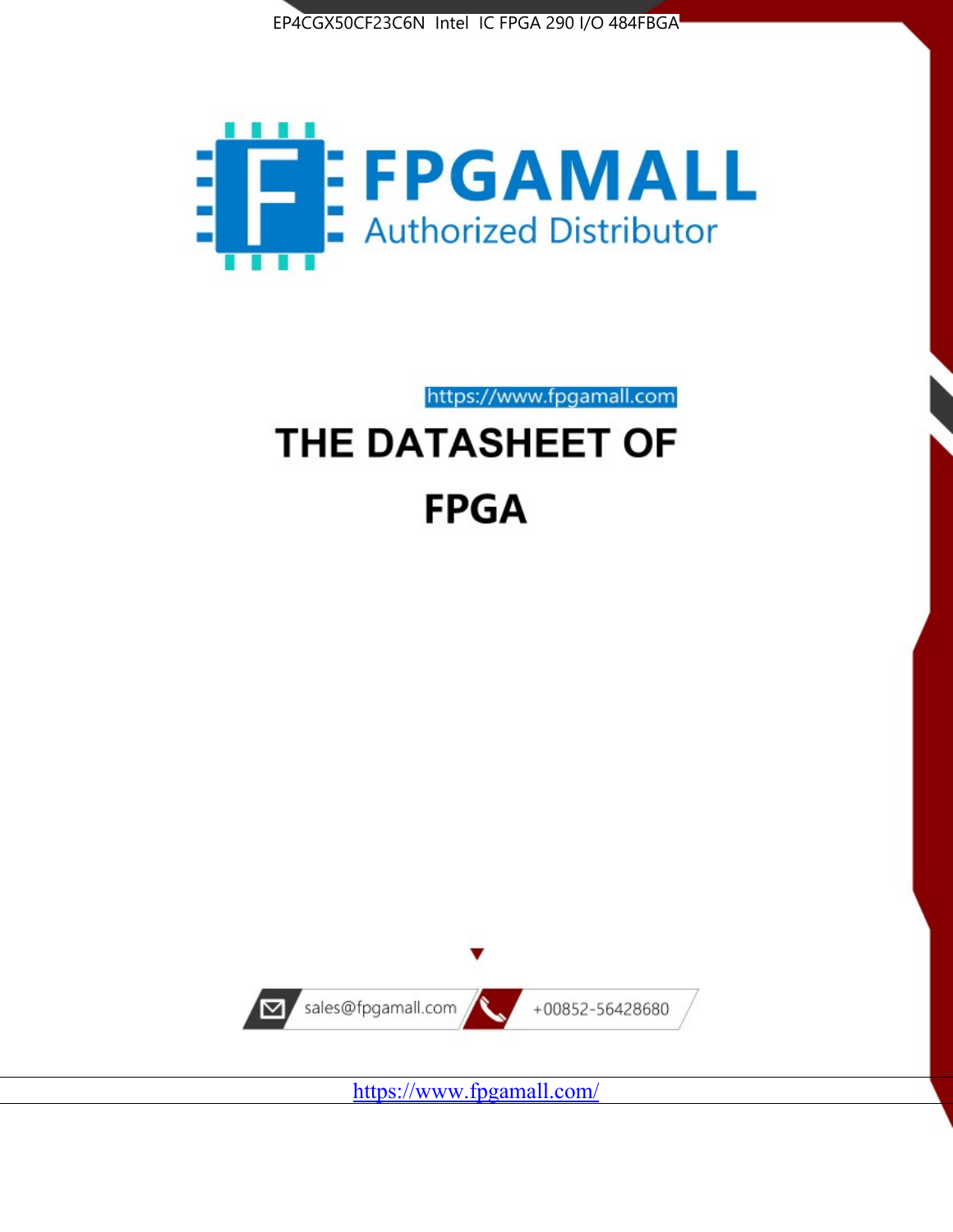

## **1. Cyclone IV Device Datasheet**

**CYIV-53001-2.0**

This chapter describes the electrical and switching characteristics for Cyclone<sup>®</sup> IV devices. Electrical characteristics include operating conditions and power consumption. Switching characteristics include transceiver specifications, core, and periphery performance. This chapter also describes I/O timing, including programmable I/O element (IOE) delay and programmable output buffer delay.

This chapter includes the following sections:

- "Operating Conditions" on page 1–1
- "Power Consumption" on page 1–16
- "Switching Characteristics" on page 1–16
- " $I/O$  Timing" on page  $1-37$
- "Glossary" on page 1–37

## **Operating Conditions**

When Cyclone IV devices are implemented in a system, they are rated according to a set of defined parameters. To maintain the highest possible performance and reliability of Cyclone IV devices, you must consider the operating requirements described in this chapter.

Cyclone IV devices are offered in commercial, industrial, extended industrial and, automotive grades. Cyclone IV E devices offer –6 (fastest), –7, –8, –8L, and –9L speed grades for commercial devices, –8L speed grades for industrial devices, and –7 speed grade for extended industrial and automotive devices. Cyclone IV GX devices offer –6 (fastest), –7, and –8 speed grades for commercial devices and –7 speed grade for industrial devices.

**For more information about the supported speed grades for respective Cyclone IV** devices, refer to the *[Cyclone IV FPGA Device Family Overview](http://www.altera.com/literature/hb/cyclone-iv/cyiv-51001.pdf)* chapter.

**1** Cyclone IV E devices are offered in core voltages of 1.0 and 1.2 V. Cyclone IV E devices with a core voltage of 1.0 V have an 'L' prefix attached to the speed grade.

In this chapter, a prefix associated with the operating temperature range is attached to the speed grades; commercial with a "C" prefix, industrial with an "I" prefix, and automotive with an "A" prefix. Therefore, commercial devices are indicated as C6, C7, C8, C8L, or C9L per respective speed grade. Industrial devices are indicated as I7, I8, or I8L. Automotive devices are indicated as A7.

@2016 Altera Corporation. All rights reserved. ALTERA, ARRIA, CYCLONE, HARDCOPY, MAX, MEGACORE, NIOS, QUARTUS and STRATIX words and logos are trademarks of Altera Corporation and registered in the U.S. Patent and Trademark



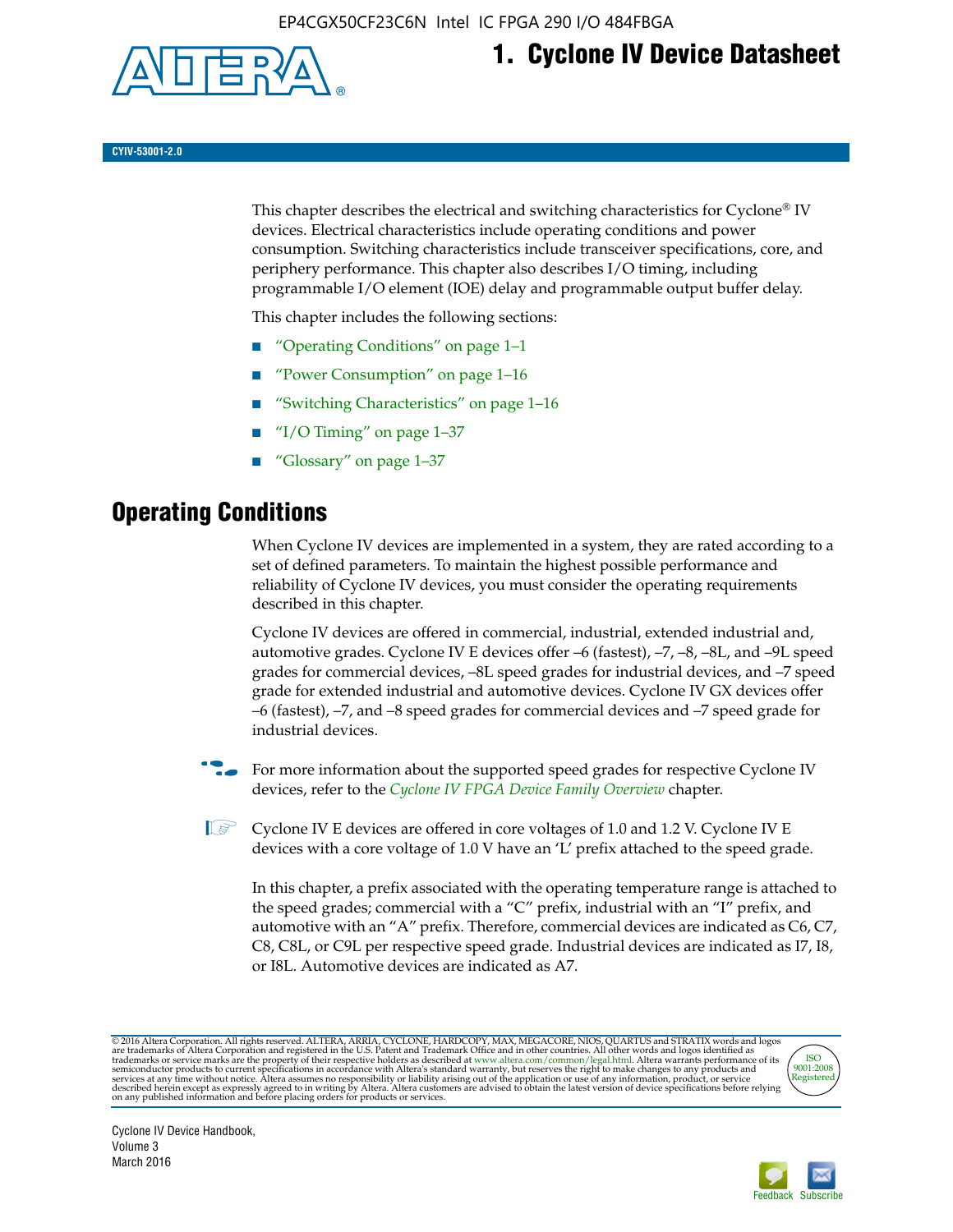**1 Cyclone IV E industrial devices I7 are offered with extended operating temperature** range.

## **Absolute Maximum Ratings**

Absolute maximum ratings define the maximum operating conditions for Cyclone IV devices. The values are based on experiments conducted with the device and theoretical modeling of breakdown and damage mechanisms. The functional operation of the device is not implied at these conditions. Table 1–1 lists the absolute maximum ratings for Cyclone IV devices.



Conditions beyond those listed in Table  $1-1$  cause permanent damage to the device. Additionally, device operation at the absolute maximum ratings for extended periods of time have adverse effects on the device.

| <b>Symbol</b>              | <b>Parameter</b>                                                                                                                             | Min    | <b>Max</b> | <b>Unit</b> |
|----------------------------|----------------------------------------------------------------------------------------------------------------------------------------------|--------|------------|-------------|
| <b>V<sub>CCINT</sub></b>   | Core voltage, PCI Express <sup>®</sup> (PCIe <sup>®</sup> ) hard IP<br>block, and transceiver physical coding sublayer<br>(PCS) power supply | $-0.5$ | 1.8        | V           |
| $V_{CCA}$                  | Phase-locked loop (PLL) analog power supply                                                                                                  | $-0.5$ | 3.75       | V           |
| $V_{\text{CCD\_PLL}}$      | PLL digital power supply                                                                                                                     | $-0.5$ | 1.8        | V           |
| V <sub>CCIO</sub>          | I/O banks power supply                                                                                                                       | $-0.5$ | 3.75       | V           |
| V <sub>CC_CLKIN</sub>      | Differential clock input pins power supply                                                                                                   | $-0.5$ | 4.5        | V           |
| $V_{\text{CCH_GXB}}$       | Transceiver output buffer power supply                                                                                                       | $-0.5$ | 3.75       | V           |
| $V_{\text{CCA\_GXB}}$      | Transceiver physical medium attachment (PMA)<br>and auxiliary power supply                                                                   | $-0.5$ | 3.75       | V           |
| $V_{CCL_GXB}$              | Transceiver PMA and auxiliary power supply                                                                                                   | $-0.5$ | 1.8        | $\vee$      |
| $V_{1}$                    | DC input voltage                                                                                                                             | $-0.5$ | 4.2        | V           |
| $I_{\text{OUT}}$           | DC output current, per pin                                                                                                                   | $-25$  | 40         | mA          |
| ${\mathsf T}_{\text{STG}}$ | Storage temperature                                                                                                                          | -65    | 150        | °C          |
| $T_{\rm J}$                | Operating junction temperature                                                                                                               | $-40$  | 125        | °C          |

**Table 1–1. Absolute Maximum Ratings for Cyclone IV Devices** *(1)*

**Note to Table 1–1:**

(1) Supply voltage specifications apply to voltage readings taken at the device pins with respect to ground, not at the power supply.

## **Maximum Allowed Overshoot or Undershoot Voltage**

During transitions, input signals may overshoot to the voltage shown in Table 1–2 and undershoot to –2.0 V for a magnitude of currents less than 100 mA and for periods shorter than 20 ns. Table 1–2 lists the maximum allowed input overshoot voltage and the duration of the overshoot voltage as a percentage over the lifetime of the device. The maximum allowed overshoot duration is specified as a percentage of high-time over the lifetime of the device.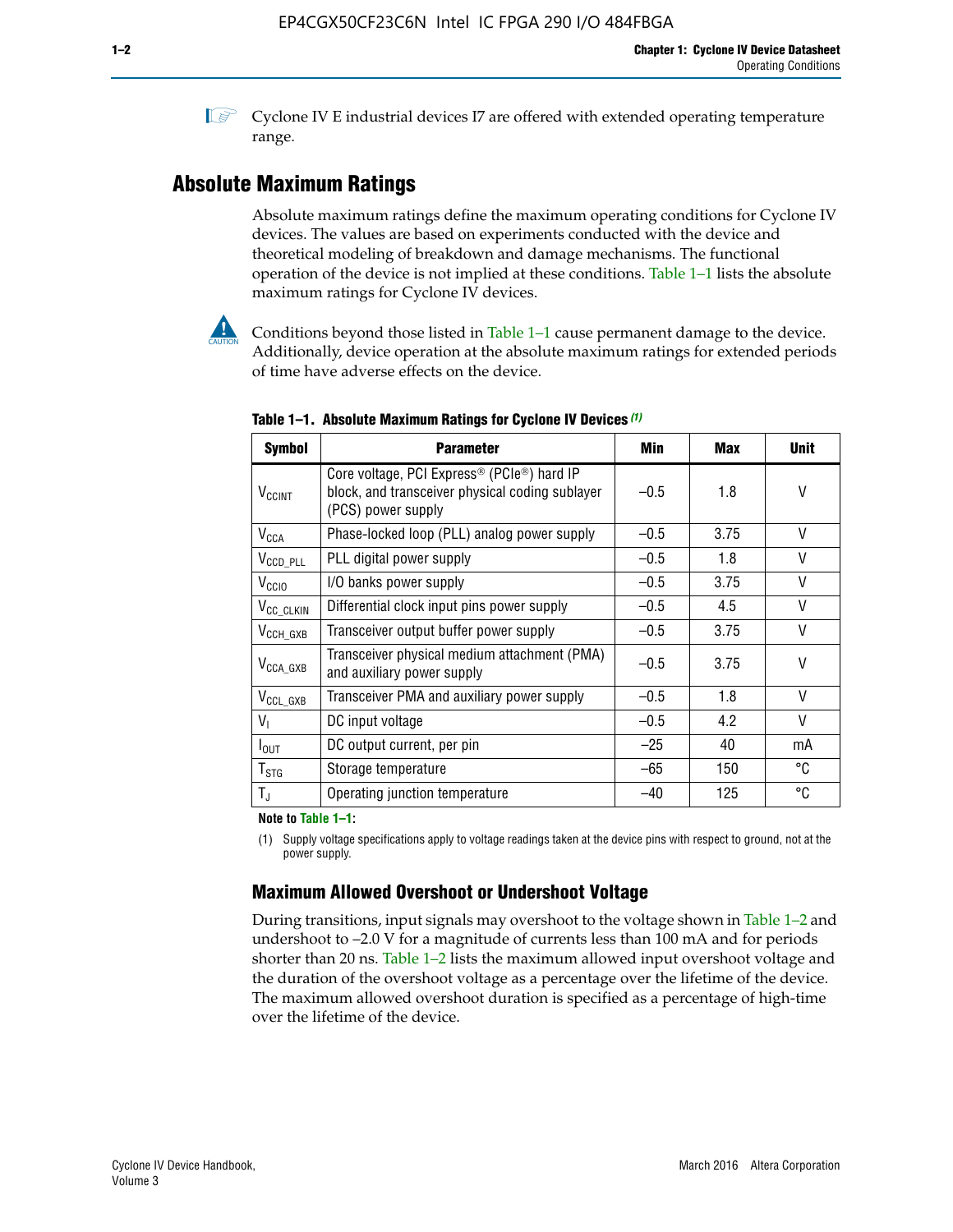$\mathbb{I}$  A DC signal is equivalent to 100% duty cycle. For example, a signal that overshoots to 4.3 V can only be at 4.3 V for 65% over the lifetime of the device; for a device lifetime of 10 years, this amounts to 65/10ths of a year.

| <b>Symbol</b> | <b>Parameter</b>    | <b>Condition (V)</b> | <b>Overshoot Duration as % of High Time</b> | <b>Unit</b>   |              |    |      |
|---------------|---------------------|----------------------|---------------------------------------------|---------------|--------------|----|------|
|               |                     | $V_1 = 4.20$         | 100                                         | $\%$          |              |    |      |
|               |                     | $V_1 = 4.25$         | 98                                          | $\frac{0}{0}$ |              |    |      |
|               | AC Input<br>Voltage | $V_1 = 4.30$         | 65                                          | $\frac{0}{0}$ |              |    |      |
|               |                     | $V_1 = 4.35$         | 43                                          | $\%$          |              |    |      |
| $V_i$         |                     |                      |                                             |               | $V_1 = 4.40$ | 29 | $\%$ |
|               |                     | $V_1 = 4.45$         | 20                                          | $\%$          |              |    |      |
|               |                     | $V_1 = 4.50$         | 13                                          | $\%$          |              |    |      |
|               |                     | $V_1 = 4.55$         | 9                                           | $\%$          |              |    |      |
|               |                     | $V_1 = 4.60$         | 6                                           | $\frac{0}{0}$ |              |    |      |

**Table 1–2. Maximum Allowed Overshoot During Transitions over a 10**-**Year Time Frame for Cyclone IV Devices**

Figure 1–1 shows the methodology to determine the overshoot duration. The overshoot voltage is shown in red and is present on the input pin of the Cyclone IV device at over 4.3 V but below 4.4 V. From Table 1–2, for an overshoot of 4.3 V, the percentage of high time for the overshoot can be as high as 65% over a 10-year period. Percentage of high time is calculated as ([delta  $T$ ]/T)  $\times$  100. This 10-year period assumes that the device is always turned on with 100% I/O toggle rate and 50% duty cycle signal. For lower I/O toggle rates and situations in which the device is in an idle state, lifetimes are increased.



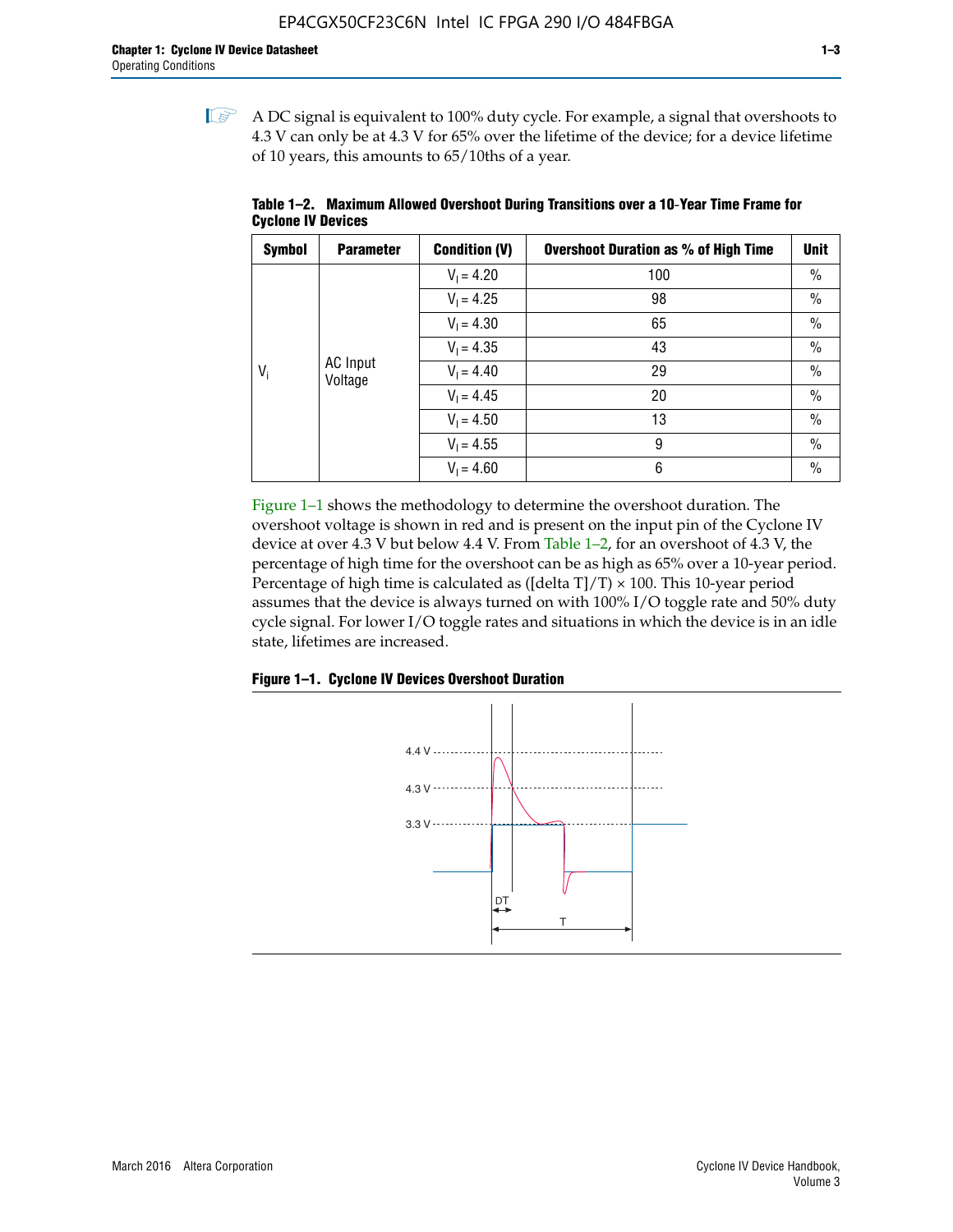## **Recommended Operating Conditions**

This section lists the functional operation limits for AC and DC parameters for Cyclone IV devices. Table 1–3 and Table 1–4 list the steady-state voltage and current values expected from Cyclone IV E and Cyclone IV GX devices. All supplies must be strictly monotonic without plateaus.

**Table 1–3. Recommended Operating Conditions for Cyclone IV E Devices** *(1)***,** *(2)* **(Part 1 of 2)**

| <b>Symbol</b>              | <b>Parameter</b>                                      | <b>Conditions</b>                        | <b>Min</b>                                                                                                                                                                                                                                                                            | <b>Typ</b> | <b>Max</b>                                                                                                                                                                                                                                                                                                                                        | <b>Unit</b> |  |  |  |
|----------------------------|-------------------------------------------------------|------------------------------------------|---------------------------------------------------------------------------------------------------------------------------------------------------------------------------------------------------------------------------------------------------------------------------------------|------------|---------------------------------------------------------------------------------------------------------------------------------------------------------------------------------------------------------------------------------------------------------------------------------------------------------------------------------------------------|-------------|--|--|--|
|                            | Supply voltage for internal logic,<br>1.2-V operation |                                          | 1.15                                                                                                                                                                                                                                                                                  | 1.2        | $\mathsf{V}$<br>1.25<br>$\mathsf{V}$<br>1.03<br>$\vee$<br>3.465<br>$\vee$<br>3.15<br>$\vee$<br>2.625<br>$\vee$<br>1.89<br>$\vee$<br>1.575<br>$\mathsf{V}$<br>1.26<br>$\vee$<br>2.625<br>$\vee$<br>1.25<br>$\vee$<br>1.03<br>$\mathsf{V}$<br>3.6<br>$\mathsf{V}$<br>$V_{CCIO}$<br>°C<br>85<br>°C<br>100<br>°C<br>125<br>°C<br>125<br>50 ms<br>3 ms |             |  |  |  |
| $V_{CClNT}$ (3)            | Supply voltage for internal logic,<br>1.0-V operation |                                          | 0.97                                                                                                                                                                                                                                                                                  | 1.0        |                                                                                                                                                                                                                                                                                                                                                   |             |  |  |  |
|                            | Supply voltage for output buffers,<br>3.3-V operation |                                          | 3.135                                                                                                                                                                                                                                                                                 | 3.3        |                                                                                                                                                                                                                                                                                                                                                   |             |  |  |  |
|                            | Supply voltage for output buffers,<br>3.0-V operation |                                          | 2.85                                                                                                                                                                                                                                                                                  | 3          |                                                                                                                                                                                                                                                                                                                                                   |             |  |  |  |
| $V_{\text{CC10}}$ (3), (4) | Supply voltage for output buffers,<br>2.5-V operation |                                          | 2.375<br>2.5<br>1.8<br>1.71<br>1.425<br>1.5<br>1.2<br>1.14<br>2.375<br>2.5<br>1.15<br>1.2<br>0.97<br>1.0<br>$-0.5$<br>$\overline{\phantom{0}}$<br>$\pmb{0}$<br>—<br>$\mathbf 0$<br>$-40$<br>$-40$<br>$-40$<br>$\qquad \qquad$<br>$50 \mu s$<br>$50 \mu s$<br>$\overline{\phantom{0}}$ |            |                                                                                                                                                                                                                                                                                                                                                   |             |  |  |  |
|                            | Supply voltage for output buffers,<br>1.8-V operation |                                          |                                                                                                                                                                                                                                                                                       |            |                                                                                                                                                                                                                                                                                                                                                   |             |  |  |  |
|                            | Supply voltage for output buffers,<br>1.5-V operation |                                          |                                                                                                                                                                                                                                                                                       |            |                                                                                                                                                                                                                                                                                                                                                   |             |  |  |  |
|                            | Supply voltage for output buffers,<br>1.2-V operation |                                          |                                                                                                                                                                                                                                                                                       |            |                                                                                                                                                                                                                                                                                                                                                   |             |  |  |  |
| $V_{CCA}$ (3)              | Supply (analog) voltage for PLL<br>regulator          |                                          |                                                                                                                                                                                                                                                                                       |            |                                                                                                                                                                                                                                                                                                                                                   |             |  |  |  |
|                            | Supply (digital) voltage for PLL,<br>1.2-V operation  |                                          |                                                                                                                                                                                                                                                                                       |            |                                                                                                                                                                                                                                                                                                                                                   |             |  |  |  |
| $V_{\text{CCD\_PLL}}$ (3)  | Supply (digital) voltage for PLL,<br>1.0-V operation  |                                          |                                                                                                                                                                                                                                                                                       |            |                                                                                                                                                                                                                                                                                                                                                   |             |  |  |  |
| V <sub>1</sub>             | Input voltage                                         |                                          |                                                                                                                                                                                                                                                                                       |            |                                                                                                                                                                                                                                                                                                                                                   |             |  |  |  |
| $V_0$                      | Output voltage                                        |                                          |                                                                                                                                                                                                                                                                                       |            |                                                                                                                                                                                                                                                                                                                                                   |             |  |  |  |
|                            |                                                       | For commercial use                       |                                                                                                                                                                                                                                                                                       |            |                                                                                                                                                                                                                                                                                                                                                   |             |  |  |  |
| $T_{\rm J}$                | Operating junction temperature                        | For industrial use                       |                                                                                                                                                                                                                                                                                       |            |                                                                                                                                                                                                                                                                                                                                                   |             |  |  |  |
|                            |                                                       | For extended temperature                 |                                                                                                                                                                                                                                                                                       |            |                                                                                                                                                                                                                                                                                                                                                   |             |  |  |  |
|                            |                                                       | For automotive use                       |                                                                                                                                                                                                                                                                                       |            |                                                                                                                                                                                                                                                                                                                                                   |             |  |  |  |
| $t_{\rm{RAMP}}$            | Power supply ramp time                                | Standard power-on reset<br>$(POR)$ $(5)$ |                                                                                                                                                                                                                                                                                       |            |                                                                                                                                                                                                                                                                                                                                                   |             |  |  |  |
|                            |                                                       | Fast POR (6)                             |                                                                                                                                                                                                                                                                                       |            |                                                                                                                                                                                                                                                                                                                                                   |             |  |  |  |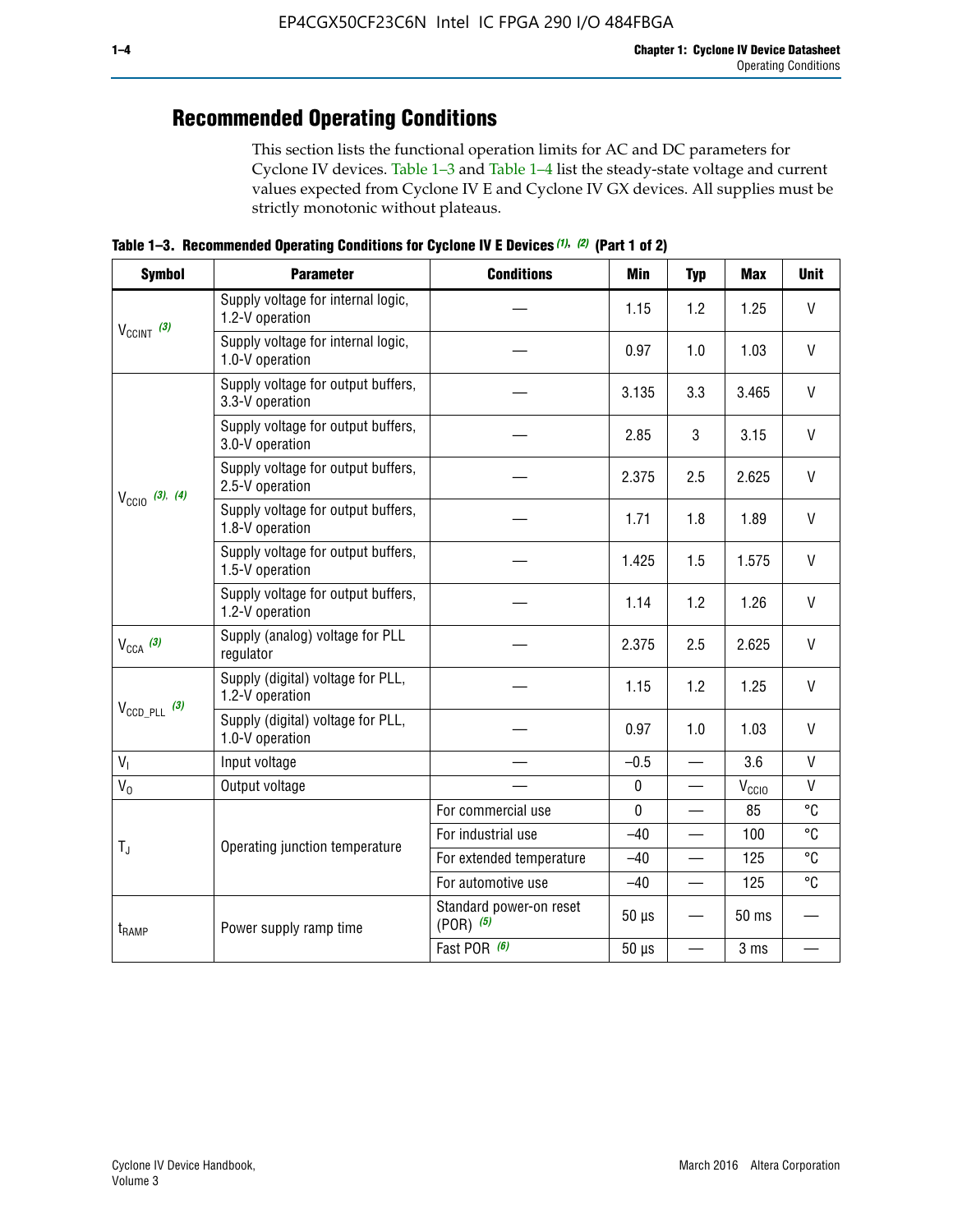### **Table 1–3. Recommended Operating Conditions for Cyclone IV E Devices** *(1)***,** *(2)* **(Part 2 of 2)**

| Svmbol             | <b>Parameter</b>                                              | <b>Conditions</b> | Min | Typ | <b>Max</b> | Unit |
|--------------------|---------------------------------------------------------------|-------------------|-----|-----|------------|------|
| <sup>I</sup> Diode | Magnitude of DC current across<br>PCI-clamp diode when enable |                   |     |     | 10         | mA   |

### **Notes to Table 1–3:**

(1) Cyclone IV E 1.0 V core voltage devices only support C8L, C9L, and I8L speed grades. Cyclone IV E 1.2 V core voltage devices only support C6, C7, C8, I7, and A7 speed grades.

(2)  $V_{CCIO}$  for all I/O banks must be powered up during device operation. All vcca pins must be powered to 2.5 V (even when PLLs are not used) and must be powered up and powered down at the same time.

(3)  $V_{CC}$  must rise monotonically.

(4)  $V_{\text{CCIO}}$  powers all input buffers.

(5) The POR time for Standard POR ranges between 50 and 200 ms. Each individual power supply must reach the recommended operating range within 50 ms.

(6) The POR time for Fast POR ranges between 3 and 9 ms. Each individual power supply must reach the recommended operating range within 3 ms.

| <b>Symbol</b>                | <b>Parameter</b>                                                      | <b>Conditions</b>                                                                 | <b>Min</b> | <b>Typ</b> | <b>Max</b> | <b>Unit</b>                     |  |  |  |  |  |  |  |
|------------------------------|-----------------------------------------------------------------------|-----------------------------------------------------------------------------------|------------|------------|------------|---------------------------------|--|--|--|--|--|--|--|
| $V_{CClNT}$ (3)              | Core voltage, PCIe hard IP block, and<br>transceiver PCS power supply |                                                                                   | 1.16       | 1.2        | 1.24       | V                               |  |  |  |  |  |  |  |
| $V_{CCA}$ (1), (3)           | PLL analog power supply                                               |                                                                                   | 2.375      | 2.5        | 2.625      | V<br>V<br>V<br>V<br>V<br>V<br>V |  |  |  |  |  |  |  |
| $V_{CCD\ PLL}$ (2)           | PLL digital power supply                                              |                                                                                   | 1.16       | 1.2        | 1.24       |                                 |  |  |  |  |  |  |  |
|                              | I/O banks power supply for 3.3-V<br>operation                         |                                                                                   | 3.135      | 3.3        | 3.465      |                                 |  |  |  |  |  |  |  |
|                              | I/O banks power supply for 3.0-V<br>operation                         |                                                                                   | 2.85       | 3          | 3.15       |                                 |  |  |  |  |  |  |  |
| $V_{\text{CC10}}$ (3), (4)   | I/O banks power supply for 2.5-V<br>operation                         | 2.375<br>1.71<br>1.425<br>1.14<br>3.135<br>2.85<br>2.375<br>1.71<br>1.425<br>1.14 | 2.5        | 2.625      |            |                                 |  |  |  |  |  |  |  |
|                              | I/O banks power supply for 1.8-V<br>operation                         |                                                                                   |            | 1.8        | 1.89       |                                 |  |  |  |  |  |  |  |
|                              | I/O banks power supply for 1.5-V<br>operation                         |                                                                                   |            | 1.5        | 1.575      |                                 |  |  |  |  |  |  |  |
|                              | I/O banks power supply for 1.2-V<br>operation                         |                                                                                   |            | 1.2        | 1.26       | V                               |  |  |  |  |  |  |  |
|                              | Differential clock input pins power<br>supply for 3.3-V operation     |                                                                                   |            | 3.3        | 3.465      | V                               |  |  |  |  |  |  |  |
|                              | Differential clock input pins power<br>supply for 3.0-V operation     |                                                                                   |            | 3          | 3.15       | $\mathsf{V}$                    |  |  |  |  |  |  |  |
| V <sub>CC_CLKIN</sub>        | Differential clock input pins power<br>supply for 2.5-V operation     |                                                                                   |            | 2.5        | 2.625      | V                               |  |  |  |  |  |  |  |
| (3), (5), (6)                | Differential clock input pins power<br>supply for 1.8-V operation     |                                                                                   |            | 1.8        | 1.89       | V                               |  |  |  |  |  |  |  |
|                              | Differential clock input pins power<br>supply for 1.5-V operation     |                                                                                   |            | 1.5        | 1.575      | V                               |  |  |  |  |  |  |  |
|                              | Differential clock input pins power<br>supply for 1.2-V operation     |                                                                                   |            | 1.2        | 1.26       | V                               |  |  |  |  |  |  |  |
| $V_{\text{CCH}\_\text{GXB}}$ | Transceiver output buffer power supply                                |                                                                                   | 2.375      | 2.5        | 2.625      | $\mathsf{V}$                    |  |  |  |  |  |  |  |

## **Table 1–4. Recommended Operating Conditions for Cyclone IV GX Devices (Part 1 of 2)**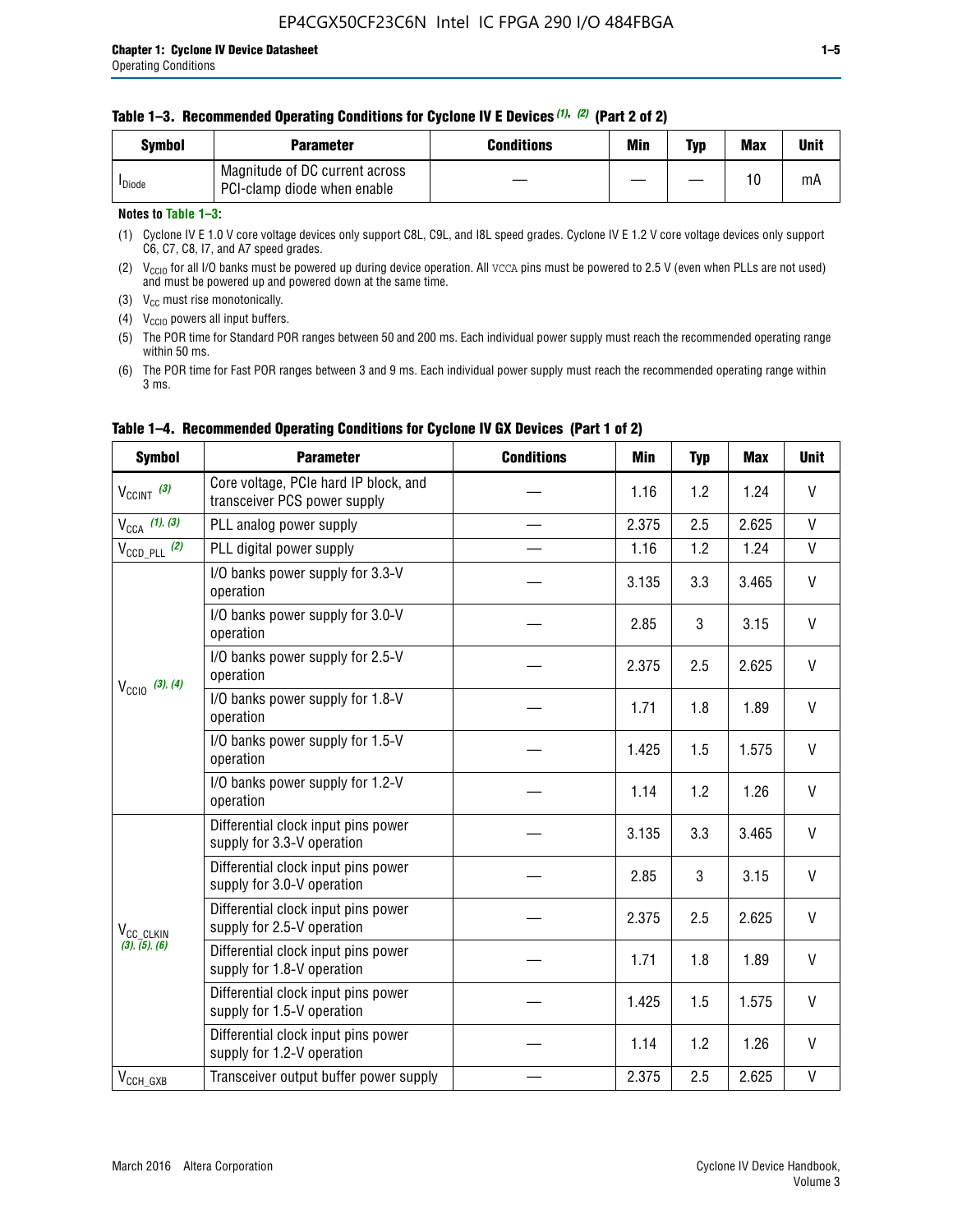| <b>Symbol</b>         | <b>Parameter</b>                                               | <b>Conditions</b>                        | Min          | <b>Typ</b> | Max               | <b>Unit</b> |
|-----------------------|----------------------------------------------------------------|------------------------------------------|--------------|------------|-------------------|-------------|
| $V_{\text{CCA\_GXB}}$ | Transceiver PMA and auxiliary power<br>supply                  |                                          | 2.375        | 2.5        | 2.625             | $\vee$      |
| $V_{\rm CCL\_GXB}$    | Transceiver PMA and auxiliary power<br>supply                  |                                          | 1.16         | 1.2        | 1.24              | V           |
| V <sub>1</sub>        | DC input voltage                                               |                                          | $-0.5$       |            | 3.6               | V           |
| $V_0$                 | DC output voltage                                              |                                          | $\mathbf{0}$ |            | V <sub>CCIO</sub> | V           |
| $T_{\rm J}$           | Operating junction temperature                                 | For commercial use                       | 0            |            | 85                | °C          |
|                       |                                                                | For industrial use                       | $-40$        |            | 100               | °C          |
| t <sub>RAMP</sub>     | Power supply ramp time                                         | Standard power-on reset<br>$(POR)$ $(7)$ | $50 \mu s$   |            | $50 \text{ ms}$   |             |
|                       |                                                                | Fast POR (8)                             | $50 \mu s$   |            | 3 <sub>ms</sub>   |             |
| <b>I</b> Diode        | Magnitude of DC current across<br>PCI-clamp diode when enabled |                                          |              |            | 10                | mA          |

**Table 1–4. Recommended Operating Conditions for Cyclone IV GX Devices (Part 2 of 2)**

#### **Notes to Table 1–4:**

- (1) All VCCA pins must be powered to 2.5 V (even when PLLs are not used) and must be powered up and powered down at the same time.
- (2) You must connect  $V_{CCD-PLL}$  to  $V_{CCINT}$  through a decoupling capacitor and ferrite bead.
- (3) Power supplies must rise monotonically.
- (4)  $V_{\text{CCIO}}$  for all I/O banks must be powered up during device operation. Configurations pins are powered up by V<sub>CCIO</sub> of I/O Banks 3, 8, and 9 where I/O Banks 3 and 9 only support V<sub>CCIO</sub> of 1.5, 1.8, 2.5, 3.0, and 3.3 V. For fast passive parallel (FPP) configuration mode, the V<sub>CCIO</sub> level of I/O<br>Bank 8 must be powered up to 1.5, 1.8, 2.5, 3.0, and 3.3 V.
- (5) You must set  $V_{CC_CCLKIN}$  to 2.5 V if you use CLKIN as a high-speed serial interface (HSSI) refclk or as a DIFFCLK input.
- (6) The CLKIN pins in I/O Banks 3B and 8B can support single-ended I/O standard when the pins are used to clock left PLLs in non-transceiver applications.
- (7) The POR time for Standard POR ranges between 50 and 200 ms.  $V_{\text{CCIA}}$ ,  $V_{\text{CCIA}}$ , and  $V_{\text{CCIO}}$  of I/O Banks 3, 8, and 9 must reach the recommended operating range within 50 ms.
- (8) The POR time for Fast POR ranges between 3 and 9 ms.  $V_{\text{CCH},T}$ ,  $V_{\text{CCA}}$ , and  $V_{\text{CCI}}$  of I/O Banks 3, 8, and 9 must reach the recommended operating range within 3 ms.

## **ESD Performance**

This section lists the electrostatic discharge (ESD) voltages using the human body model (HBM) and charged device model (CDM) for Cyclone IV devices general purpose I/Os (GPIOs) and high-speed serial interface (HSSI) I/Os. Table 1–5 lists the ESD for Cyclone IV devices GPIOs and HSSI I/Os.

|  |  |  |  | Table 1–5. ESD for Cyclone IV Devices GPIOs and HSSI I/Os |  |
|--|--|--|--|-----------------------------------------------------------|--|
|--|--|--|--|-----------------------------------------------------------|--|

| <b>Symbol</b>  | <b>Parameter</b>                      | <b>Passing Voltage</b> | <b>Unit</b> |
|----------------|---------------------------------------|------------------------|-------------|
|                | ESD voltage using the HBM (GPIOs) (1) | ± 2000<br>± 1000       |             |
| <b>VESDHBM</b> | ESD using the HBM (HSSI I/Os) (2)     |                        |             |
|                | ESD using the CDM (GPIOs)             | ± 500                  |             |
| <b>VESDCDM</b> | ESD using the CDM (HSSI I/Os) (2)     | ± 250                  |             |

#### **Notes to Table 1–5:**

(1) The passing voltage for EP4CGX15 and EP4CGX30 row I/Os is ±1000V.

(2) This value is applicable only to Cyclone IV GX devices.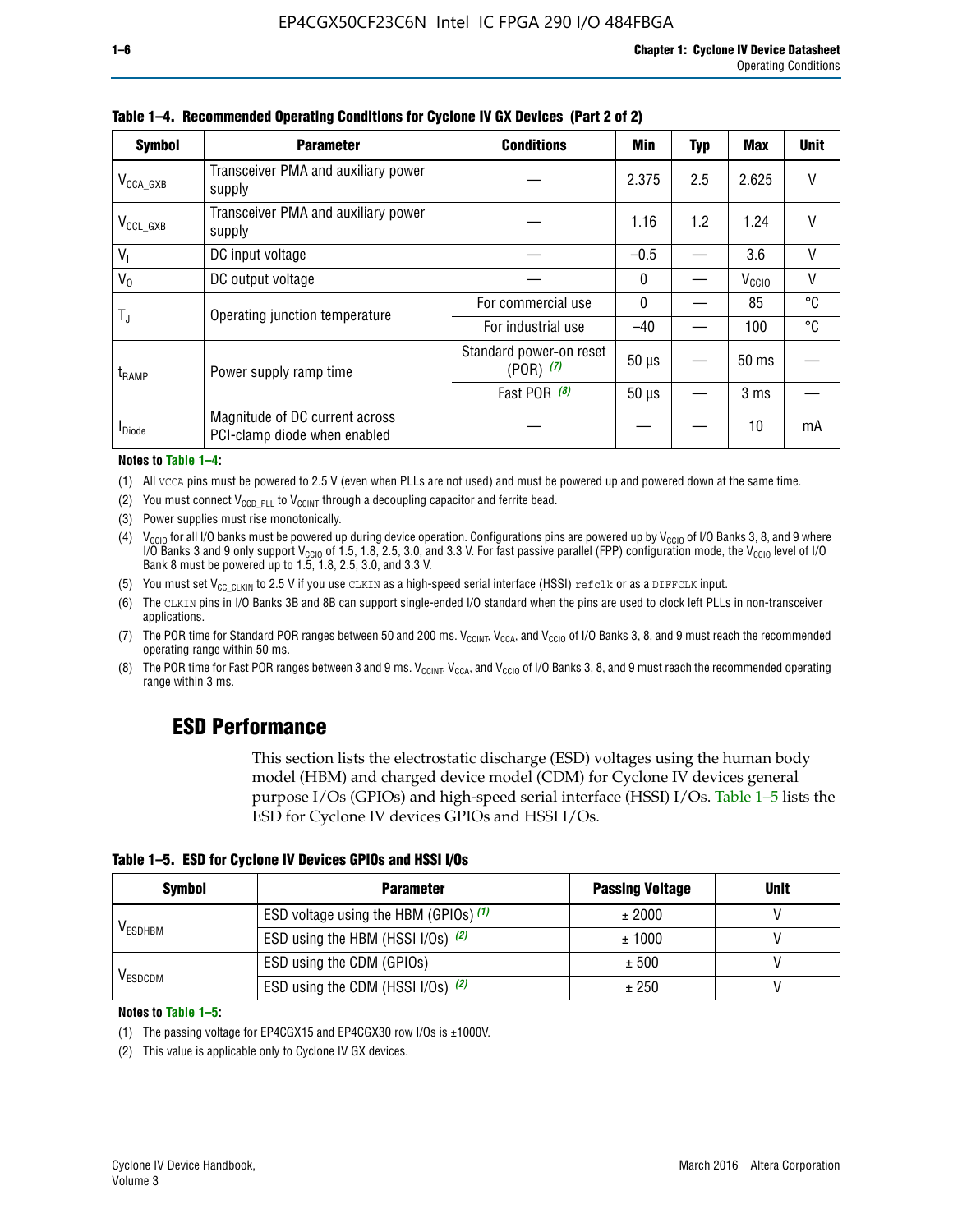## **DC Characteristics**

This section lists the I/O leakage current, pin capacitance, on-chip termination (OCT) tolerance, and bus hold specifications for Cyclone IV devices.

## **Supply Current**

The device supply current requirement is the minimum current drawn from the power supply pins that can be used as a reference for power size planning. Use the Excel-based early power estimator (EPE) to get the supply current estimates for your design because these currents vary greatly with the resources used. Table 1–6 lists the I/O pin leakage current for Cyclone IV devices.

**Table 1–6. I/O Pin Leakage Current for Cyclone IV Devices** *(1)***,** *(2)*

| <b>Symbol</b> | <b>Parameter</b>                     | <b>Conditions</b>                     | <b>Device</b> | Min   | Typ | <b>Max</b> | <b>Unit</b> |
|---------------|--------------------------------------|---------------------------------------|---------------|-------|-----|------------|-------------|
| -lı           | Input pin leakage current            | $V_1 = 0$ V to $V_{\text{CCIOMAX}}$   |               | $-10$ |     | 10         | μA          |
| $I_{0Z}$      | Tristated I/O pin leakage<br>current | $V_0 = 0 V$ to $V_{\text{CCIOMAX}}$ I |               | $-10$ |     | 10         | μA          |

**Notes to Table 1–6:**

(1) This value is specified for normal device operation. The value varies during device power-up. This applies for all V<sub>CCIO</sub> settings (3.3, 3.0, 2.5, 1.8, 1.5, and 1.2 V).

(2) The 10 µA I/O leakage current limit is applicable when the internal clamping diode is off. A higher current can be observed when the diode is on.

## **Bus Hold**

The bus hold retains the last valid logic state after the source driving it either enters the high impedance state or is removed. Each I/O pin has an option to enable bus hold in user mode. Bus hold is always disabled in configuration mode.

Table 1–7 lists bus hold specifications for Cyclone IV devices.

|                                                   |                                  |            | $V_{CClO}$ (V) |       |            |            |            |            |            |       |            |       |            |             |
|---------------------------------------------------|----------------------------------|------------|----------------|-------|------------|------------|------------|------------|------------|-------|------------|-------|------------|-------------|
| <b>Parameter</b>                                  | <b>Condition</b>                 | $1.2$      |                | 1.5   |            | 1.8        |            | 2.5        |            | 3.0   |            |       | 3.3        | <b>Unit</b> |
|                                                   |                                  | <b>Min</b> | <b>Max</b>     | Min   | <b>Max</b> | <b>Min</b> | <b>Max</b> | <b>Min</b> | <b>Max</b> | Min   | <b>Max</b> | Min   | <b>Max</b> |             |
| <b>Bus hold</b><br>low,<br>sustaining<br>current  | $V_{IN}$ > $V_{IL}$<br>(maximum) | 8          |                | 12    |            | $30\,$     |            | 50         |            | 70    |            | 70    |            | μA          |
| <b>Bus hold</b><br>high,<br>sustaining<br>current | $V_{IN}$ < $V_{IL}$<br>(minimum) | $-8$       |                | $-12$ |            | $-30$      |            | $-50$      |            | $-70$ |            | $-70$ |            | μA          |
| <b>Bus hold</b><br>low,<br>overdrive<br>current   | $0 V < V_{IN} < V_{CG10}$        |            | 125            |       | 175        |            | 200        |            | 300        |       | 500        |       | 500        | μA          |
| <b>Bus hold</b><br>high,<br>overdrive<br>current  | $0 V < V_{IN} < V_{CG10}$        |            | $-125$         |       | $-175$     |            | $-200$     |            | $-300$     |       | $-500$     |       | $-500$     | μA          |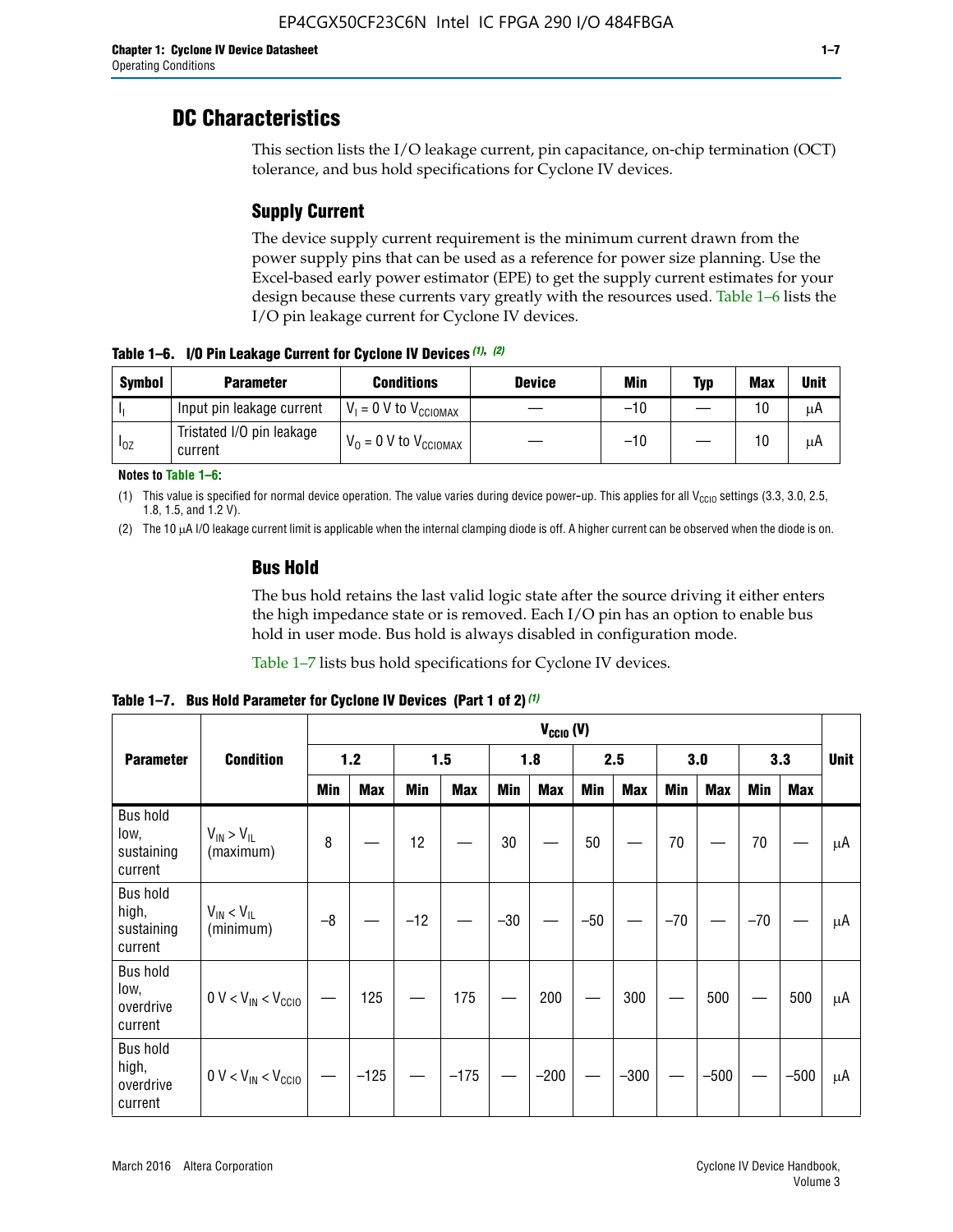|                  |                        | $V_{CGI0} (V)$ |            |            |            |            |      |            |     |            |            |            |            |            |  |
|------------------|------------------------|----------------|------------|------------|------------|------------|------|------------|-----|------------|------------|------------|------------|------------|--|
| <b>Parameter</b> | <b>Condition</b>       | 1.2            |            | 1.5        |            | 1.8        |      |            | 2.5 |            | 3.0        |            | 3.3        |            |  |
|                  |                        |                | <b>Min</b> | <b>Max</b> | <b>Min</b> | <b>Max</b> | Min  | <b>Max</b> | Min | <b>Max</b> | <b>Min</b> | <b>Max</b> | <b>Min</b> | <b>Max</b> |  |
|                  | Bus hold trip<br>point |                | 0.3        | 0.9        | 0.375      | 1.125      | 0.68 | 1.07       | 0.7 | 1.7        | 0.8        |            | 0.8        |            |  |

**Table 1–7. Bus Hold Parameter for Cyclone IV Devices (Part 2 of 2)** *(1)*

**Note to Table 1–7:**

(1) Bus hold trip points are based on the calculated input voltages from the JEDEC standard.

## **OCT Specifications**

Table 1–8 lists the variation of OCT without calibration across process, temperature, and voltage (PVT).

**Table 1–8. Series OCT Without Calibration Specifications for Cyclone IV Devices**

|                                   |                      | <b>Resistance Tolerance</b> |                                                                             |               |
|-----------------------------------|----------------------|-----------------------------|-----------------------------------------------------------------------------|---------------|
| <b>Description</b>                | $V_{\text{CCIO}}(V)$ | <b>Commercial Maximum</b>   | <b>Industrial, Extended</b><br>industrial, and<br><b>Automotive Maximum</b> | <b>Unit</b>   |
|                                   | 3.0                  | ±30                         | ±40                                                                         | $\frac{0}{0}$ |
|                                   | 2.5                  | ±30                         | ±40                                                                         | $\frac{0}{0}$ |
| Series OCT without<br>calibration | 1.8                  | ±40                         | ±50                                                                         | $\frac{0}{0}$ |
|                                   | 1.5                  | ±50                         | ±50                                                                         | $\frac{0}{0}$ |
|                                   | 1.2                  | ±50                         | ±50                                                                         | $\frac{0}{0}$ |

OCT calibration is automatically performed at device power-up for OCT-enabled I/Os.

Table 1–9 lists the OCT calibration accuracy at device power-up.

|  | Table 1–9.  Series OCT with Calibration at Device Power-Up Specifications for Cyclone IV Devices |  |  |  |
|--|--------------------------------------------------------------------------------------------------|--|--|--|
|--|--------------------------------------------------------------------------------------------------|--|--|--|

|                                   |                | <b>Calibration Accuracy</b> |                                                                             |               |
|-----------------------------------|----------------|-----------------------------|-----------------------------------------------------------------------------|---------------|
| <b>Description</b>                | $V_{CGI0} (V)$ | <b>Commercial Maximum</b>   | <b>Industrial, Extended</b><br>industrial, and<br><b>Automotive Maximum</b> | Unit          |
|                                   | 3.0            | ±10                         | ±10                                                                         | $\%$          |
| Series OCT with                   | 2.5            | ±10                         | ±10                                                                         | $\%$          |
| calibration at device<br>power-up | 1.8            | ±10                         | ±10                                                                         | $\frac{0}{0}$ |
|                                   | 1.5            | ±10                         | ±10                                                                         | $\frac{0}{0}$ |
|                                   | 1.2            | ±10                         | ±10                                                                         | $\frac{0}{0}$ |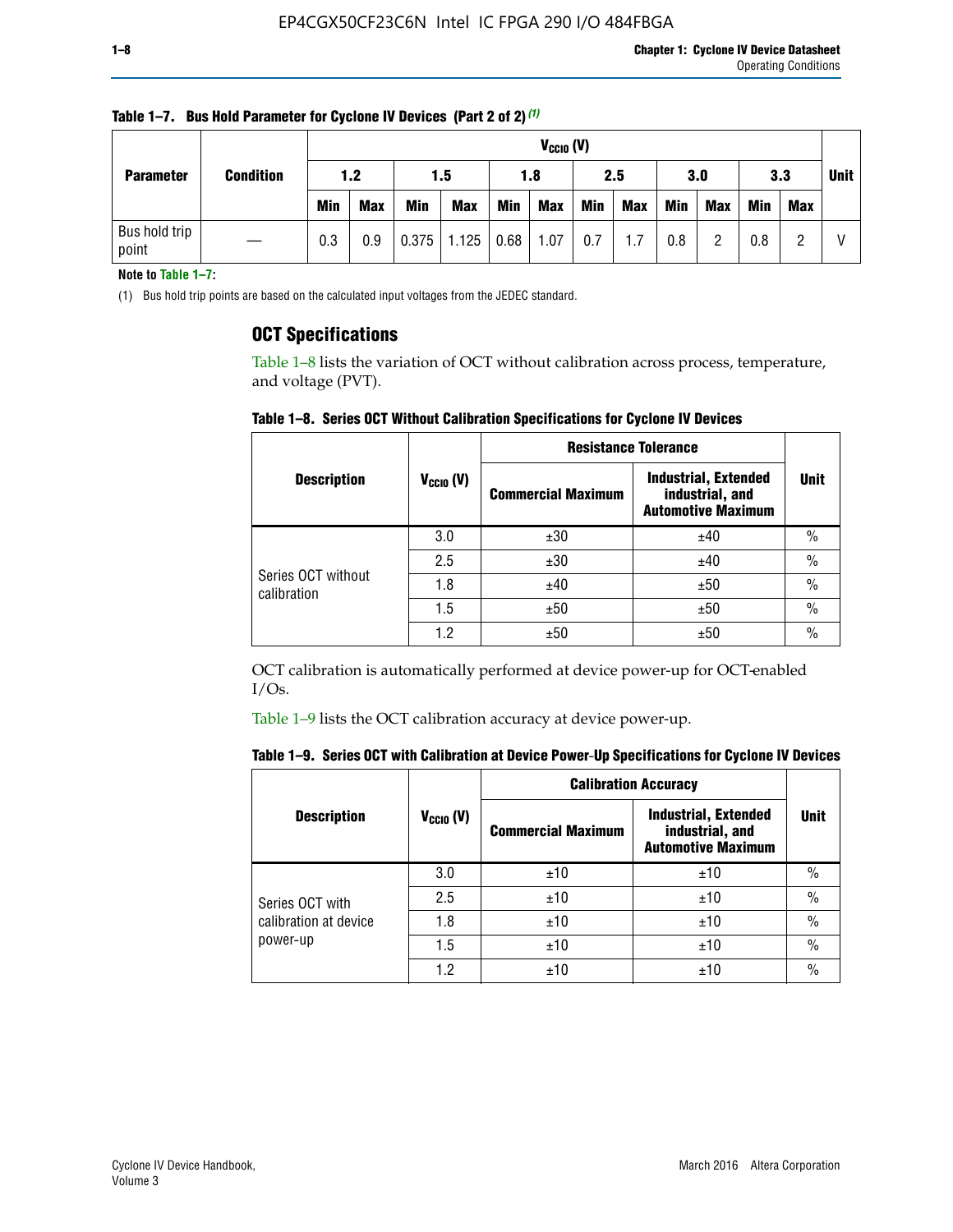The OCT resistance may vary with the variation of temperature and voltage after calibration at device power-up. Use Table 1–10 and Equation 1–1 to determine the final OCT resistance considering the variations after calibration at device power-up. Table 1–10 lists the change percentage of the OCT resistance with voltage and temperature.

**Table 1–10. OCT Variation After Calibration at Device Power**-**Up for Cyclone IV Devices**

| <b>Nominal Voltage</b> | $dR/dT$ (%/°C) | $dR/dV$ (%/mV) |
|------------------------|----------------|----------------|
| 3.0                    | 0.262          | $-0.026$       |
| 2.5                    | 0.234          | $-0.039$       |
| 1.8                    | 0.219          | $-0.086$       |
| 1.5                    | 0.199          | $-0.136$       |
| 1.2                    | 0.161          | $-0.288$       |

#### **Equation 1–1. Final OCT Resistance** *(1)***,** *(2)***,** *(3)***,** *(4)***,** *(5)***,** *(6)*

 $\Delta R_V = (V_2 - V_1) \times 1000 \times dR/dV$  ––––––––––––(7)  $\Delta R_T = (T_2 - T_1) \times dR/dT$  –––––––– *(8)* For  $\Delta R_x < 0$ ; MF<sub>x</sub> = 1/ ( $|\Delta R_x|/100 + 1$ ) –––––– (9) For  $\Delta R_x > 0$ ;  $\text{MF}_x = \Delta R_x / 100 + 1$  ——– (10)  $MF = MF_V \times MF_T$  –––––––––––(11) Rfinal = Rinitial × MF ––––– *(12)*

#### **Notes to Equation 1–1:**

- (1)  $T_2$  is the final temperature.
- (2)  $T_1$  is the initial temperature.
- (3) MF is multiplication factor.
- (4)  $R<sub>final</sub>$  is final resistance.
- (5) Rinitial is initial resistance.
- (6) Subscript x refers to both  $\sqrt{v}$  and  $\sqrt{v}$ .
- (7)  $\Delta R_V$  is a variation of resistance with voltage.
- (8)  $\Delta R_T$  is a variation of resistance with temperature.
- (9) dR/dT is the change percentage of resistance with temperature after calibration at device power-up.
- (10) dR/dV is the change percentage of resistance with voltage after calibration at device power-up.
- (11)  $V_2$  is final voltage.
- (12)  $V_1$  is the initial voltage.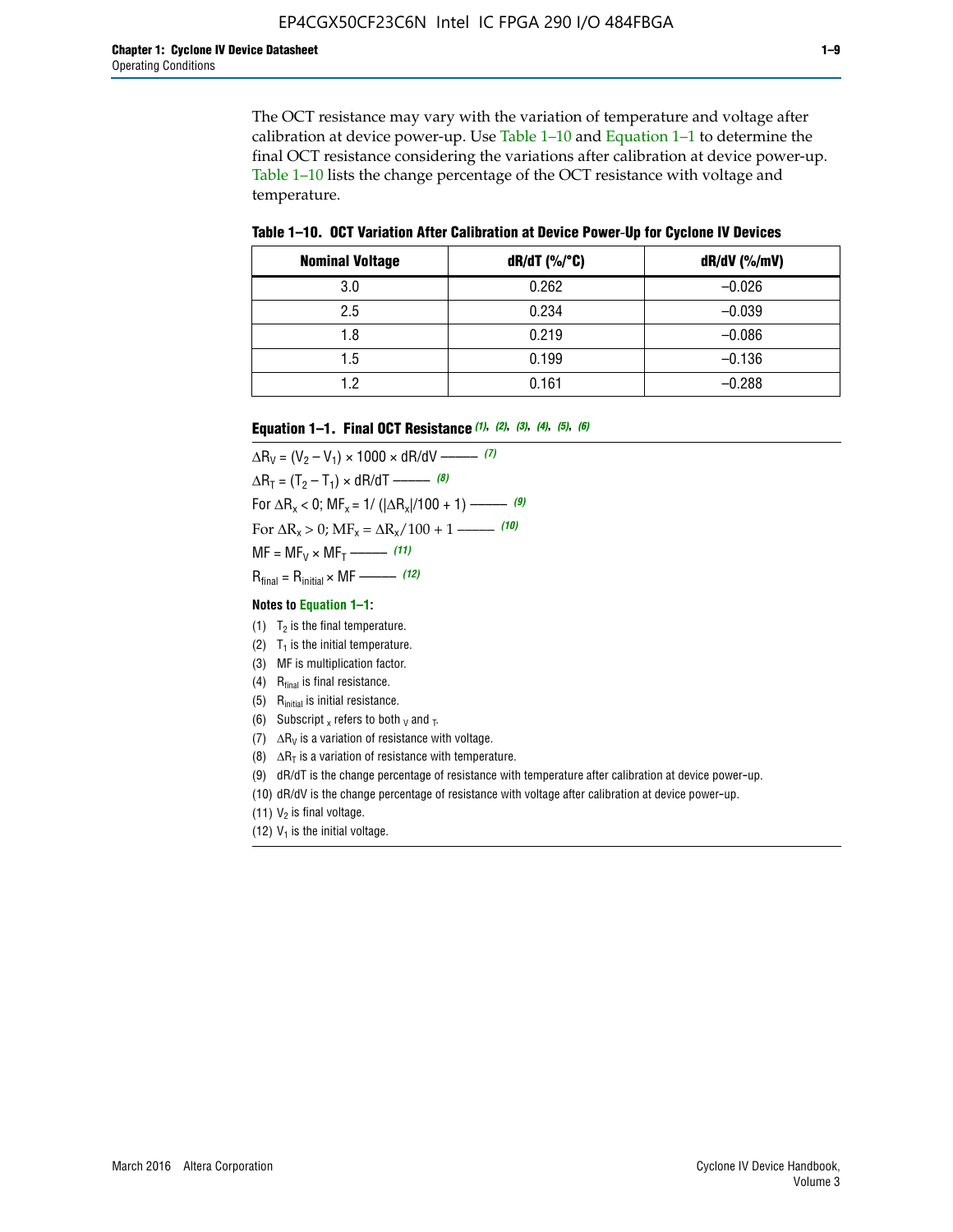Example 1-1 shows how to calculate the change of  $50$ - $\Omega$  I/O impedance from 25°C at 3.0 V to 85°C at 3.15 V.

### **Example 1–1. Impedance Change**

 $\Delta R_V = (3.15 - 3) \times 1000 \times -0.026 = -3.83$  $\Delta R_T = (85 - 25) \times 0.262 = 15.72$ Because  $\Delta R_V$  is negative,  $MF_V = 1 / (3.83/100 + 1) = 0.963$ Because  $\Delta R_T$  is positive,  $MF_T = 15.72/100 + 1 = 1.157$  $MF = 0.963 \times 1.157 = 1.114$  $R_{final} = 50 \times 1.114 = 55.71 \Omega$ 

## **Pin Capacitance**

Table 1–11 lists the pin capacitance for Cyclone IV devices.

**Table 1–11. Pin Capacitance for Cyclone IV Devices** *(1)*

| Symbol              | <b>Parameter</b>                                                                                           | Typical-<br><b>Quad Flat</b><br><b>Pack</b><br>(QFP) | Typical-<br><b>Quad Flat</b><br><b>No Leads</b><br>(QFN) | Typical-<br><b>Ball-Grid</b><br><b>Array</b><br>(BGA) | <b>Unit</b> |
|---------------------|------------------------------------------------------------------------------------------------------------|------------------------------------------------------|----------------------------------------------------------|-------------------------------------------------------|-------------|
| C <sub>IOTB</sub>   | Input capacitance on top and bottom I/O pins                                                               |                                                      |                                                          | 6                                                     | рF          |
| C <sub>IOLR</sub>   | Input capacitance on right I/O pins                                                                        |                                                      |                                                          | 5                                                     | рF          |
| $C_{LVDSLR}$        | Input capacitance on right I/O pins with dedicated LVDS output                                             | 8                                                    | 8                                                        |                                                       | рF          |
| $C_{VREFLR}$<br>(2) | Input capacitance on right dual-purpose VREF pin when used as<br>$V_{BFE}$ or user I/O pin                 | 21                                                   | 21                                                       | 21                                                    | pF          |
| $C_{VREFTB}$<br>(2) | Input capacitance on top and bottom dual-purpose VREF pin when<br>used as $V_{\text{RFF}}$ or user I/O pin | 23(3)                                                | 23                                                       | 23                                                    | pF          |
| $C_{CLKTB}$         | Input capacitance on top and bottom dedicated clock input pins                                             | 7                                                    | 7                                                        | 6                                                     | pF          |
| $C_{CLKLR}$         | Input capacitance on right dedicated clock input pins                                                      | 6                                                    | 6                                                        | 5                                                     | рF          |

#### **Notes to Table 1–11:**

(1) The pin capacitance applies to FBGA, UBGA, and MBGA packages.

(2) When you use the VREF pin as a regular input or output, you can expect a reduced performance of toggle rate and  $t_{\rm CO}$  because of higher pin capacitance.

(3) CVREFTB for the EP4CE22 device is 30 pF.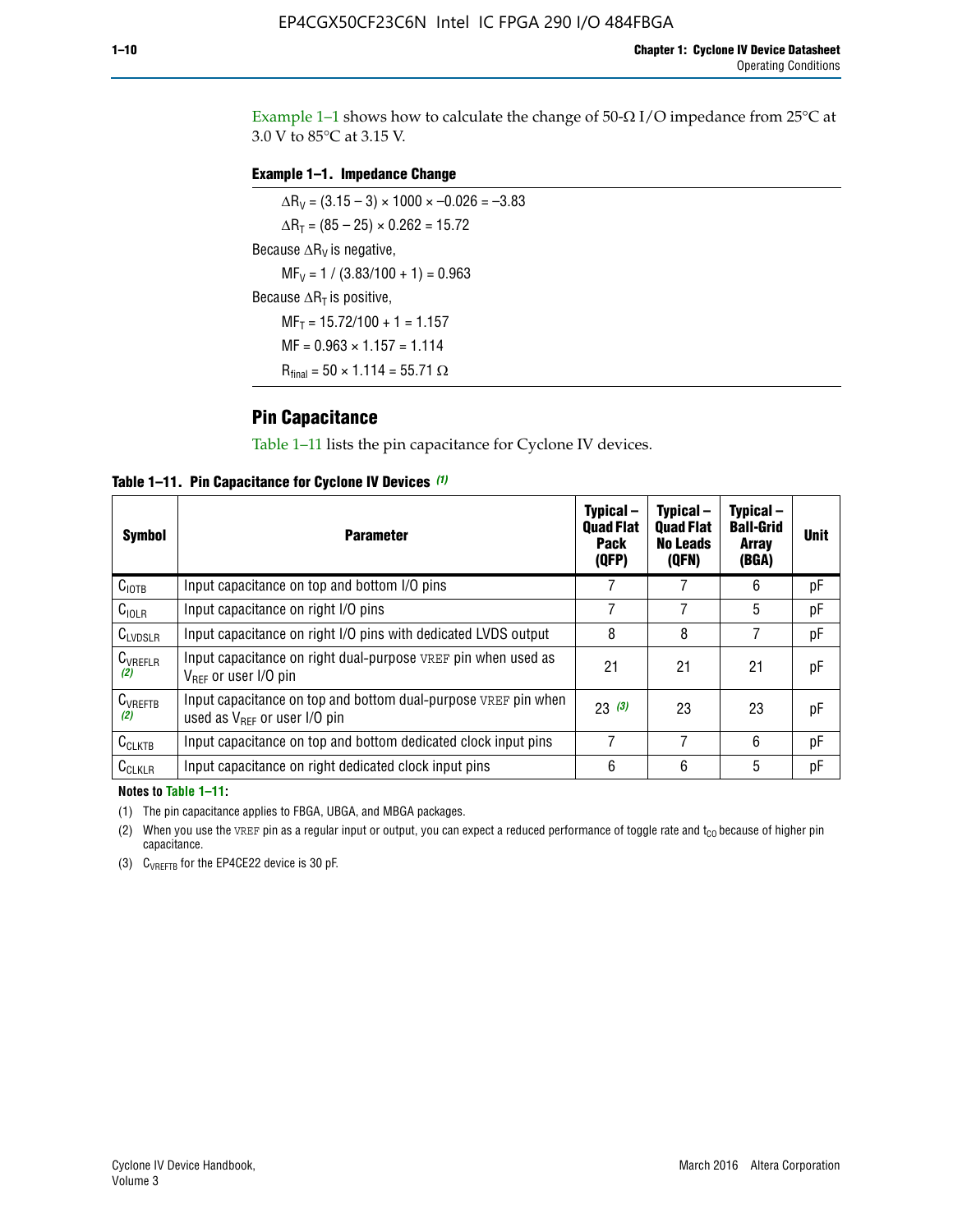## **Internal Weak Pull-Up and Weak Pull-Down Resistor**

Table 1–12 lists the weak pull-up and pull-down resistor values for Cyclone IV devices.

**Table 1–12. Internal Weak Pull**-**Up and Weak Pull**-**Down Resistor Values for Cyclone IV Devices** *(1)*

| <b>Symbol</b> | <b>Parameter</b>                                                            | <b>Conditions</b>                                  | Min | Typ | <b>Max</b> | <b>Unit</b> |
|---------------|-----------------------------------------------------------------------------|----------------------------------------------------|-----|-----|------------|-------------|
|               |                                                                             | $V_{\text{CC10}} = 3.3 \text{ V} \pm 5\%$ (2), (3) |     | 25  | 41         | kΩ          |
|               | Value of the I/O pin pull-up resistor                                       | $V_{\text{CC10}} = 3.0 \text{ V} \pm 5\%$ (2), (3) | 7   | 28  | 47         | kΩ          |
|               | before and during configuration, as                                         | $V_{\text{CC10}} = 2.5 V \pm 5\%$ (2), (3)         | 8   | 35  | 61         | kΩ          |
| $R_{PU}$      | well as user mode if you enable the<br>programmable pull-up resistor option | $V_{\text{CC10}} = 1.8 V \pm 5\%$ (2), (3)         | 10  | 57  | 108        | kΩ          |
|               |                                                                             | $V_{\text{CC10}} = 1.5 \text{ V} \pm 5\%$ (2), (3) | 13  | 82  | 163        | $k\Omega$   |
|               |                                                                             | $V_{\text{CGI0}} = 1.2 V \pm 5\%$ (2), (3)         | 19  | 143 | 351        | kΩ          |
|               |                                                                             | $V_{\text{CC10}} = 3.3 V \pm 5\%$ (4)              | 6   | 19  | 30         | kΩ          |
|               |                                                                             | $V_{\text{CC10}} = 3.0 V \pm 5\%$ (4)              | 6   | 22  | 36         | kΩ          |
| $R_{PD}$      | Value of the I/O pin pull-down resistor<br>before and during configuration  | $V_{\text{CC10}} = 2.5 V \pm 5\%$ (4)              | 6   | 25  | 43         | kΩ          |
|               |                                                                             | $V_{\text{CC10}} = 1.8 \text{ V} \pm 5\%$ (4)      | 7   | 35  | 71         | kΩ          |
|               |                                                                             | $V_{\text{CC10}} = 1.5 V \pm 5\%$ (4)              | 8   | 50  | 112        | kΩ          |

#### **Notes to Table 1–12:**

- (1) All I/O pins have an option to enable weak pull-up except the configuration, test, and JTAG pins. The weak pull-down feature is only available for JTAG TCK.
- (2) Pin pull-up resistance values may be lower if an external source drives the pin higher than  $V_{\text{CCIO}}$ .
- (3)  $R_{PU} = (V_{CC10} V_1)/I_{R_PU}$ Minimum condition: –40°C; V<sub>CCIO</sub> = V<sub>CC</sub> + 5%, V<sub>I</sub> = V<sub>CC</sub> + 5% – 50 mV; Typical condition: 25°C; V<sub>CCIO</sub> = V<sub>CC</sub>, V<sub>I</sub> = 0 V; Maximum condition: 100°C;  $V_{\text{CCIO}} = V_{\text{CC}} - 5\%$ ,  $V_1 = 0$  V; in which V<sub>I</sub> refers to the input voltage at the I/O pin.
- (4)  $R_{PD} = V_I/I_{R_PD}$ Minimum condition:  $-40^{\circ}$ C; V<sub>CCIO</sub> = V<sub>CC</sub> + 5%, V<sub>I</sub> = 50 mV; Typical condition: 25°C;  $V_{\text{CCIO}} = V_{\text{CC}}$ ,  $V_{\text{I}} = V_{\text{CC}} - 5\%$ ; Maximum condition: 100°C; V<sub>CClO</sub> = V<sub>CC</sub> – 5%, V<sub>I</sub> = V<sub>CC</sub> – 5%; in which V<sub>I</sub> refers to the input voltage at the I/O pin.

## **Hot-Socketing**

Table 1–13 lists the hot-socketing specifications for Cyclone IV devices.

**Table 1–13. Hot**-**Socketing Specifications for Cyclone IV Devices**

| <b>Symbol</b> | <b>Maximum</b>                    |             |
|---------------|-----------------------------------|-------------|
| $I$ IOPIN(DC) | DC current per I/O pin            | $300 \mu A$ |
| $I$ IOPIN(AC) | AC current per I/O pin            | 8 mA $(1)$  |
| IXCVRTX(DC)   | DC current per transceiver TX pin | 100 mA      |
| IXCVRRX(DC)   | DC current per transceiver RX pin | 50 mA       |

**Note to Table 1–13:**

(1) The I/O ramp rate is 10 ns or more. For ramp rates faster than 10 ns, |IIOPIN| = C dv/dt, in which C is the I/O pin capacitance and dv/dt is the slew rate.

 $\mathbb{I} \rightarrow \mathbb{I}$  During hot-socketing, the I/O pin capacitance is less than 15 pF and the clock pin capacitance is less than 20 pF.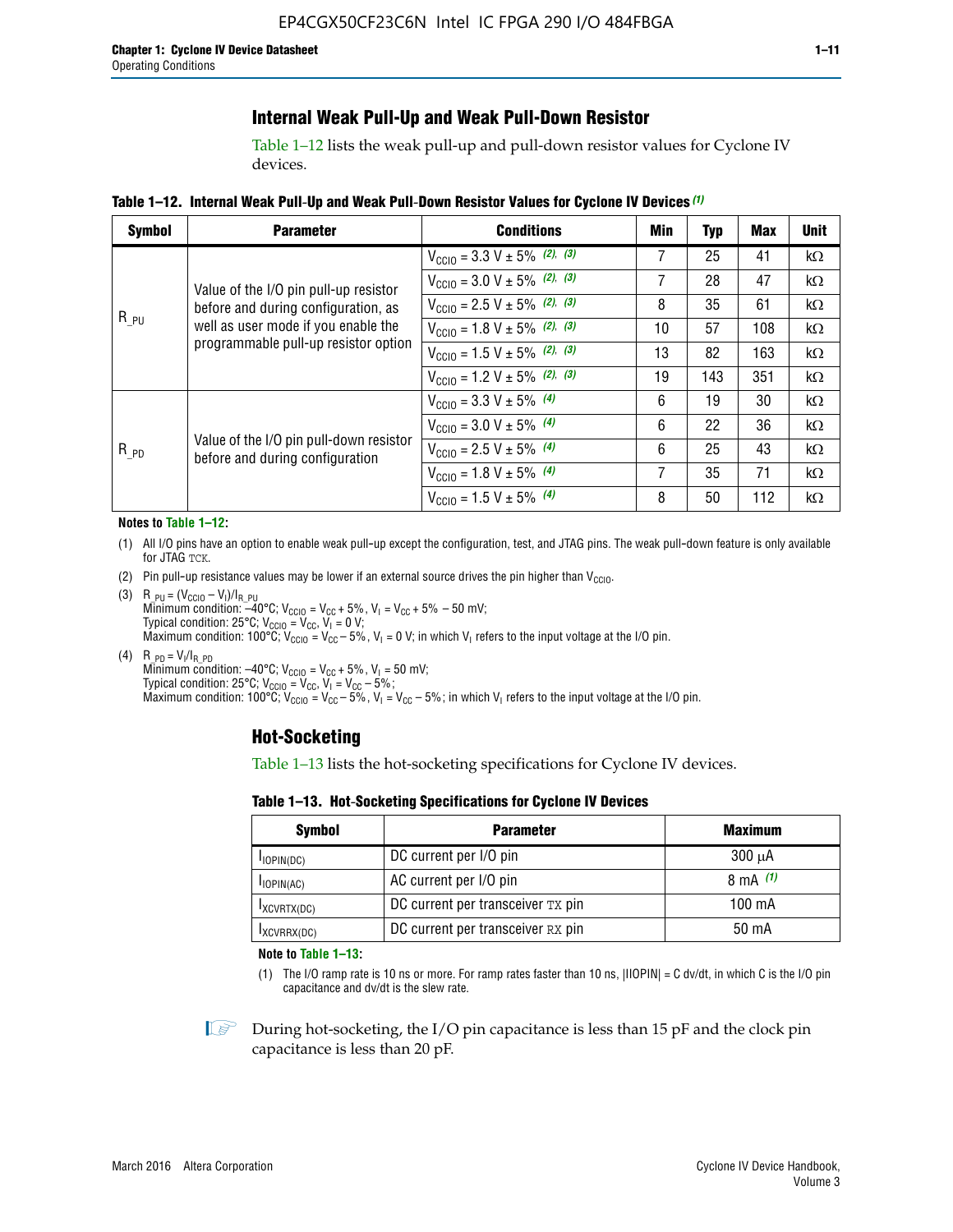## **Schmitt Trigger Input**

Cyclone IV devices support Schmitt trigger input on the TDI, TMS, TCK, nSTATUS, nCONFIG, nCE, CONF\_DONE, and DCLK pins. A Schmitt trigger feature introduces hysteresis to the input signal for improved noise immunity, especially for signals with slow edge rate. Table 1–14 lists the hysteresis specifications across the supported  $V<sub>CCIO</sub>$  range for Schmitt trigger inputs in Cyclone IV devices.

**Table 1–14. Hysteresis Specifications for Schmitt Trigger Input in Cyclone IV Devices**

| <b>Symbol</b>     | <b>Parameter</b>               | <b>Conditions (V)</b>   | <b>Minimum</b> | <b>Unit</b> |
|-------------------|--------------------------------|-------------------------|----------------|-------------|
|                   |                                | $V_{\text{CGI0}} = 3.3$ | 200            | mV          |
|                   | Hysteresis for Schmitt trigger | $V_{\text{CGI0}} = 2.5$ | 200            | mV          |
| $\rm{V_{SCHMIT}}$ | input                          | $V_{\text{CCIO}} = 1.8$ | 140            | mV          |
|                   |                                | $V_{\text{CC10}} = 1.5$ | 110            | mV          |

## **I/O Standard Specifications**

The following tables list input voltage sensitivities ( $V<sub>IH</sub>$  and  $V<sub>II</sub>$ ), output voltage ( $V<sub>OH</sub>$ and  $V_{OL}$ ), and current drive characteristics ( $I_{OH}$  and  $I_{OL}$ ), for various I/O standards supported by Cyclone IV devices. Table 1–15 through Table 1–20 provide the I/O standard specifications for Cyclone IV devices.

|                   | $V_{CClO}(V)$ |            | $V_{IL}(V)$ |        |                            | $V_{IH} (V)$               | $V_{OL}(V)$             | $V_{OH} (V)$                 | l <sub>OL</sub>              | $I_{0H}$       |             |
|-------------------|---------------|------------|-------------|--------|----------------------------|----------------------------|-------------------------|------------------------------|------------------------------|----------------|-------------|
| I/O Standard      | Min           | <b>Typ</b> | Max         | Min    | Max                        | Min                        | <b>Max</b>              | Max                          | Min                          | (mA)<br>(4)    | (mA)<br>(4) |
| 3.3-V LVTTL (3)   | 3.135         | 3.3        | 3.465       |        | 0.8                        | 1.7                        | 3.6                     | 0.45                         | 2.4                          | 4              | $-4$        |
| 3.3-V LVCMOS (3)  | 3.135         | 3.3        | 3.465       |        | 0.8                        | 1.7                        | 3.6                     | 0.2                          | $V_{\text{CCIO}} - 0.2$      | $\overline{2}$ | $-2$        |
| 3.0-V LVTTL $(3)$ | 2.85          | 3.0        | 3.15        | $-0.3$ | 0.8                        | 1.7                        | $V_{\text{CC10}} + 0.3$ | 0.45                         | 2.4                          | $\overline{4}$ | $-4$        |
| 3.0-V LVCMOS (3)  | 2.85          | 3.0        | 3.15        | $-0.3$ | 0.8                        | 1.7                        | $V_{\text{CCI}0}$ + 0.3 | 0.2                          | $V_{\text{CC10}} - 0.2$      | 0.1            | $-0.1$      |
| $2.5 V$ (3)       | 2.375         | 2.5        | 2.625       | $-0.3$ | 0.7                        | 1.7                        | $V_{\text{CCI}0}$ + 0.3 | 0.4                          | 2.0                          | 1              | $-1$        |
| 1.8V              | 1.71          | 1.8        | 1.89        | $-0.3$ | 0.35x<br>V <sub>CCIO</sub> | 0.65x<br>V <sub>CCIO</sub> | 2.25                    | 0.45                         | $V_{\text{CCIO}}$ –<br>0.45  | $\overline{2}$ | $-2$        |
| 1.5V              | 1.425         | 1.5        | 1.575       | $-0.3$ | 0.35x<br>V <sub>CCIO</sub> | 0.65x<br>V <sub>CCIO</sub> | $V_{\text{CGI0}} + 0.3$ | 0.25x<br>V <sub>CCIO</sub>   | 0.75x<br>V <sub>CCIO</sub>   | $\overline{2}$ | $-2$        |
| 1.2V              | 1.14          | 1.2        | 1.26        | $-0.3$ | 0.35x<br>V <sub>CCIO</sub> | 0.65x<br>V <sub>CCIO</sub> | $V_{\text{CGI0}} + 0.3$ | 0.25x<br>V <sub>CCIO</sub>   | 0.75x<br>V <sub>CCIO</sub>   | $\overline{2}$ | $-2$        |
| 3.0-V PCI         | 2.85          | 3.0        | 3.15        |        | 0.3x<br>V <sub>CCIO</sub>  | 0.5x<br>V <sub>CCIO</sub>  | $V_{\text{CC10}} + 0.3$ | $0.1 \times V_{CC10}$        | $0.9 \times V_{\text{CC10}}$ | 1.5            | $-0.5$      |
| 3.0-V PCI-X       | 2.85          | 3.0        | 3.15        |        | 0.35x<br>V <sub>CCIO</sub> | 0.5x<br>V <sub>CCIO</sub>  | $V_{\text{CC10}} + 0.3$ | $0.1 \times V_{\text{CCIO}}$ | $0.9 \times V_{\text{CC10}}$ | 1.5            | $-0.5$      |

**Table 1–15. Single**-**Ended I/O Standard Specifications for Cyclone IV Devices** *(1)***,** *(2)*

#### **Notes to Table 1–15:**

(1) For voltage-referenced receiver input waveform and explanation of terms used in Table 1–15, refer to "Glossary" on page 1–37.

(2) AC load  $CL = 10$  pF

(3) For more information about interfacing Cyclone IV devices with 3.3/3.0/2.5-V LVTTL/LVCMOS I/O standards, refer to *[AN 447: Interfacing Cyclone III](http://www.altera.com/literature/an/an447.pdf)  [and Cyclone IV Devices with 3.3/3.0/2.5-V LVTTL/LVCMOS I/O Systems](http://www.altera.com/literature/an/an447.pdf)*.

(4) To meet the IOL and IOH specifications, you must set the current strength settings accordingly. For example, to meet the **3.3-V LVTTL** specification (4 mA), set the current strength settings to 4 mA or higher. Setting at lower current strength may not meet the lou and lon specifications in the handbook.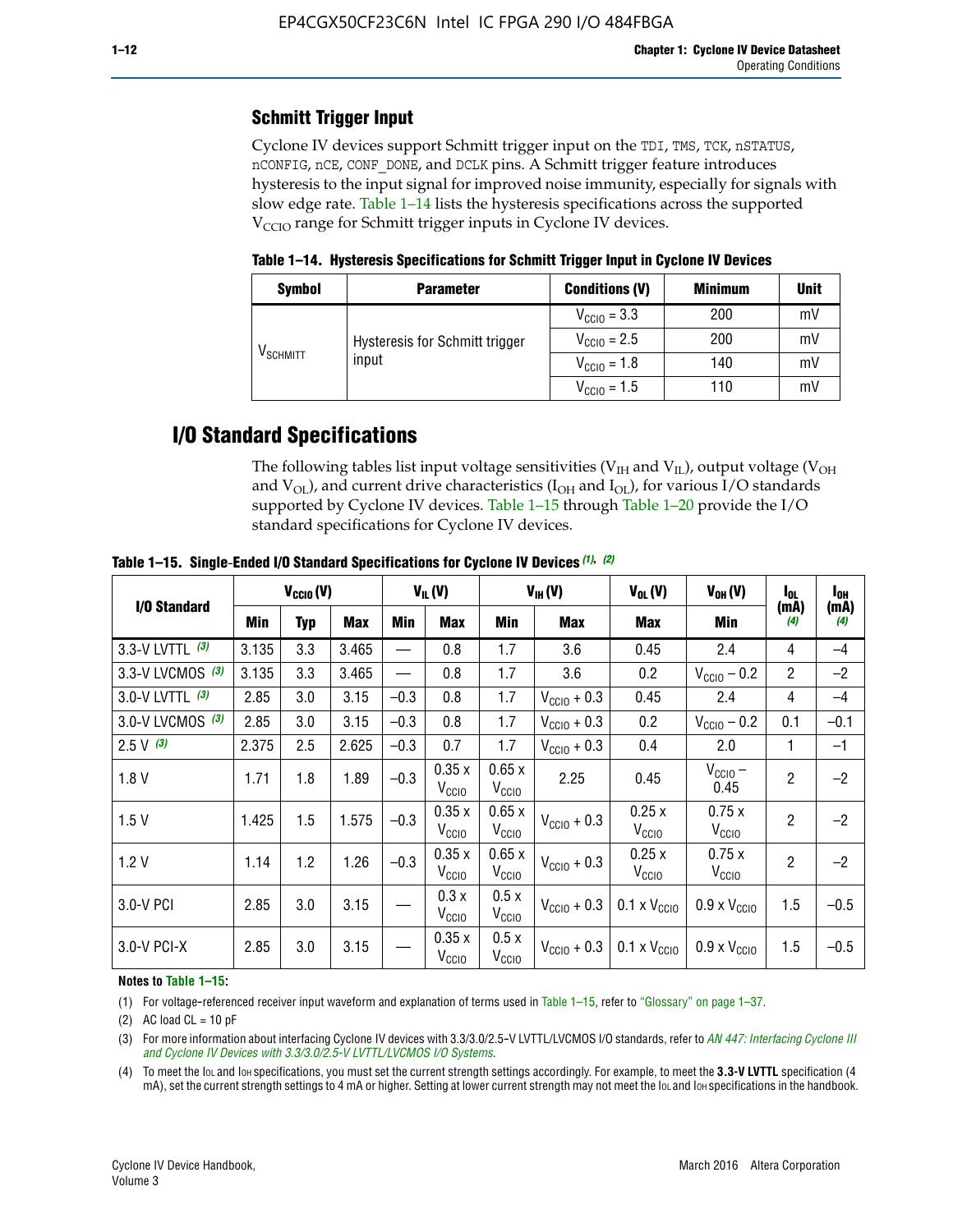| 1/0                           | $V_{CGI0}(V)$ |            |       |                                                                        | $V_{REF}(V)$                                                         |                                                                        |                     |                           | $V_{TT}(V)^{(2)}$   |  |  |  |
|-------------------------------|---------------|------------|-------|------------------------------------------------------------------------|----------------------------------------------------------------------|------------------------------------------------------------------------|---------------------|---------------------------|---------------------|--|--|--|
| <b>Standard</b>               | <b>Min</b>    | <b>Typ</b> | Max   | Min                                                                    | <b>Typ</b>                                                           | <b>Max</b>                                                             | Min                 | <b>Typ</b>                | Max                 |  |  |  |
| SSTL-2<br>Class I, II         | 2.375         | 2.5        | 2.625 | 1.19                                                                   | 1.25                                                                 | 1.31                                                                   | $V_{REF}$ –<br>0.04 | V <sub>REF</sub>          | $V_{REF}$ +<br>0.04 |  |  |  |
| SSTL-18<br>Class I, II        | 1.7           | 1.8        | 1.9   | 0.833                                                                  | 0.9                                                                  | 0.969                                                                  | $V_{REF}$ –<br>0.04 | V <sub>REF</sub>          | $V_{REF}$ +<br>0.04 |  |  |  |
| HSTL-18<br>Class I, II        | 1.71          | 1.8        | .89   | 0.85                                                                   | 0.9                                                                  | 0.95                                                                   | 0.85                | 0.9                       | 0.95                |  |  |  |
| <b>HSTL-15</b><br>Class I, II | 1.425         | 1.5        | 1.575 | 0.71                                                                   | 0.75                                                                 | 0.79                                                                   | 0.71                | 0.75                      | 0.79                |  |  |  |
| HSTL-12<br>Class I, II        | 1.14          | 1.2        | 1.26  | $0.48 \times V_{\text{CC10}}$ (3)<br>$0.47 \times V_{\text{CC10}}$ (4) | $0.5 \times V_{\text{CC10}}$ (3)<br>$0.5 \times V_{\text{CC10}}$ (4) | $0.52 \times V_{\text{CC10}}$ (3)<br>$0.53 \times V_{\text{CC10}}$ (4) |                     | 0.5x<br>V <sub>CCIO</sub> |                     |  |  |  |

|  |  |  |  | Table 1–16. Single-Ended SSTL and HSTL I/O Reference Voltage Specifications for Cyclone IV Devices (1) |
|--|--|--|--|--------------------------------------------------------------------------------------------------------|
|--|--|--|--|--------------------------------------------------------------------------------------------------------|

### **Notes to Table 1–16:**

(1) For an explanation of terms used in Table 1–16, refer to "Glossary" on page 1–37.

(2)  $V_{TT}$  of the transmitting device must track  $V_{REF}$  of the receiving device.

(3) Value shown refers to DC input reference voltage,  $V_{REF(DC)}$ .

(4) Value shown refers to AC input reference voltage,  $V_{REF(AC)}$ .

|  | Table 1–17.  Single-Ended SSTL and HSTL I/O Standards Signal Specifications for Cyclone IV Devices |  |  |  |  |  |
|--|----------------------------------------------------------------------------------------------------|--|--|--|--|--|
|--|----------------------------------------------------------------------------------------------------|--|--|--|--|--|

| I/O                        |         | $V_{IL(DC)}(V)$        |                                      | $V_{IH(DC)}(V)$       |         | $V_{IL(AC)}(V)$     |                     | $V_{IH(AC)}(V)$      | $V_{OL}(V)$                        | $V_{OH} (V)$                       | l <sub>ol</sub> | $I_{0H}$ |
|----------------------------|---------|------------------------|--------------------------------------|-----------------------|---------|---------------------|---------------------|----------------------|------------------------------------|------------------------------------|-----------------|----------|
| <b>Standard</b>            | Min     | <b>Max</b>             | Min                                  | <b>Max</b>            | Min     | <b>Max</b>          | Min                 | <b>Max</b>           | <b>Max</b>                         | Min                                | (mA)            | (mA)     |
| SSTL-2<br>Class I          |         | $\rm V_{REF}-$<br>0.18 | $V_{REF} +$<br>0.18                  |                       |         | $V_{REF}$ –<br>0.35 | $V_{REF} +$<br>0.35 |                      | $V_{TT}$ –<br>0.57                 | $V_{TT}$ +<br>0.57                 | 8.1             | $-8.1$   |
| SSTL-2<br>Class II         |         | $V_{REF}$ –<br>0.18    | $V_{REF} +$<br>0.18                  |                       |         | $V_{REF}$ –<br>0.35 | $V_{REF} +$<br>0.35 |                      | $V_{TT}$ –<br>0.76                 | $V_{TT}$ +<br>0.76                 | 16.4            | $-16.4$  |
| <b>SSTL-18</b><br>Class I  |         | $V_{REF}$ –<br>0.125   | $V_{REF}$ +<br>0.125                 |                       |         | $V_{REF}$ –<br>0.25 | $V_{REF}$ +<br>0.25 |                      | $V_{TT}$ –<br>0.475                | $V_{TT}$ +<br>0.475                | 6.7             | $-6.7$   |
| <b>SSTL-18</b><br>Class II |         | $V_{REF}$ –<br>0.125   | $V_{REF}$ +<br>0.125                 |                       |         | $V_{REF}$ –<br>0.25 | $V_{REF}$ +<br>0.25 |                      | 0.28                               | $V_{CC10}$ –<br>0.28               | 13.4            | $-13.4$  |
| HSTL-18<br>Class I         |         | $V_{REF}$ –<br>0.1     | $V_{REF} +$<br>0.1                   |                       |         | $V_{REF}$ –<br>0.2  | $V_{REF}$ +<br>0.2  |                      | 0.4                                | $V_{CCIO}$ –<br>0.4                | 8               | $-8$     |
| HSTL-18<br>Class II        |         | $V_{REF}$ –<br>0.1     | $V_{REF} +$<br>0.1                   |                       |         | $V_{REF}$ –<br>0.2  | $V_{REF} +$<br>0.2  |                      | 0.4                                | $V_{CC10}$ –<br>0.4                | 16              | $-16$    |
| HSTL-15<br>Class I         |         | $V_{REF}$ –<br>0.1     | $V_{REF} +$<br>0.1                   |                       |         | $V_{REF}$ –<br>0.2  | $V_{REF}$ +<br>0.2  |                      | 0.4                                | $V_{\text{CC1O}} -$<br>0.4         | 8               | $-8$     |
| HSTL-15<br>Class II        |         | $V_{REF}$ –<br>0.1     | $\mathsf{V}_{\mathsf{REF}}$ +<br>0.1 |                       |         | $V_{REF}$ –<br>0.2  | $V_{REF}$ +<br>0.2  |                      | 0.4                                | $V_{CC10}$ –<br>0.4                | 16              | $-16$    |
| <b>HSTL-12</b><br>Class I  | $-0.15$ | $V_{REF}-$<br>0.08     | $V_{REF} +$<br>0.08                  | $V_{CGI0} + 0.15$     | $-0.24$ | $V_{REF}$ –<br>0.15 | $V_{REF} +$<br>0.15 | $V_{CCIO} +$<br>0.24 | $0.25 \times$<br>V <sub>CCIO</sub> | $0.75 \times$<br>V <sub>CCIO</sub> | 8               | $-8$     |
| HSTL-12<br>Class II        | $-0.15$ | $V_{REF}$ –<br>0.08    | $V_{REF} +$<br>0.08                  | $V_{\rm CClO} + 0.15$ | $-0.24$ | $V_{REF}$ –<br>0.15 | $V_{REF} +$<br>0.15 | $V_{CC10}$ +<br>0.24 | $0.25 \times$<br>V <sub>CCIO</sub> | $0.75 \times$<br>V <sub>CCIO</sub> | 14              | $-14$    |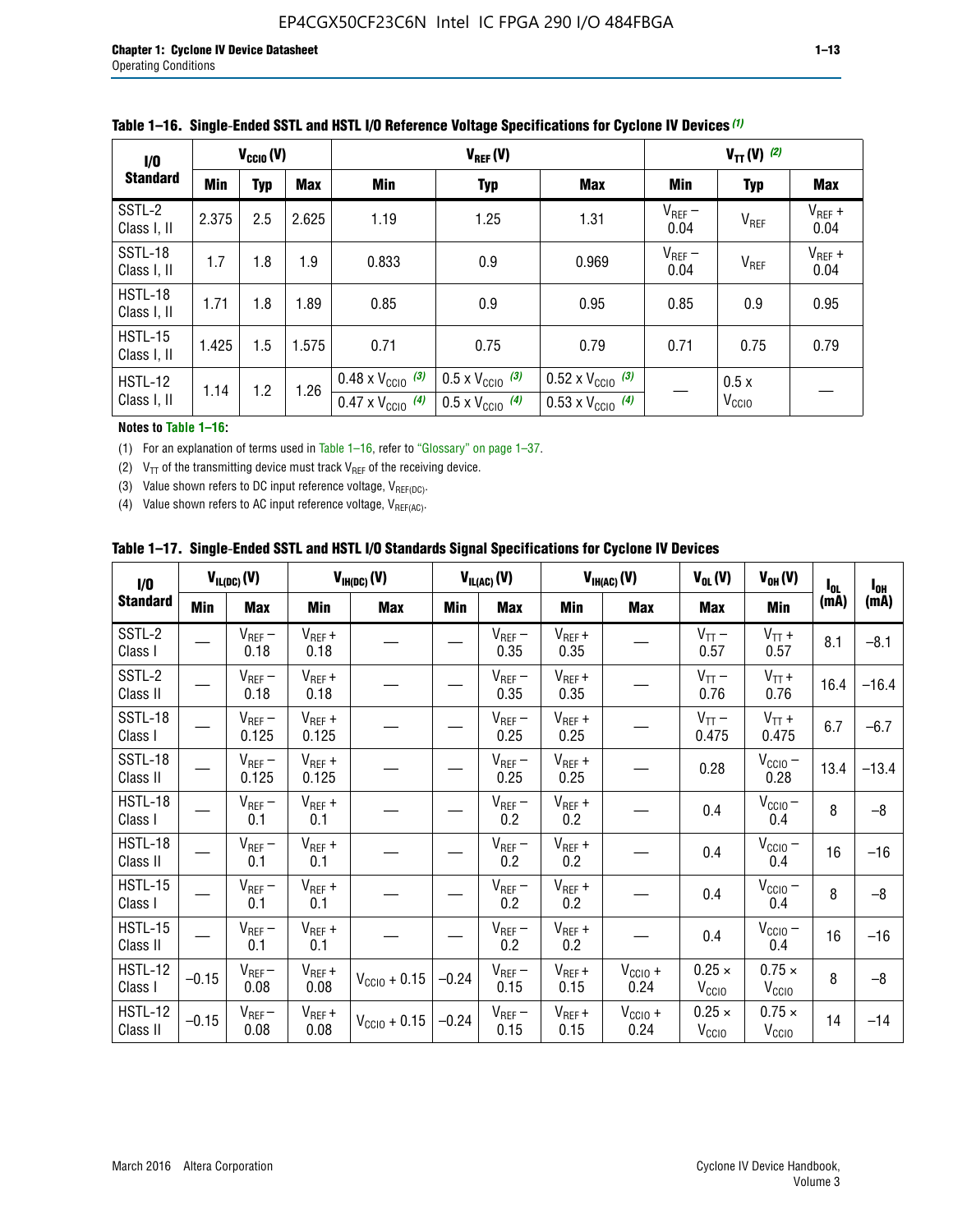**f For more information about receiver input and transmitter output waveforms, and for** other differential I/O standards, refer to the *[I/O Features in Cyclone IV Devices](http://www.altera.com/literature/hb/cyclone-iv/cyiv-51006.pdf)* chapter*.*

**Table 1–18. Differential SSTL I/O Standard Specifications for Cyclone IV Devices** *(1)*

| I/O Standard           |       | $V_{CCl0}(V)$ |            |      | $V_{\text{Swing(DC)}}(V)$ |                                | $V_{X(AC)}(V)$ |                                 |            | $V_{\text{Swing(AC)}}$<br>(V) | $V_{OX(AC)}(V)$                |            |                                 |  |
|------------------------|-------|---------------|------------|------|---------------------------|--------------------------------|----------------|---------------------------------|------------|-------------------------------|--------------------------------|------------|---------------------------------|--|
|                        | Min   | Typ           | <b>Max</b> | Min  | <b>Max</b>                | <b>Min</b>                     | <b>Typ</b>     | <b>Max</b>                      | <b>Min</b> | <b>Max</b>                    | Min                            | <b>Typ</b> | <b>Max</b>                      |  |
| SSTL-2<br>Class I, II  | 2.375 | 2.5           | 2.625      | 0.36 | V <sub>CCIO</sub>         | $V_{\text{CC10}}/2 - 0.2$      |                | $V_{\text{CC1O}}/2$<br>$+0.2$   | 0.7        | $V_{\rm CCI}$                 | $V_{\text{CC10}}/2 -$<br>0.125 |            | $V_{\text{CC10}}/2$<br>$+0.125$ |  |
| SSTL-18<br>Class I, II | 1.7   | .8            | .90        | 0.25 | V <sub>CCIO</sub>         | $V_{\text{CC10}}/2 -$<br>0.175 |                | $V_{\text{CC10}}/2$<br>$+0.175$ | 0.5        | $V_{\rm CCI}$                 | $V_{\text{CC10}}/2 -$<br>0.125 |            | $V_{\text{CC10}}/2$<br>$+0.125$ |  |

#### **Note to Table 1–18:**

(1) Differential SSTL requires a  $V_{REF}$  input.

**Table 1–19. Differential HSTL I/O Standard Specifications for Cyclone IV Devices** *(1)*

|                               |       | $V_{CClO}(V)$ |            | $V_{\text{DIF(DC)}}(V)$ |                   | $V_{X(AC)}(V)$                |            |                            |                            | $V_{CM(DC)}(V)$ |                            | $V_{\text{DIF(AC)}}(V)$ |                            |  |
|-------------------------------|-------|---------------|------------|-------------------------|-------------------|-------------------------------|------------|----------------------------|----------------------------|-----------------|----------------------------|-------------------------|----------------------------|--|
| I/O Standard                  | Min   | Typ           | <b>Max</b> | Min                     | <b>Max</b>        | Min                           | <b>Typ</b> | <b>Max</b>                 | Min                        | <b>Typ</b>      | <b>Max</b>                 | Mi<br>n                 | <b>Max</b>                 |  |
| HSTL-18<br>Class I, II        | 1.71  | 1.8           | .89        | 0.2                     |                   | 0.85                          |            | 0.95                       | 0.85                       |                 | 0.95                       | 0.4                     |                            |  |
| <b>HSTL-15</b><br>Class I, II | 1.425 | 1.5           | .575       | $0.2\,$                 |                   | 0.71                          |            | 0.79                       | 0.71                       |                 | 0.79                       | 0.4                     |                            |  |
| <b>HSTL-12</b><br>Class I, II | 1.14  | 1.2           | 1.26       | 0.16                    | V <sub>CCIO</sub> | $0.48 \times V_{\text{CC10}}$ |            | 0.52x<br>V <sub>CCIO</sub> | 0.48x<br>V <sub>CCIO</sub> |                 | 0.52x<br>V <sub>CCIO</sub> | 0.3                     | 0.48x<br>V <sub>CCIO</sub> |  |

### **Note to Table 1–19:**

(1) Differential HSTL requires a  $V_{REF}$  input.

**Table 1–20. Differential I/O Standard Specifications for Cyclone IV Devices** *(1)* **(Part 1 of 2)**

| I/O Standard                            |       | $V_{CCl0} (V)$ |            |            | $V_{ID}$ (mV) |      | $V_{\text{lcm}}(V)^{(2)}$                           |            | $V_{0D}$ (mV) $(3)$ |     |     | $V_{0S} (V)^{(3)}$ |            |       |
|-----------------------------------------|-------|----------------|------------|------------|---------------|------|-----------------------------------------------------|------------|---------------------|-----|-----|--------------------|------------|-------|
|                                         | Min   | Typ            | <b>Max</b> | <b>Min</b> | <b>Max</b>    | Min  | <b>Condition</b>                                    | <b>Max</b> | Min                 | Typ | Max | Min                | <b>Typ</b> | Max   |
|                                         |       |                |            |            |               | 0.05 | $D_{MAX} \leq 500$ Mbps                             | 1.80       |                     |     |     |                    |            |       |
| <b>LVPECL</b><br>(Row I/Os)<br>(6)      | 2.375 | 2.5            | 2.625      | 100        |               | 0.55 | 500 Mbps $\leq$ D <sub>MAX</sub><br>$\leq$ 700 Mbps | 1.80       |                     |     |     |                    |            |       |
|                                         |       |                |            |            |               | 1.05 | $D_{MAX}$ > 700 Mbps                                | 1.55       |                     |     |     |                    |            |       |
|                                         |       |                |            |            |               | 0.05 | $D_{MAX} \leq 500$ Mbps                             | 1.80       |                     |     |     |                    |            |       |
| <b>LVPECL</b><br>(Column<br>$1/Os)$ (6) | 2.375 | 2.5            | 2.625      | 100        |               | 0.55 | 500 Mbps $\leq D_{MAX}$<br>$\leq$ 700 Mbps          | 1.80       |                     |     |     |                    |            |       |
|                                         |       |                |            |            |               | 1.05 | $D_{MAX}$ > 700 Mbps                                | 1.55       |                     |     |     |                    |            |       |
|                                         |       |                |            |            |               | 0.05 | $D_{MAX} \leq 500$ Mbps                             | 1.80       |                     |     |     |                    |            |       |
| LVDS (Row<br>I/Os)                      | 2.375 | 2.5            | 2.625      | 100        |               | 0.55 | 500 Mbps $\leq D_{MAX}$<br>$\leq 700$ Mbps          | 1.80       | 247                 |     | 600 | 1.125              | 1.25       | 1.375 |
|                                         |       |                |            |            |               | 1.05 | $D_{MAX}$ > 700 Mbps                                | 1.55       |                     |     |     |                    |            |       |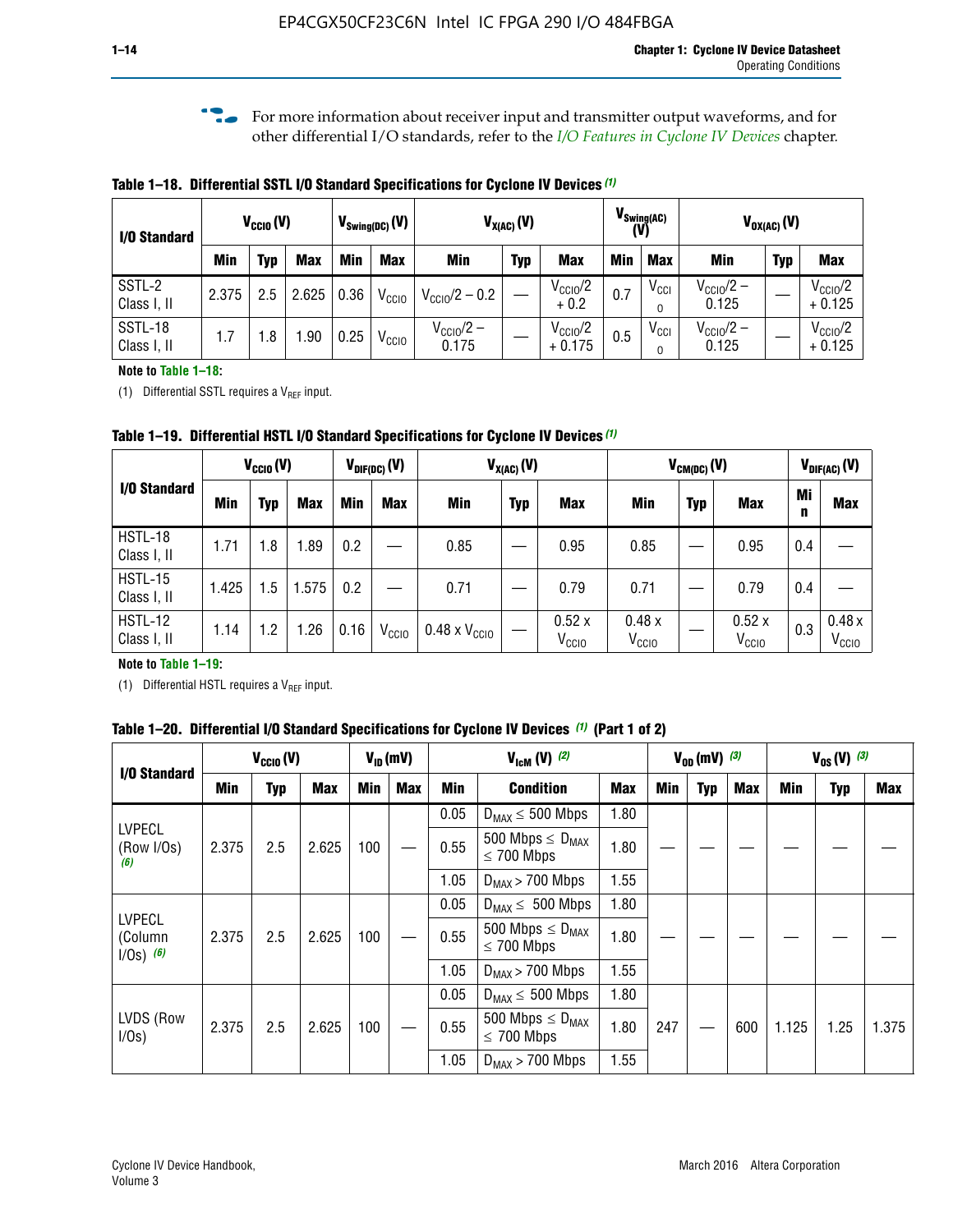## EP4CGX50CF23C6N Intel IC FPGA 290 I/O 484FBGA

|                                         |            | $V_{CClO}(V)$ |            |            | $V_{ID}(mV)$ | $V_{\text{lcm}}(V)^{(2)}$ |                                            |            |     | $V_{OD}$ (mV) $(3)$ |            | $V_{0S} (V)$ (3) |            |       |
|-----------------------------------------|------------|---------------|------------|------------|--------------|---------------------------|--------------------------------------------|------------|-----|---------------------|------------|------------------|------------|-------|
| I/O Standard                            | <b>Min</b> | <b>Typ</b>    | <b>Max</b> | <b>Min</b> | <b>Max</b>   | <b>Min</b>                | <b>Condition</b>                           | <b>Max</b> | Min | Typ                 | <b>Max</b> | Min              | <b>Typ</b> | Max   |
|                                         |            |               |            |            |              | 0.05                      | $D_{MAX} \leq 500$ Mbps                    | 1.80       |     |                     |            |                  |            |       |
| <b>LVDS</b><br>(Column<br>I/0s)         | 2.375      | 2.5           | 2.625      | 100        |              | 0.55                      | 500 Mbps $\leq D_{MAX}$<br>$\leq 700$ Mbps | 1.80       | 247 |                     | 600        | 1.125            | 1.25       | 1.375 |
|                                         |            |               |            |            |              | 1.05                      | $D_{MAX}$ > 700 Mbps                       | 1.55       |     |                     |            |                  |            |       |
| <b>BLVDS (Row</b><br>$1/0s)$ (4)        | 2.375      | 2.5           | 2.625      | 100        |              |                           |                                            |            |     |                     |            |                  |            |       |
| <b>BLVDS</b><br>(Column<br>$1/0s)$ (4)  | 2.375      | 2.5           | 2.625      | 100        |              |                           |                                            |            |     |                     |            |                  |            |       |
| mini-LVDS<br>(Row I/Os)<br>(5)          | 2.375      | 2.5           | 2.625      |            |              |                           |                                            |            | 300 |                     | 600        | 1.0              | 1.2        | 1.4   |
| mini-LVDS<br>(Column<br>$1/Os)$ (5)     | 2.375      | 2.5           | 2.625      |            |              |                           |                                            |            | 300 |                     | 600        | 1.0              | 1.2        | 1.4   |
| RSDS <sup>®</sup> (Row<br>$1/0s)$ $(5)$ | 2.375      | 2.5           | 2.625      |            |              |                           |                                            |            | 100 | 200                 | 600        | 0.5              | 1.2        | 1.5   |
| <b>RSDS</b><br>(Column<br>$1/Os)$ (5)   | 2.375      | 2.5           | 2.625      |            |              |                           |                                            |            | 100 | 200                 | 600        | 0.5              | 1.2        | 1.5   |
| PPDS (Row<br>$1/Os)$ (5)                | 2.375      | 2.5           | 2.625      |            |              |                           |                                            |            | 100 | 200                 | 600        | 0.5              | 1.2        | 1.4   |
| <b>PPDS</b><br>(Column<br>$1/Os)$ (5)   | 2.375      | 2.5           | 2.625      |            |              |                           |                                            |            | 100 | 200                 | 600        | 0.5              | 1.2        | 1.4   |

### **Table 1–20. Differential I/O Standard Specifications for Cyclone IV Devices** *(1)* **(Part 2 of 2)**

### **Notes to Table 1–20:**

(1) For an explanation of terms used in Table 1–20, refer to "Glossary" on page 1–37.

(2)  $V_{IN}$  range: 0  $V \le V_{IN} \le 1.85$  V.

(3) R<sub>L</sub> range:  $90 \le R_L \le 110 \Omega$ .

(4) There are no fixed  $V_{IN}$ ,  $V_{OD}$ , and  $V_{OS}$  specifications for BLVDS. They depend on the system topology.

(5) The Mini-LVDS, RSDS, and PPDS standards are only supported at the output pins.

(6) The LVPECL I/O standard is only supported on dedicated clock input pins. This I/O standard is not supported for output pins.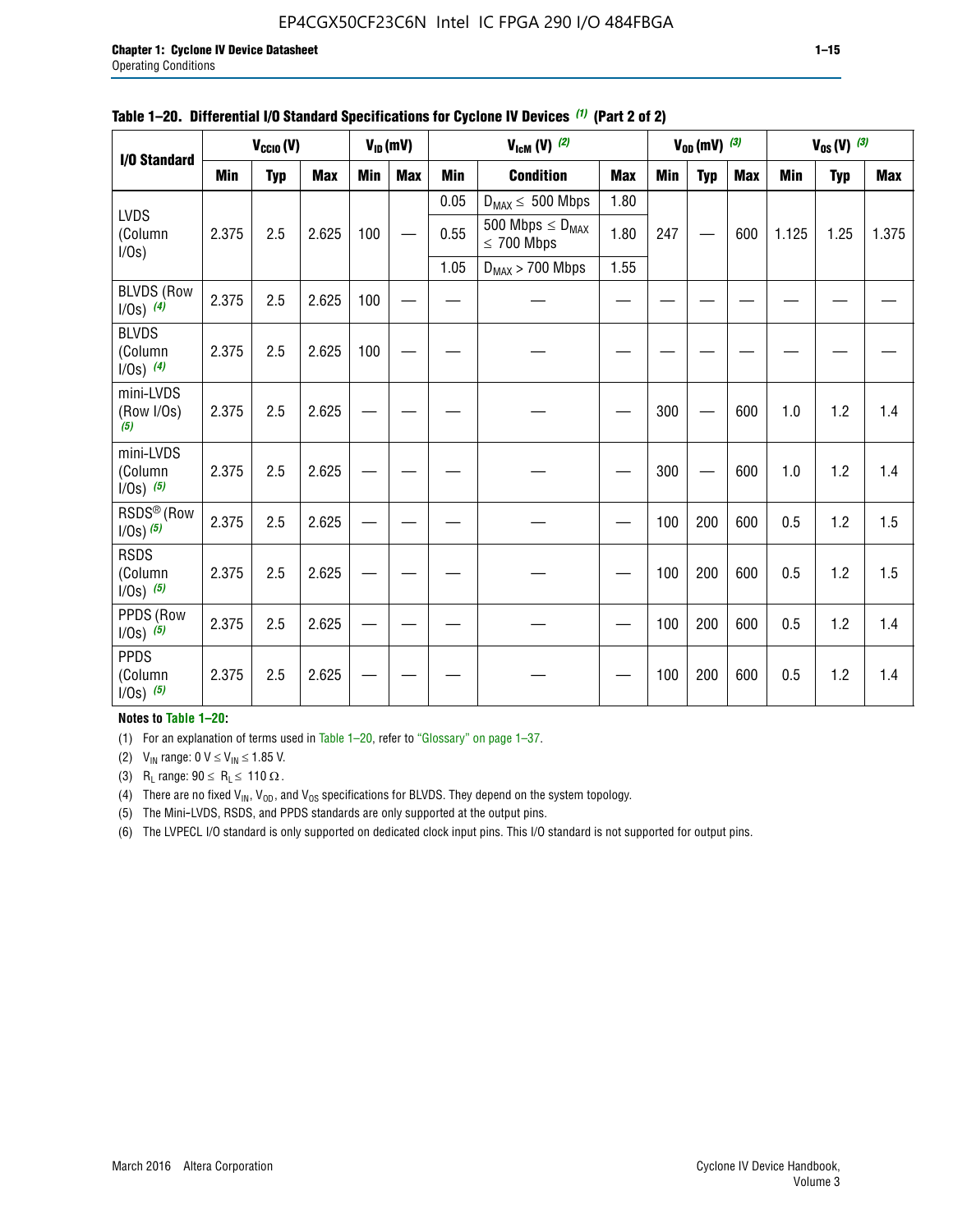## **Power Consumption**

Use the following methods to estimate power for a design:

- the Excel-based EPE
- the Quartus® II PowerPlay power analyzer feature

The interactive Excel-based EPE is used prior to designing the device to get a magnitude estimate of the device power. The Quartus II PowerPlay power analyzer provides better quality estimates based on the specifics of the design after place-and-route is complete. The PowerPlay power analyzer can apply a combination of user-entered, simulation-derived, and estimated signal activities that, combined with detailed circuit models, can yield very accurate power estimates.

f For more information about power estimation tools, refer to the *[Early Power Estimator](http://www.altera.com/literature/ug/ug_epe.pdf
)  [User Guide](http://www.altera.com/literature/ug/ug_epe.pdf
)* and the *[PowerPlay Power Analysis](http://www.altera.com/literature/hb/qts/qts_qii53013.pdf)* chapter in volume 3 of the *Quartus II Handboo*k.

## **Switching Characteristics**

This section provides performance characteristics of Cyclone IV core and periphery blocks for commercial grade devices.

These characteristics can be designated as Preliminary or Final.

- Preliminary characteristics are created using simulation results, process data, and other known parameters. The upper-right hand corner of these tables show the designation as "Preliminary".
- Final numbers are based on actual silicon characterization and testing. The numbers reflect the actual performance of the device under worst-case silicon process, voltage, and junction temperature conditions. There are no designations on finalized tables.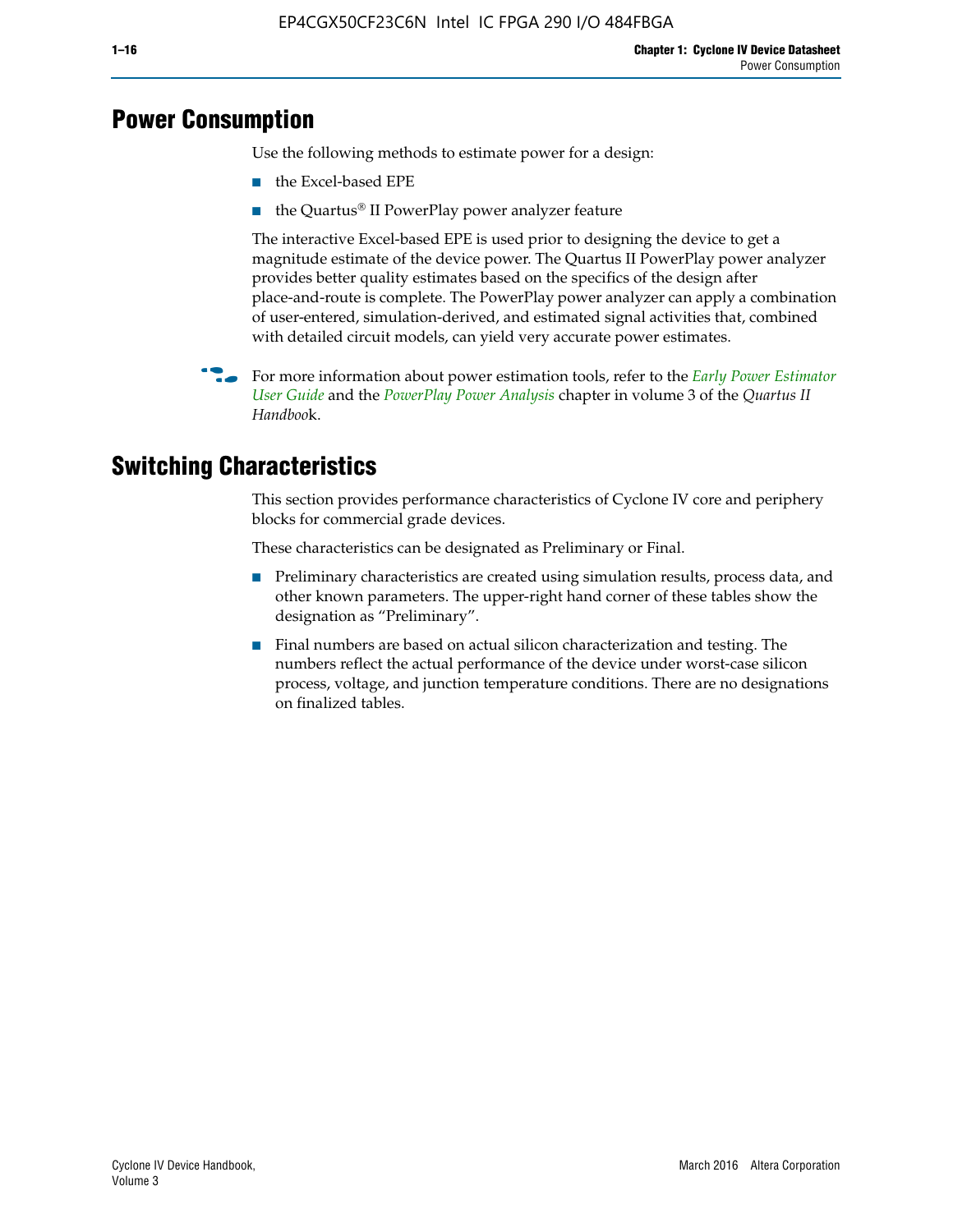## **Transceiver Performance Specifications**

Table 1–21 lists the Cyclone IV GX transceiver specifications.

|  |  |  |  | Table 1-21. Transceiver Specification for Cyclone IV GX Devices (Part 1 of 4) |  |
|--|--|--|--|-------------------------------------------------------------------------------|--|
|--|--|--|--|-------------------------------------------------------------------------------|--|

| Symbol/                                                   |                                                      |                     | C <sub>6</sub>             |                                                                     |                     | C7, I7                     |                   |                     | C <sub>8</sub>             |                |              |
|-----------------------------------------------------------|------------------------------------------------------|---------------------|----------------------------|---------------------------------------------------------------------|---------------------|----------------------------|-------------------|---------------------|----------------------------|----------------|--------------|
| <b>Description</b>                                        | <b>Conditions</b>                                    | <b>Min</b>          | <b>Typ</b>                 | <b>Max</b>                                                          | <b>Min</b>          | <b>Typ</b>                 | <b>Max</b>        | <b>Min</b>          | <b>Typ</b>                 | <b>Max</b>     | <b>Unit</b>  |
| <b>Reference Clock</b>                                    |                                                      |                     |                            |                                                                     |                     |                            |                   |                     |                            |                |              |
| Supported I/O<br><b>Standards</b>                         |                                                      |                     |                            | 1.2 V PCML, 1.5 V PCML, 3.3 V PCML, Differential LVPECL, LVDS, HCSL |                     |                            |                   |                     |                            |                |              |
| Input frequency<br>from REFCLK input<br>pins              |                                                      | 50                  |                            | 156.25                                                              | 50                  |                            | 156.25            | 50                  |                            | 156.25         | <b>MHz</b>   |
| Spread-spectrum<br>modulating clock<br>frequency          | Physical interface<br>for PCI Express<br>(PIPE) mode | 30                  |                            | 33                                                                  | 30                  |                            | 33                | 30                  |                            | 33             | kHz          |
| Spread-spectrum<br>downspread                             | PIPE mode                                            |                     | 0 <sub>to</sub><br>$-0.5%$ |                                                                     |                     | 0 <sub>to</sub><br>$-0.5%$ |                   |                     | 0 <sub>to</sub><br>$-0.5%$ |                |              |
| Peak-to-peak<br>differential input<br>voltage             |                                                      | 0.1                 |                            | 1.6                                                                 | 0.1                 |                            | 1.6               | 0.1                 |                            | 1.6            | $\mathsf{V}$ |
| V <sub>ICM</sub> (AC coupled)                             |                                                      |                     | $1100 \pm 5\%$             |                                                                     |                     | $1100 \pm 5\%$             |                   |                     | $1100 \pm 5\%$             |                | mV           |
| $V_{ICM}$ (DC coupled)                                    | HCSL I/O<br>standard for PCIe<br>reference clock     | 250                 |                            | 550                                                                 | 250                 |                            | 550               | 250                 |                            | 550            | mV           |
| <b>Transmitter REFCLK</b><br>Phase Noise (1)              | Frequency offset                                     |                     |                            | $-123$                                                              |                     |                            | $-123$            |                     |                            | $-123$         | dBc/Hz       |
| <b>Transmitter REFCLK</b><br>Total Jitter (1)             | $= 1$ MHz $- 8$ MHZ                                  |                     |                            | 42.3                                                                |                     |                            | 42.3              |                     |                            | 42.3           | ps           |
| $\mathsf{R}_{\mathsf{ref}}$                               |                                                      |                     | 2000<br>± 1%               |                                                                     |                     | 2000<br>± 1%               |                   |                     | 2000<br>± 1%               |                | Ω            |
| <b>Transceiver Clock</b>                                  |                                                      |                     |                            |                                                                     |                     |                            |                   |                     |                            |                |              |
| cal blk clk clock<br>frequency                            |                                                      | 10                  |                            | 125                                                                 | 10                  |                            | 125               | 10                  | $\overline{\phantom{0}}$   | 125            | MHz          |
| fixedclk clock<br>frequency                               | <b>PCIe Receiver</b><br>Detect                       | $\hspace{0.05cm}$   | 125                        |                                                                     |                     | 125                        | $\hspace{0.05cm}$ | —                   | 125                        |                | <b>MHz</b>   |
| reconfig_clk<br>clock frequency                           | Dynamic<br>reconfiguration<br>clock frequency        | 2.5/<br>37.5<br>(2) |                            | 50                                                                  | 2.5/<br>37.5<br>(2) |                            | 50                | 2.5/<br>37.5<br>(2) |                            | 50             | <b>MHz</b>   |
| Delta time between<br>reconfig clk                        |                                                      |                     |                            | $\overline{2}$                                                      |                     |                            | $\overline{2}$    |                     |                            | $\overline{2}$ | ms           |
| Transceiver block<br>minimum<br>power-down pulse<br>width |                                                      |                     | $\mathbf{1}$               |                                                                     |                     | 1                          |                   |                     | $\mathbf{1}$               |                | $\mu s$      |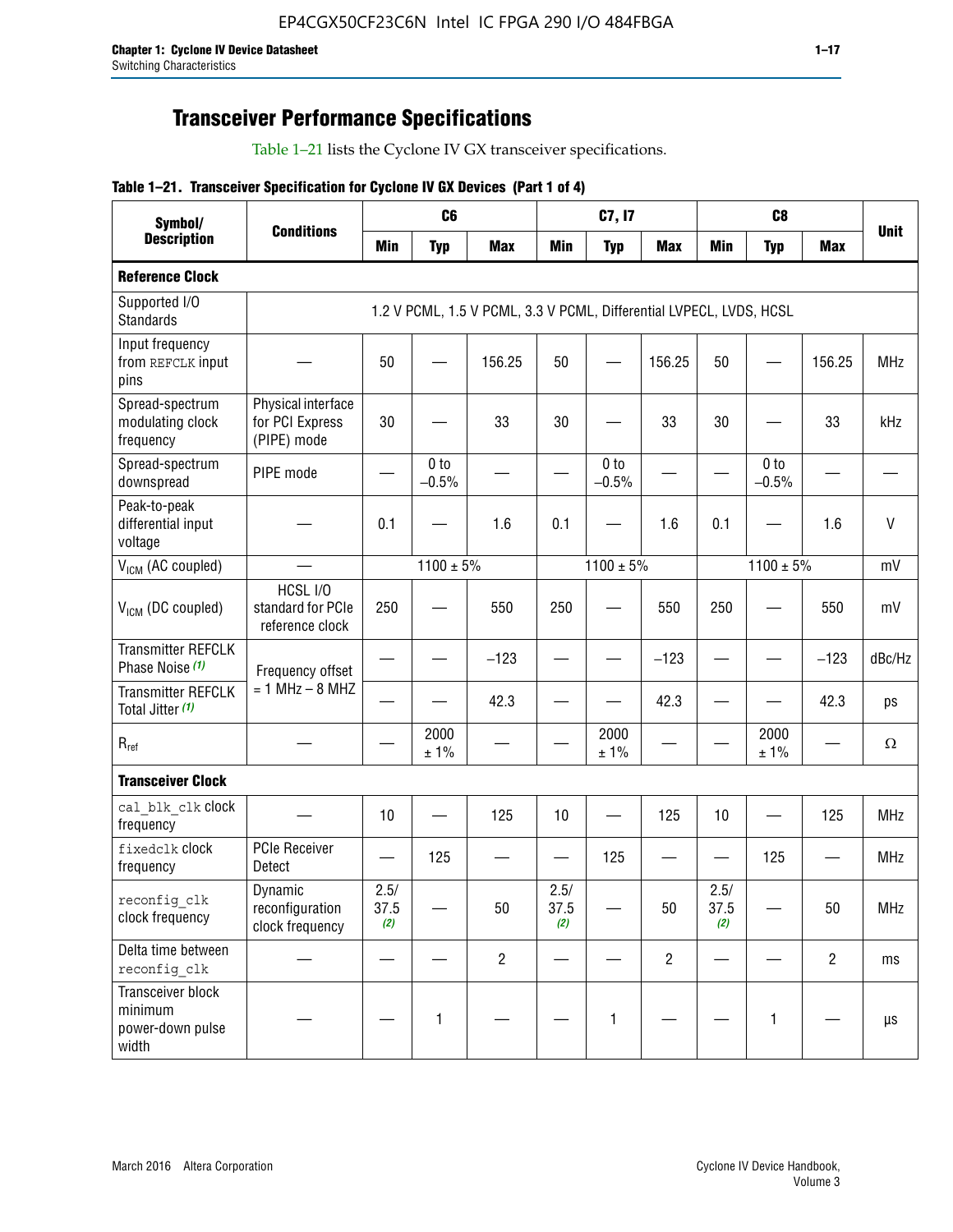| Symbol/                                                                                        |                                                                           | C <sub>6</sub><br>C7, I7<br>C <sub>8</sub><br><b>Unit</b> |                          |                                 |                          |                                        |                                     |                          |                          |                                                |              |
|------------------------------------------------------------------------------------------------|---------------------------------------------------------------------------|-----------------------------------------------------------|--------------------------|---------------------------------|--------------------------|----------------------------------------|-------------------------------------|--------------------------|--------------------------|------------------------------------------------|--------------|
| <b>Description</b>                                                                             | <b>Conditions</b>                                                         | Min                                                       | <b>Typ</b>               | <b>Max</b>                      | <b>Min</b>               | <b>Typ</b>                             | <b>Max</b>                          | <b>Min</b>               | <b>Typ</b>               | <b>Max</b>                                     |              |
| <b>Receiver</b>                                                                                |                                                                           |                                                           |                          |                                 |                          |                                        |                                     |                          |                          |                                                |              |
| Supported I/O<br>Standards                                                                     | 1.4 V PCML,<br>1.5 V PCML,<br>2.5 V PCML,<br>LVPECL, LVDS                 |                                                           |                          |                                 |                          |                                        |                                     |                          |                          |                                                |              |
| Data rate (F324 and<br>smaller package) (15)                                                   |                                                                           | 600                                                       |                          | 2500                            | 600                      |                                        | 2500                                | 600                      |                          | 2500                                           | <b>Mbps</b>  |
| Data rate (F484 and<br>larger package) (15)                                                    |                                                                           | 600                                                       |                          | 3125                            | 600                      |                                        | 3125                                | 600                      |                          | 2500                                           | <b>Mbps</b>  |
| Absolute V <sub>MAX</sub> for a<br>receiver pin $(3)$                                          |                                                                           |                                                           |                          | 1.6                             |                          |                                        | 1.6                                 |                          |                          | 1.6                                            | V            |
| Operational V <sub>MAX</sub> for<br>a receiver pin                                             |                                                                           |                                                           |                          | 1.5                             |                          |                                        | 1.5                                 |                          |                          | 1.5                                            | V            |
| Absolute V <sub>MIN</sub> for a<br>receiver pin                                                |                                                                           | $-0.4$                                                    |                          |                                 | $-0.4$                   |                                        |                                     | $-0.4$                   |                          |                                                | V            |
| Peak-to-peak<br>differential input<br>voltage V <sub>ID</sub> (diff p-p)                       | $V_{ICM} = 0.82 V$<br>setting, Data Rate<br>$= 600$ Mbps to<br>3.125 Gbps | 0.1                                                       |                          | 2.7                             | 0.1                      |                                        | 2.7                                 | 0.1                      |                          | 2.7                                            | $\mathsf{V}$ |
| $V_{ICM}$                                                                                      | $V_{IGM} = 0.82 V$<br>setting                                             |                                                           | 820 $\pm$<br>10%         |                                 |                          | 820 $\pm$<br>10%                       |                                     |                          | $820 \pm$<br>10%         |                                                | mV           |
| Differential on-chip                                                                           | 100 $-\Omega$ setting                                                     | —                                                         | 100                      |                                 |                          | 100                                    |                                     | <u>—</u>                 | 100                      |                                                | $\Omega$     |
| termination resistors                                                                          | 150 $-\Omega$ setting                                                     |                                                           | 150                      |                                 |                          | 150                                    |                                     |                          | 150                      |                                                | $\Omega$     |
| Differential and<br>common mode<br>return loss                                                 | PIPE, Serial<br>Rapid I/O SR,<br>SATA, CPRI LV,<br>SDI, XAUI              |                                                           |                          |                                 |                          | Compliant                              |                                     |                          |                          |                                                |              |
| Programmable ppm<br>detector $(4)$                                                             |                                                                           |                                                           |                          |                                 |                          | $\pm$ 62.5, 100, 125, 200,<br>250, 300 |                                     |                          |                          |                                                | ppm          |
| Clock data recovery<br>(CDR) ppm<br>tolerance (without<br>spread-spectrum<br>clocking enabled) |                                                                           |                                                           |                          | $±300$ (5),<br>±350<br>(6), (7) |                          |                                        | ±300<br>$(5)$ ,<br>±350<br>(6), (7) |                          |                          | ±300<br>$(5)$ <sub>,</sub><br>±350<br>(6), (7) | ppm          |
| CDR ppm tolerance<br>(with synchronous<br>spread-spectrum<br>clocking enabled) (8)             |                                                                           |                                                           |                          | 350 to<br>$-5350$<br>(7), (9)   |                          |                                        | 350 to<br>$-5350$<br>(7), (9)       |                          |                          | 350 to<br>$-5350$<br>(7), (9)                  | ppm          |
| Run length                                                                                     |                                                                           |                                                           | 80                       |                                 |                          | 80                                     | $\overline{\phantom{0}}$            | $\overline{\phantom{0}}$ | 80                       | $\overline{\phantom{0}}$                       | U            |
|                                                                                                | No Equalization                                                           |                                                           |                          | 1.5                             |                          | —                                      | 1.5                                 | $\overline{\phantom{0}}$ | $\overline{\phantom{0}}$ | 1.5                                            | dB           |
| Programmable                                                                                   | Medium Low                                                                | —                                                         | $\overline{\phantom{0}}$ | 4.5                             |                          | —                                      | 4.5                                 | —                        | $\overline{\phantom{0}}$ | 4.5                                            | dB           |
| equalization                                                                                   | Medium High                                                               | $\overbrace{\phantom{aaaaa}}$                             | $\qquad \qquad \qquad$   | 5.5                             | $\overline{\phantom{0}}$ | $\overline{\phantom{0}}$               | 5.5                                 | $\overline{\phantom{0}}$ | $\qquad \qquad$          | 5.5                                            | dB           |
|                                                                                                | High                                                                      | $\qquad \qquad$                                           | $\qquad \qquad$          | $\overline{7}$                  | $\qquad \qquad$          | —<br>——                                | $\overline{7}$                      |                          | $\overline{\phantom{0}}$ | $\overline{7}$                                 | dB           |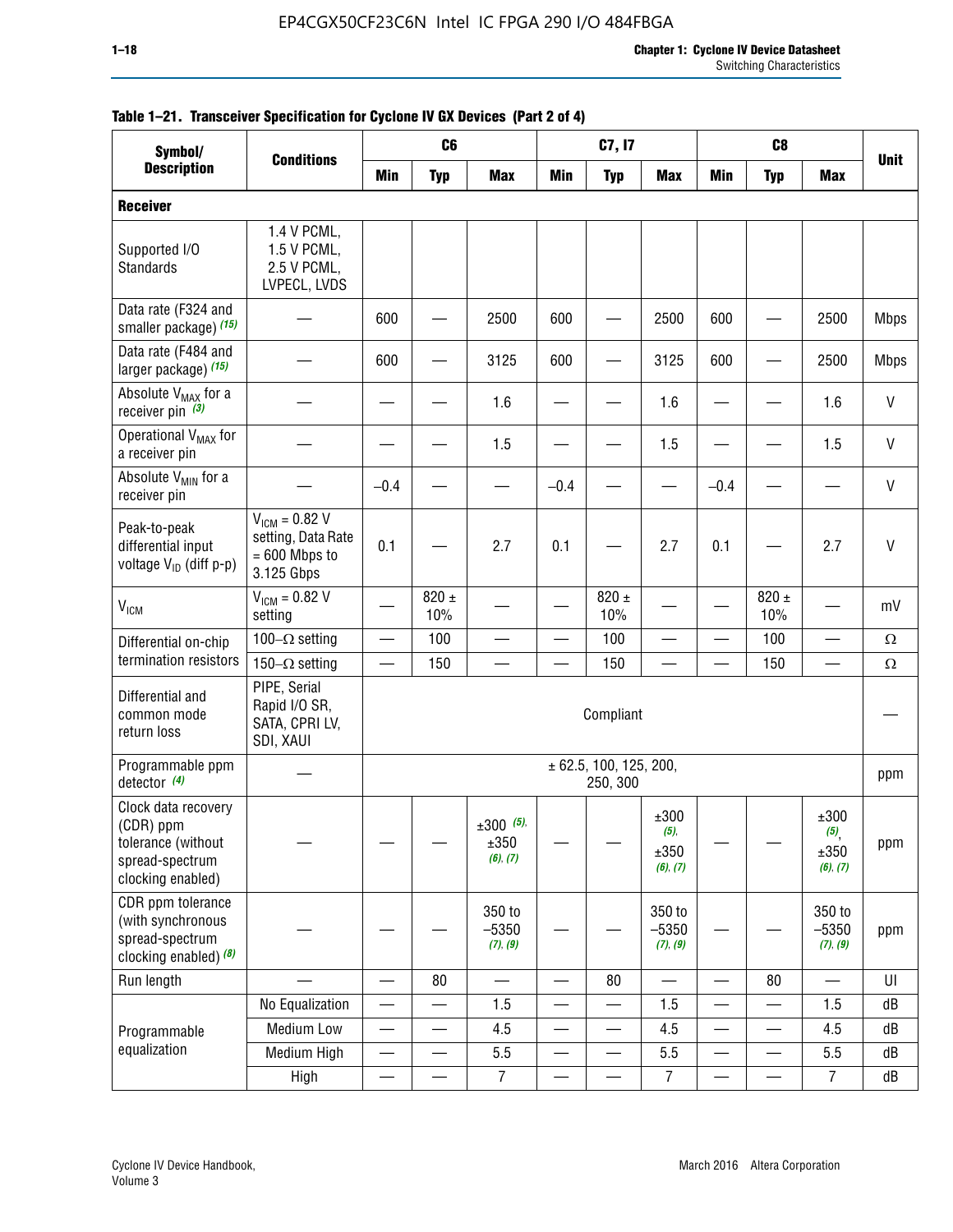| Symbol/                                                                 |                                                                     |            | C <sub>6</sub> |                          |             | C7, I7          |            |                          | C <sub>8</sub> |                          |                                |
|-------------------------------------------------------------------------|---------------------------------------------------------------------|------------|----------------|--------------------------|-------------|-----------------|------------|--------------------------|----------------|--------------------------|--------------------------------|
| <b>Description</b>                                                      | <b>Conditions</b>                                                   | <b>Min</b> | <b>Typ</b>     | <b>Max</b>               | <b>Min</b>  | <b>Typ</b>      | <b>Max</b> | <b>Min</b>               | <b>Typ</b>     | <b>Max</b>               | <b>Unit</b>                    |
| Signal detect/loss<br>threshold                                         | PIPE mode                                                           | 65         |                | 175                      | 65          |                 | 175        | 65                       |                | 175                      | mV                             |
| $t_{LTR}$ (10)                                                          |                                                                     |            |                | 75                       |             | —               | 75         |                          |                | 75                       | $\mu s$                        |
| (11)<br>$t_{\text{LTR-LTD\_Manual}}$                                    |                                                                     | 15         |                |                          | 15          |                 |            | 15                       |                |                          | μs                             |
| $t_{LTD}$ (12)                                                          |                                                                     | $\pmb{0}$  | 100            | 4000                     | $\mathbf 0$ | 100             | 4000       | $\mathbf 0$              | 100            | 4000                     | ns                             |
| $t_{\text{LTD\_Manual}}$ (13)                                           |                                                                     |            |                | 4000                     | —           |                 | 4000       | $\overline{\phantom{0}}$ |                | 4000                     | ns                             |
| $t_{LTD\_Auto}$ (14)                                                    |                                                                     |            |                | 4000                     |             |                 | 4000       |                          |                | 4000                     | ns                             |
| Receiver buffer and<br>CDR offset<br>cancellation time<br>(per channel) |                                                                     |            |                | 17000                    |             |                 | 17000      |                          |                | 17000                    | recon<br>fig_c<br>1k<br>cycles |
|                                                                         | DC Gain Setting =<br>0                                              |            | 0              |                          |             | $\mathbf 0$     |            |                          | 0              |                          | dB                             |
| Programmable DC<br>gain                                                 | DC Gain Setting =                                                   |            | 3              |                          |             | 3               |            |                          | 3              |                          | dB                             |
|                                                                         | DC Gain Setting $=$<br>2                                            |            | 6              |                          |             | $6\phantom{1}6$ |            |                          | 6              |                          | dB                             |
| <b>Transmitter</b>                                                      |                                                                     |            |                |                          |             |                 |            |                          |                |                          |                                |
| Supported I/O<br><b>Standards</b>                                       | 1.5 V PCML                                                          |            |                |                          |             |                 |            |                          |                |                          |                                |
| Data rate (F324 and<br>smaller package)                                 |                                                                     | 600        |                | 2500                     | 600         |                 | 2500       | 600                      |                | 2500                     | <b>Mbps</b>                    |
| Data rate (F484 and<br>larger package)                                  |                                                                     | 600        |                | 3125                     | 600         |                 | 3125       | 600                      |                | 2500                     | <b>Mbps</b>                    |
| $V_{OCM}$                                                               | 0.65 V setting                                                      |            | 650            |                          | —           | 650             |            | $\overline{\phantom{0}}$ | 650            |                          | mV                             |
| Differential on-chip                                                    | 100 $-\Omega$ setting                                               | —          | 100            | $\overline{\phantom{0}}$ |             | 100             |            | $\overline{\phantom{0}}$ | 100            | $\overline{\phantom{0}}$ | $\Omega$                       |
| termination resistors                                                   | 150 $-\Omega$ setting                                               | —          | 150            |                          |             | 150             |            |                          | 150            |                          | Ω                              |
| Differential and<br>common mode<br>return loss                          | PIPE, CPRI LV,<br>Serial Rapid I/O<br>SR, SDI, XAUI,<br><b>SATA</b> |            |                |                          |             | Compliant       |            |                          |                |                          |                                |
| Rise time                                                               | $\overline{\phantom{0}}$                                            | 50         |                | 200                      | 50          |                 | 200        | 50                       |                | 200                      | ps                             |
| Fall time                                                               |                                                                     | 50         |                | 200                      | 50          |                 | 200        | 50                       |                | 200                      | ps                             |
| Intra-differential pair<br>skew                                         |                                                                     |            |                | 15                       |             |                 | 15         |                          |                | 15                       | ps                             |
| Intra-transceiver                                                       |                                                                     |            |                | 100                      |             |                 | 100        |                          |                | 100                      |                                |

block skew  $\begin{vmatrix} - & - & - \ - & - & - \end{vmatrix}$  -  $\begin{vmatrix} - & - & 120 \ - & - & - \end{vmatrix}$  -  $\begin{vmatrix} - & - & 120 \ - & - & - \end{vmatrix}$  - 120  $\begin{vmatrix} - & - & - \ - & - & - \end{vmatrix}$  - 120  $\begin{vmatrix} 0 & - & - \ - & - & - \end{vmatrix}$ 

## **Table 1–21. Transceiver Specification for Cyclone IV GX Devices (Part 3 of 4)**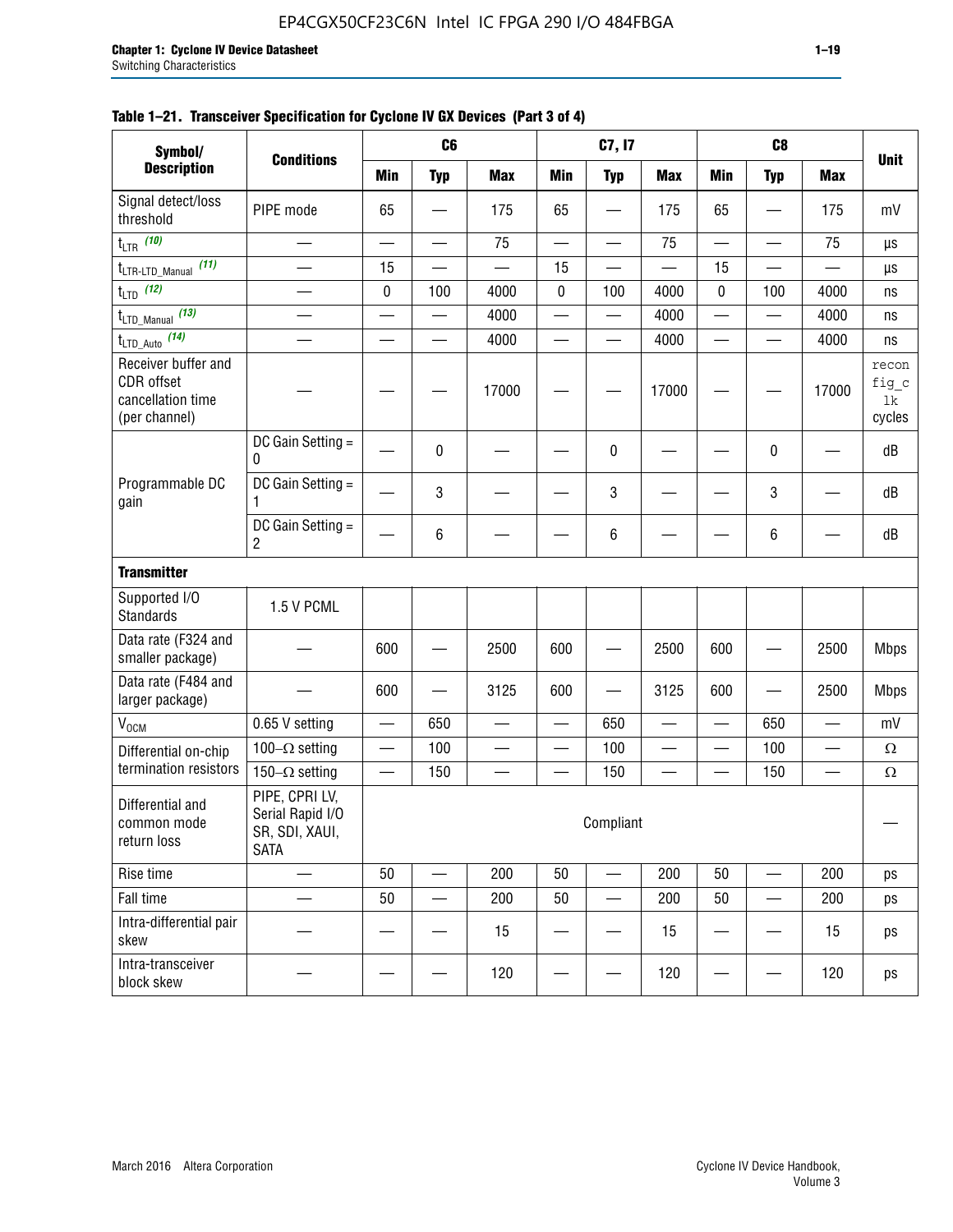## **Table 1–21. Transceiver Specification for Cyclone IV GX Devices (Part 4 of 4)**

| Symbol/                                          | <b>Conditions</b> |     | C6  |            | C7, I7 |            |                                    |     |     | <b>Unit</b> |            |
|--------------------------------------------------|-------------------|-----|-----|------------|--------|------------|------------------------------------|-----|-----|-------------|------------|
| <b>Description</b>                               |                   | Min | Typ | <b>Max</b> | Min    | <b>Typ</b> | <b>Max</b>                         | Min | Typ | <b>Max</b>  |            |
| <b>PLD-Transceiver Interface</b>                 |                   |     |     |            |        |            |                                    |     |     |             |            |
| Interface speed<br>(F324 and smaller<br>package) |                   | 25  |     | 125        | 25     |            | 125                                | 25  |     | 125         | <b>MHz</b> |
| Interface speed<br>(F484 and larger<br>package)  |                   | 25  |     | 156.25     | 25     |            | 156.25                             | 25  |     | 156.25      | <b>MHz</b> |
| Digital reset pulse<br>width                     |                   |     |     |            |        |            | Minimum is 2 parallel clock cycles |     |     |             |            |

## **Notes to Table 1–21:**

(1) This specification is valid for transmitter output jitter specification with a maximum total jitter value of 112 ps, typically for 3.125 Gbps SRIO and XAUI protocols.

(2) The minimum reconfig\_clk frequency is 2.5 MHz if the transceiver channel is configured in **Transmitter Only** mode. The minimum reconfig\_clk frequency is 37.5 MHz if the transceiver channel is configured in **Receiver Only** or **Receiver and Transmitter** mode.

(3) The device cannot tolerate prolonged operation at this absolute maximum.

- (4) The rate matcher supports only up to  $\pm 300$  parts per million (ppm).
- (5) Supported for the F169 and F324 device packages only.
- (6) Supported for the F484, F672, and F896 device packages only. Pending device characterization.
- (7) To support CDR ppm tolerance greater than ±300 ppm, implement ppm detector in user logic and configure CDR to Manual Lock Mode.
- (8) Asynchronous spread-spectrum clocking is not supported.
- (9) For the EP4CGX30 (F484 package only), EP4CGX50, and EP4CGX75 devices, the CDR ppl tolerance is ±200 ppm.
- (10) Time taken until pll\_locked goes high after pll\_powerdown deasserts.
- (11) Time that the CDR must be kept in lock-to-reference mode after rx analogreset deasserts and before rx locktodata is asserted in manual mode.

(12) Time taken to recover valid data after the rx locktodata signal is asserted in manual mode (Figure 1–2), or after rx freqlocked signal goes high in automatic mode (Figure 1–3).

(13) Time taken to recover valid data after the rx locktodata signal is asserted in manual mode.

- (14) Time taken to recover valid data after the rx freqlocked signal goes high in automatic mode.
- (15) To support data rates lower than the minimum specification through oversampling, use the CDR in LTR mode only.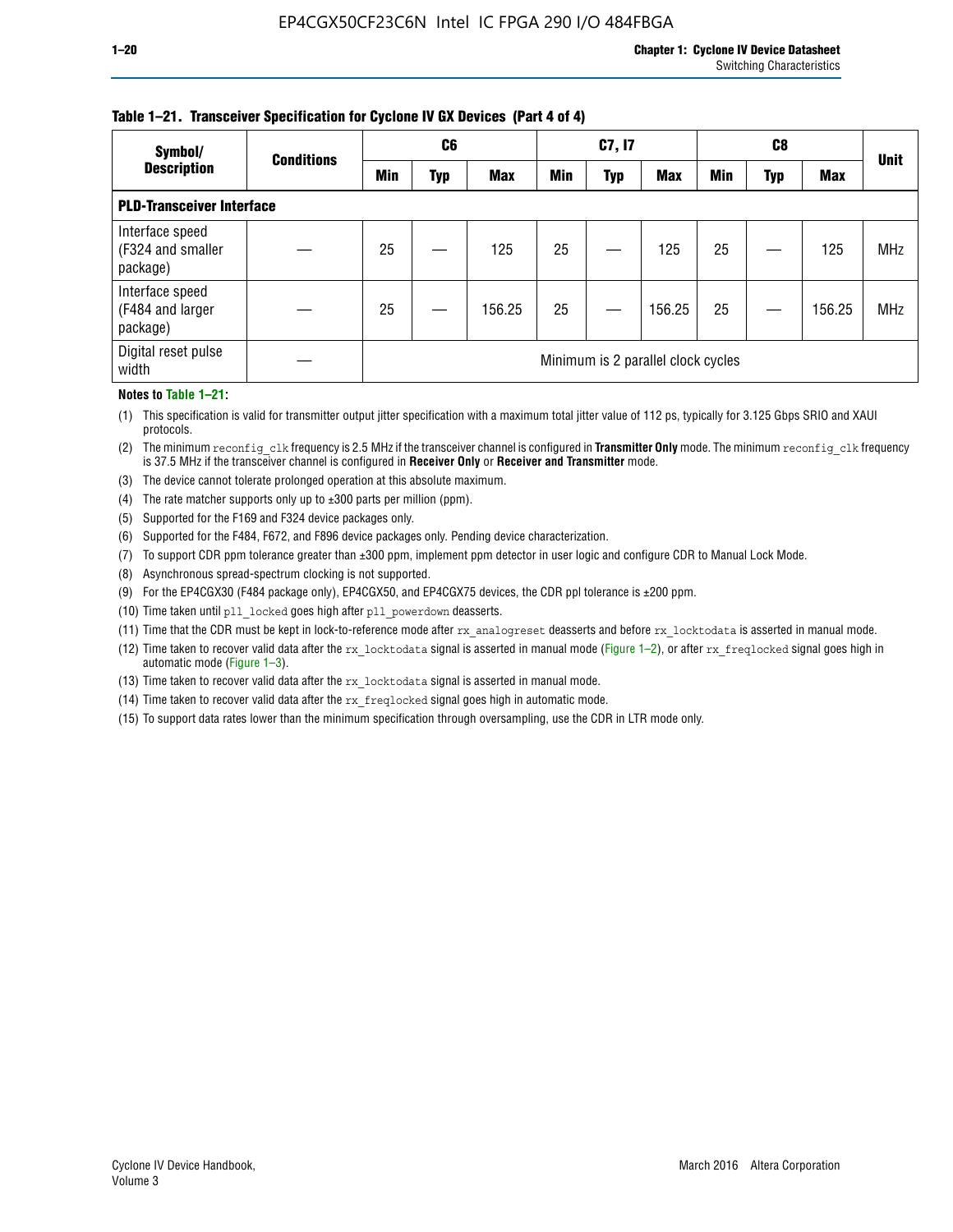Figure 1–2 shows the lock time parameters in manual mode.

 $\Box$  LTD = lock-to-data. LTR = lock-to-reference.





Figure 1–3 shows the lock time parameters in automatic mode.

**Figure 1–3. Lock Time Parameters for Automatic Mode**

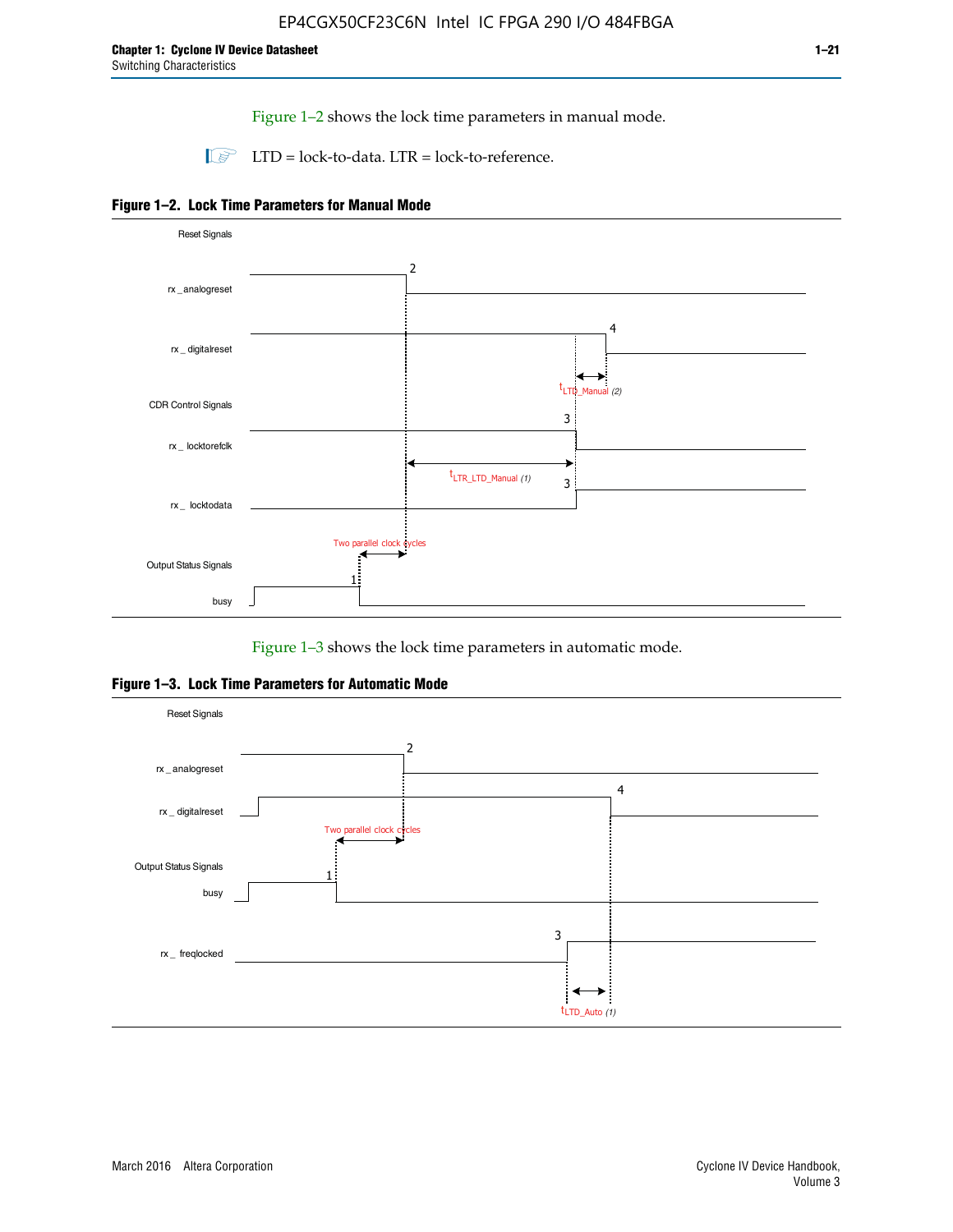### Figure 1–4 shows the differential receiver input waveform.





Figure 1–5 shows the transmitter output waveform.





Table 1–22 lists the typical V<sub>OD</sub> for Tx term that equals 100  $\Omega$ .

| Table 1–22. Typical V <sub>0D</sub> Setting, Tx Term = 100 $\Omega$ |  |  |  |  |  |  |  |
|---------------------------------------------------------------------|--|--|--|--|--|--|--|
|---------------------------------------------------------------------|--|--|--|--|--|--|--|

| <b>Symbol</b>                                          | V <sub>op</sub> Setting (mV) |     |     |      |      |      |  |  |  |  |
|--------------------------------------------------------|------------------------------|-----|-----|------|------|------|--|--|--|--|
|                                                        |                              |     |     | 4(1) |      |      |  |  |  |  |
| $\rm V_{OD}$ differential peak<br>to peak typical (mV) | 400                          | 600 | 800 | 900  | 1000 | 1200 |  |  |  |  |

**Note to Table 1–22:**

(1) This setting is required for compliance with the PCIe protocol.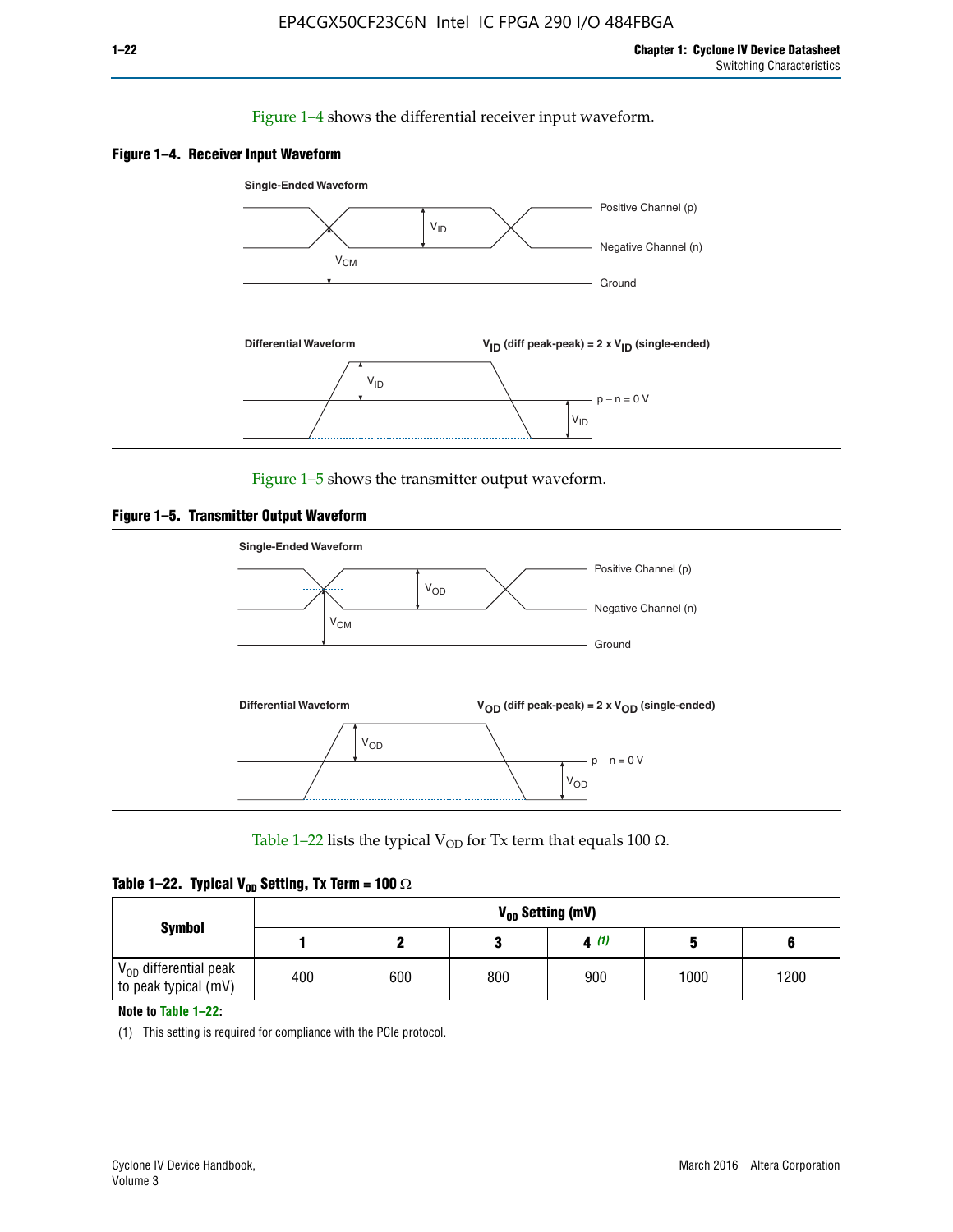Table 1–23 lists the Cyclone IV GX transceiver block AC specifications.

| Symbol/                                                                 |                    | C <sub>6</sub><br><b>Conditions</b> |            | C7, I7     |     |            | C <sub>8</sub> |     |            | <b>Unit</b> |    |
|-------------------------------------------------------------------------|--------------------|-------------------------------------|------------|------------|-----|------------|----------------|-----|------------|-------------|----|
| <b>Description</b>                                                      |                    | Min                                 | <b>Typ</b> | <b>Max</b> | Min | <b>Typ</b> | Max            | Min | <b>Typ</b> | Max         |    |
| <b>PCIe Transmit Jitter Generation (3)</b>                              |                    |                                     |            |            |     |            |                |     |            |             |    |
| Total jitter at 2.5 Gbps<br>(Gen1)                                      | Compliance pattern |                                     |            | 0.25       |     |            | 0.25           |     |            | 0.25        | UI |
| <b>PCIe Receiver Jitter Tolerance (3)</b>                               |                    |                                     |            |            |     |            |                |     |            |             |    |
| Total jitter at 2.5 Gbps<br>(Gen1)                                      | Compliance pattern | > 0.6                               |            | > 0.6      |     | > 0.6      |                | UI  |            |             |    |
| <b>GIGE Transmit Jitter Generation (4)</b>                              |                    |                                     |            |            |     |            |                |     |            |             |    |
| Deterministic jitter<br>(peak-to-peak)                                  | Pattern = CRPAT    |                                     |            | 0.14       |     |            | 0.14           |     |            | 0.14        | UI |
| Total jitter (peak-to-peak)                                             | Pattern = CRPAT    |                                     |            | 0.279      |     |            | 0.279          |     |            | 0.279       | UI |
| <b>GIGE Receiver Jitter Tolerance (4)</b>                               |                    |                                     |            |            |     |            |                |     |            |             |    |
| Deterministic jitter<br>tolerance (peak-to-peak)                        | Pattern = CJPAT    | > 0.4                               |            | > 0.4      |     |            | > 0.4          |     | UI         |             |    |
| Combined deterministic<br>and random jitter<br>tolerance (peak-to-peak) | Pattern = CJPAT    | > 0.66                              |            | > 0.66     |     | > 0.66     |                | UI  |            |             |    |

### **Table 1–23. Transceiver Block AC Specification for Cyclone IV GX Devices** *(1)***,** *(2)*

**Notes to Table 1–23:**

(1) Dedicated refclk pins were used to drive the input reference clocks.

(2) The jitter numbers specified are valid for the stated conditions only.

(3) The jitter numbers for PIPE are compliant to the PCIe Base Specification 2.0.

(4) The jitter numbers for GIGE are compliant to the IEEE802.3-2002 Specification.

## **Core Performance Specifications**

The following sections describe the clock tree specifications, PLLs, embedded multiplier, memory block, and configuration specifications for Cyclone IV Devices.

## **Clock Tree Specifications**

Table 1–24 lists the clock tree specifications for Cyclone IV devices.

**Table 1–24. Clock Tree Performance for Cyclone IV Devices** *(Part 1 of 2)*

|               | <b>Performance</b> |       |     |           |             |               |                  |     |             |
|---------------|--------------------|-------|-----|-----------|-------------|---------------|------------------|-----|-------------|
| <b>Device</b> | C6                 | C7    | C8  | $C8L$ (1) | $C9L$ $(1)$ | $\mathsf{I}7$ | <b>18L</b> $(1)$ | A7  | <b>Unit</b> |
| EP4CE6        | 500                | 437.5 | 402 | 362       | 265         | 437.5         | 362              | 402 | <b>MHz</b>  |
| EP4CE10       | 500                | 437.5 | 402 | 362       | 265         | 437.5         | 362              | 402 | <b>MHz</b>  |
| EP4CE15       | 500                | 437.5 | 402 | 362       | 265         | 437.5         | 362              | 402 | <b>MHz</b>  |
| EP4CE22       | 500                | 437.5 | 402 | 362       | 265         | 437.5         | 362              | 402 | <b>MHz</b>  |
| EP4CE30       | 500                | 437.5 | 402 | 362       | 265         | 437.5         | 362              | 402 | <b>MHz</b>  |
| EP4CE40       | 500                | 437.5 | 402 | 362       | 265         | 437.5         | 362              | 402 | <b>MHz</b>  |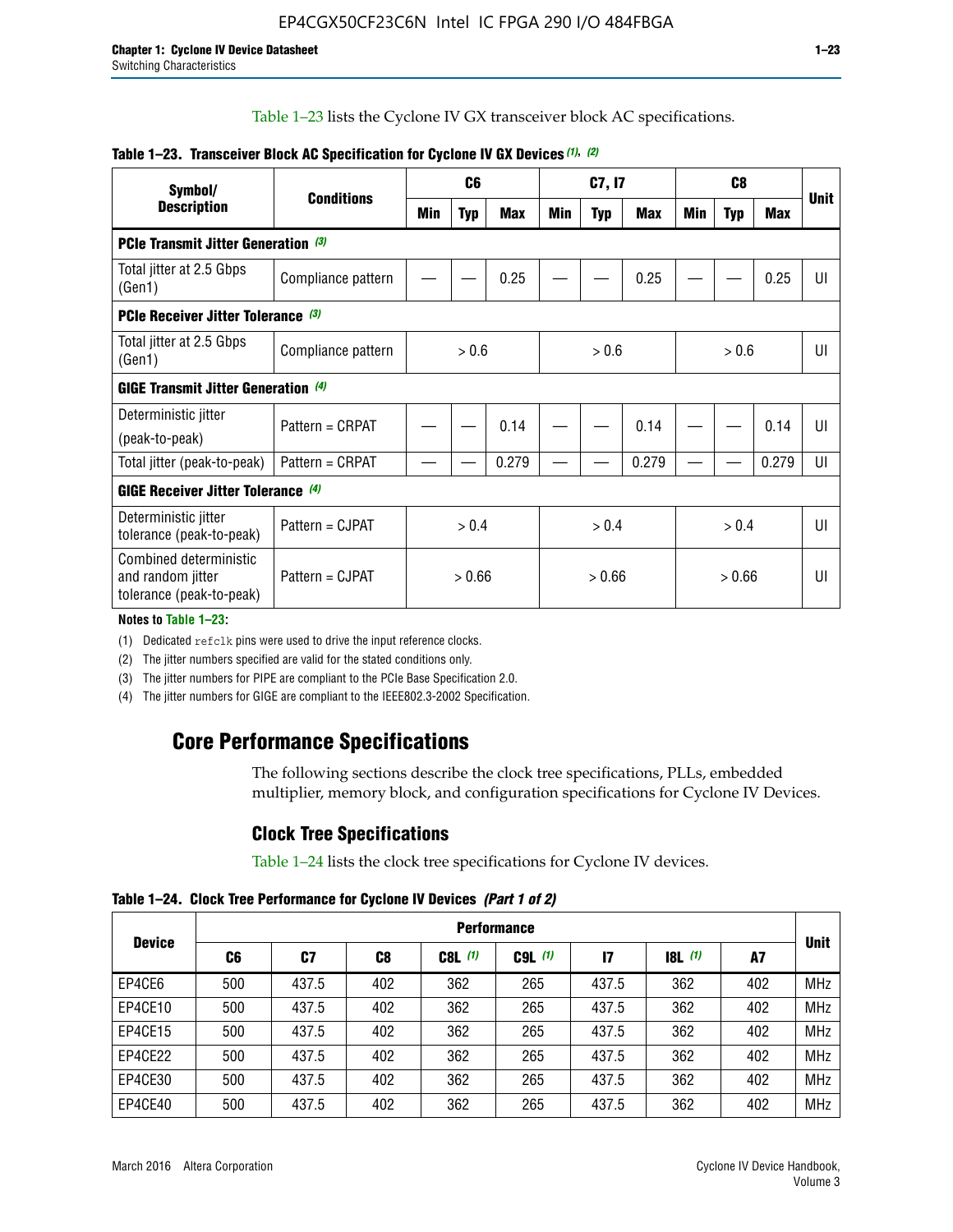|               | <b>Performance</b> |       |     |           |             |              |           |    |             |  |
|---------------|--------------------|-------|-----|-----------|-------------|--------------|-----------|----|-------------|--|
| <b>Device</b> | C6                 | C7    | C8  | $C8L$ (1) | $C9L$ $(1)$ | $\mathbf{I}$ | $18L$ (1) | A7 | <b>Unit</b> |  |
| EP4CE55       | 500                | 437.5 | 402 | 362       | 265         | 437.5        | 362       |    | <b>MHz</b>  |  |
| EP4CE75       | 500                | 437.5 | 402 | 362       | 265         | 437.5        | 362       |    | <b>MHz</b>  |  |
| EP4CE115      |                    | 437.5 | 402 | 362       | 265         | 437.5        | 362       |    | <b>MHz</b>  |  |
| EP4CGX15      | 500                | 437.5 | 402 |           |             | 437.5        |           |    | <b>MHz</b>  |  |
| EP4CGX22      | 500                | 437.5 | 402 |           |             | 437.5        |           |    | <b>MHz</b>  |  |
| EP4CGX30      | 500                | 437.5 | 402 |           |             | 437.5        |           |    | <b>MHz</b>  |  |
| EP4CGX50      | 500                | 437.5 | 402 |           |             | 437.5        |           |    | <b>MHz</b>  |  |
| EP4CGX75      | 500                | 437.5 | 402 |           |             | 437.5        |           |    | <b>MHz</b>  |  |
| EP4CGX110     | 500                | 437.5 | 402 |           |             | 437.5        |           |    | <b>MHz</b>  |  |
| EP4CGX150     | 500                | 437.5 | 402 |           |             | 437.5        |           |    | <b>MHz</b>  |  |

**Table 1–24. Clock Tree Performance for Cyclone IV Devices** *(Part 2 of 2)*

**Note to Table 1–24:**

(1) Cyclone IV E 1.0 V core voltage devices only support C8L, C9L, and I8L speed grades.

## **PLL Specifications**

Table 1–25 lists the PLL specifications for Cyclone IV devices when operating in the commercial junction temperature range (0°C to 85°C), the industrial junction temperature range (–40°C to 100°C), the extended industrial junction temperature range (–40°C to 125°C), and the automotive junction temperature range (–40°C to 125°C). For more information about the PLL block, refer to "Glossary" on page 1–37.

|  |  | Table 1–25. PLL Specifications for Cyclone IV Devices $(1)$ , $(2)$ (Part 1 of 2) |  |
|--|--|-----------------------------------------------------------------------------------|--|
|--|--|-----------------------------------------------------------------------------------|--|

| <b>Symbol</b>                                          | <b>Parameter</b>                                            | Min | <b>Typ</b>               | Max   | <b>Unit</b>   |
|--------------------------------------------------------|-------------------------------------------------------------|-----|--------------------------|-------|---------------|
|                                                        | Input clock frequency $(-6, -7, -8)$ speed grades)          | 5   | —                        | 472.5 | <b>MHz</b>    |
| $f_{\text{IN}}$ (3)                                    | Input clock frequency (-8L speed grade)                     | 5   |                          | 362   | <b>MHz</b>    |
|                                                        | Input clock frequency (-9L speed grade)                     | 5   |                          | 265   | <b>MHz</b>    |
| f <sub>INPFD</sub>                                     | PFD input frequency                                         | 5   |                          | 325   | <b>MHz</b>    |
| $f_{VCO}$ (4)                                          | PLL internal VCO operating range                            | 600 | $\overline{\phantom{0}}$ | 1300  | <b>MHz</b>    |
| f <sub>INDUTY</sub>                                    | Input clock duty cycle                                      | 40  |                          | 60    | $\frac{0}{0}$ |
| $t_{\text{INJITTER\_CCJ}}$ (5)                         | Input clock cycle-to-cycle jitter<br>$F_{REF} \geq 100$ MHz |     |                          | 0.15  | UI            |
|                                                        | $F_{RFF}$ < 100 MHz                                         |     |                          | ±750  | ps            |
| $f_{\text{OUT\_EXT}}$ (external clock<br>output) $(3)$ | PLL output frequency                                        |     |                          | 472.5 | <b>MHz</b>    |
|                                                        | PLL output frequency (-6 speed grade)                       |     |                          | 472.5 | <b>MHz</b>    |
|                                                        | PLL output frequency (-7 speed grade)                       |     |                          | 450   | <b>MHz</b>    |
| $f_{OUT}$ (to global clock)                            | PLL output frequency (-8 speed grade)                       |     |                          | 402.5 | <b>MHz</b>    |
|                                                        | PLL output frequency (-8L speed grade)                      |     |                          | 362   | <b>MHz</b>    |
|                                                        | PLL output frequency (-9L speed grade)                      |     |                          | 265   | <b>MHz</b>    |
| t <sub>outputy</sub>                                   | Duty cycle for external clock output (when set to 50%)      | 45  | 50                       | 55    | $\frac{0}{0}$ |
| $t_{\text{LOCK}}$                                      | Time required to lock from end of device configuration      |     |                          |       | ms            |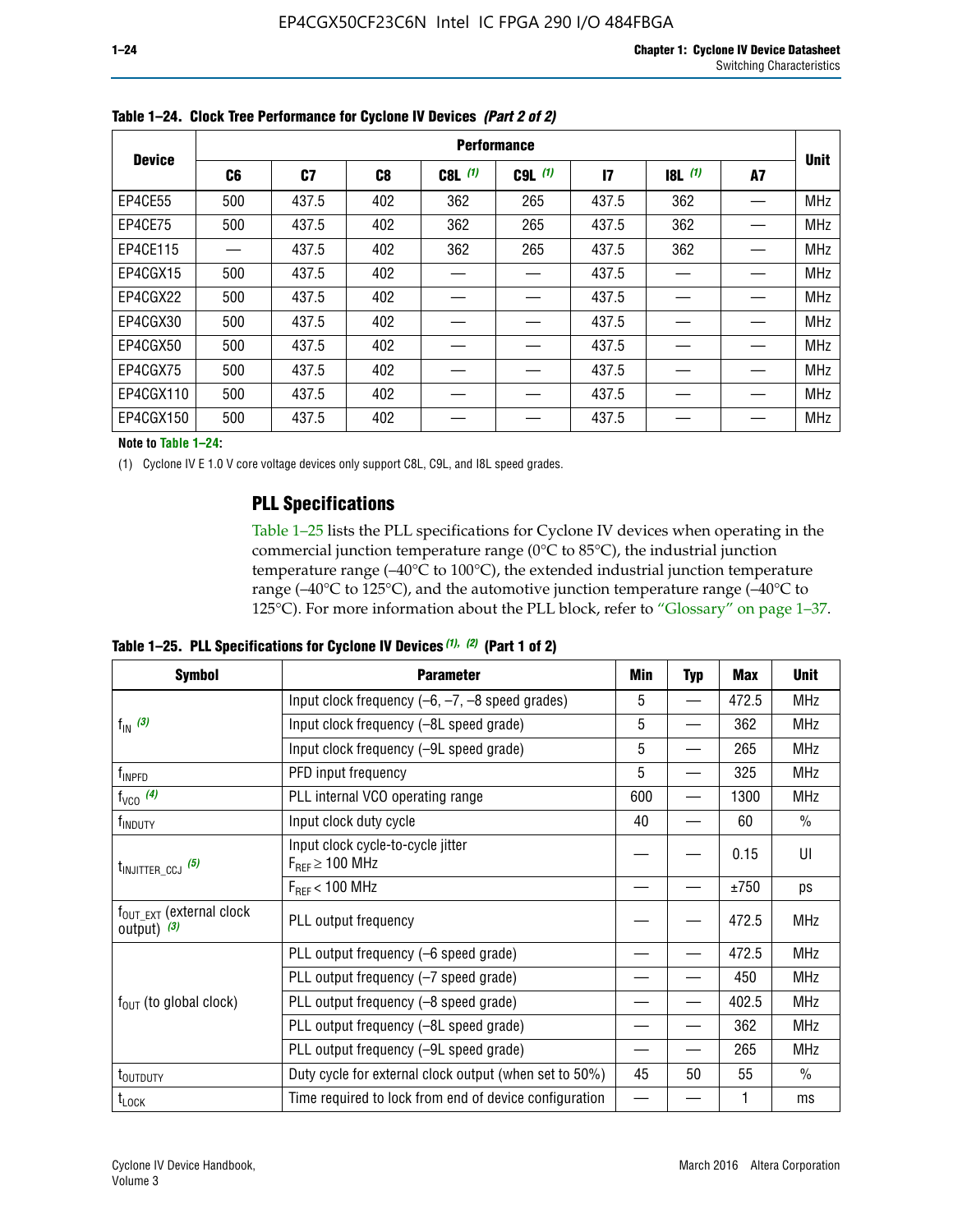|  | Table 1–25. PLL Specifications for Cyclone IV Devices $(1)$ , $(2)$ (Part 2 of 2) |  |  |
|--|-----------------------------------------------------------------------------------|--|--|
|--|-----------------------------------------------------------------------------------|--|--|

| <b>Symbol</b>                             | <b>Parameter</b>                                                                                                                     | Min | <b>Typ</b> | <b>Max</b> | <b>Unit</b>              |
|-------------------------------------------|--------------------------------------------------------------------------------------------------------------------------------------|-----|------------|------------|--------------------------|
| t <sub>DLOCK</sub>                        | Time required to lock dynamically (after switchover,<br>reconfiguring any non-post-scale counters/delays or<br>areset is deasserted) |     |            | 1          | ms                       |
| t <sub>outjitter_period_dedclk</sub> (6)  | Dedicated clock output period jitter<br>$F_{OIII} \geq 100$ MHz                                                                      |     |            | 300        | ps                       |
|                                           | $F_{OUT}$ < 100 MHz                                                                                                                  |     |            | 30         | mUI                      |
| t <sub>outjitter_ccj_dedclk</sub> (6)     | Dedicated clock output cycle-to-cycle jitter<br>$F_{OUT} \geq 100$ MHz                                                               |     |            | 300        | ps                       |
|                                           | $F_{OUT}$ < 100 MHz                                                                                                                  |     |            | 30         | mUI                      |
| t <sub>outjitter_period_io</sub> (6)      | Regular I/O period jitter<br>$F_{OUT} \geq 100$ MHz                                                                                  |     |            | 650        | ps                       |
|                                           | $F_{OUT}$ < 100 MHz                                                                                                                  |     |            | 75         | mUI                      |
| t <sub>outjitter_ccj_io</sub> (6)         | Regular I/O cycle-to-cycle jitter<br>$F_{OUT} \geq 100$ MHz                                                                          |     |            | 650        | ps                       |
|                                           | $F_{OIII}$ < 100 MHz                                                                                                                 |     |            | 75         | mUI                      |
| t <sub>PLL_PSERR</sub>                    | Accuracy of PLL phase shift                                                                                                          |     |            | ±50        | ps                       |
| t <sub>ARESET</sub>                       | Minimum pulse width on areset signal.                                                                                                | 10  |            |            | ns                       |
| t <sub>configpll</sub>                    | Time required to reconfigure scan chains for PLLs                                                                                    |     | 3.5(7)     |            | <b>SCANCLK</b><br>cycles |
| f <sub>SCANCLK</sub>                      | scanclk frequency                                                                                                                    |     |            | 100        | <b>MHz</b>               |
| t <sub>CASC_OUTJITTER_PERIOD_DEDCLK</sub> | Period jitter for dedicated clock output in cascaded<br>PLLs ( $F_{OUT} \ge 100$ MHz)                                                |     |            | 425        | ps                       |
| (8), (9)                                  | Period jitter for dedicated clock output in cascaded<br>PLLs ( $F_{OUT}$ < 100 MHz)                                                  |     |            | 42.5       | mUI                      |

#### **Notes to Table 1–25:**

- (1) This table is applicable for general purpose PLLs and multipurpose PLLs.
- (2) You must connect  $V_{CCD-PLL}$  to  $V_{CCINT}$  through the decoupling capacitor and ferrite bead.
- (3) This parameter is limited in the Quartus II software by the I/O maximum frequency. The maximum I/O frequency is different for each I/O standard.
- (4) The  $V_{CO}$  frequency reported by the Quartus II software in the PLL Summary section of the compilation report takes into consideration the  $V_{CO}$ post-scale counter K value. Therefore, if the counter K has a value of 2, the frequency reported can be lower than the f<sub>VCO</sub> specification.
- (5) A high input jitter directly affects the PLL output jitter. To have low PLL output clock jitter, you must provide a clean clock source that is less than 200 ps.
- (6) Peak-to-peak jitter with a probability level of 10–12 (14 sigma, 99.99999999974404% confidence level). The output jitter specification applies to the intrinsic jitter of the PLL when an input jitter of 30 ps is applied.
- (7) With 100-MHz scanclk frequency.
- (8) The cascaded PLLs specification is applicable only with the following conditions:
	- **■** Upstream PLL—0.59 MHz  $\leq$  Upstream PLL bandwidth  $<$  1 MHz
	- Downstream PLL—Downstream PLL bandwidth > 2 MHz
- (9) PLL cascading is not supported for transceiver applications.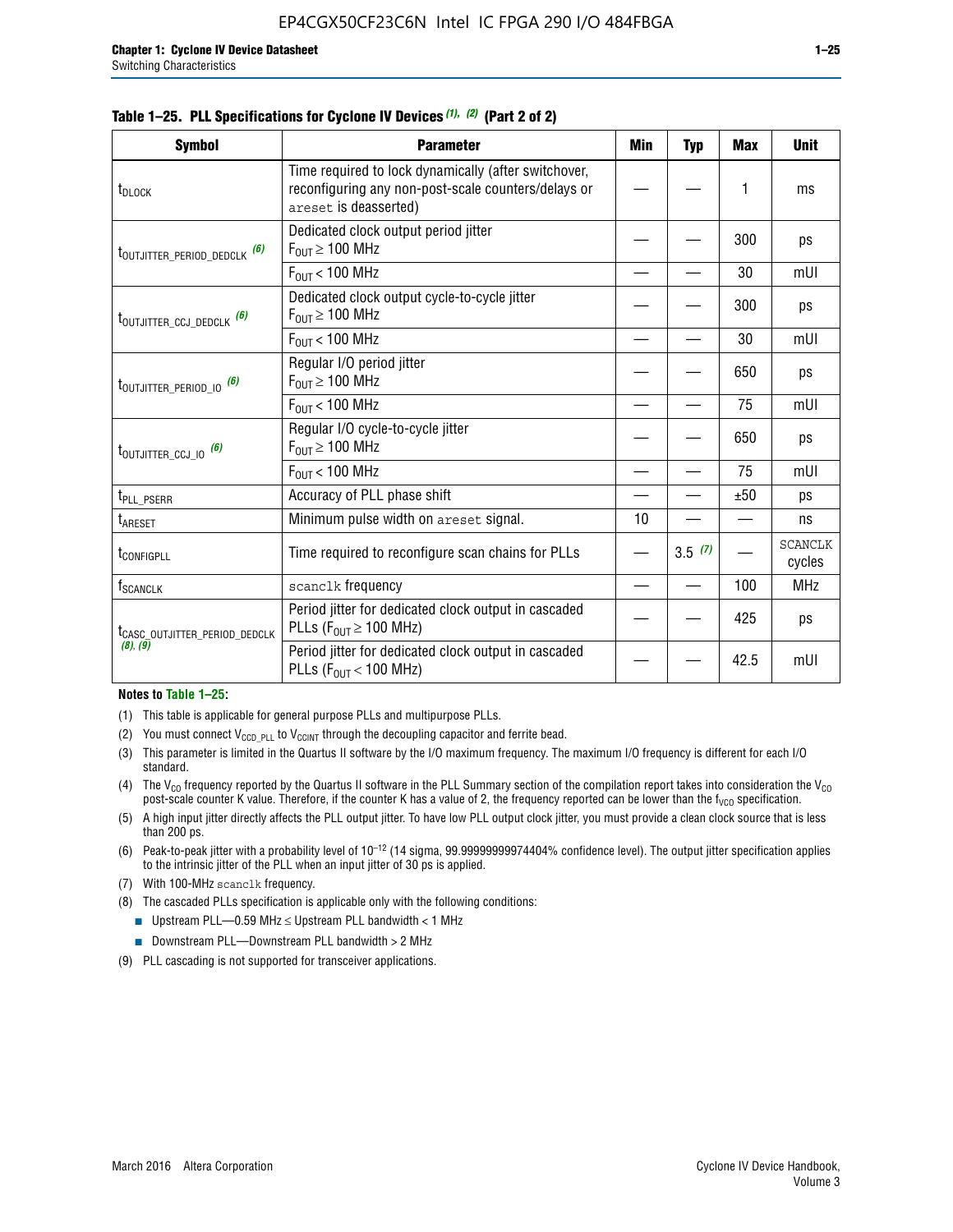## **Embedded Multiplier Specifications**

Table 1–26 lists the embedded multiplier specifications for Cyclone IV devices.

### **Table 1–26. Embedded Multiplier Specifications for Cyclone IV Devices**

|                                | <b>Resources Used</b>        | <b>Performance</b> |            |     |                 |     |             |
|--------------------------------|------------------------------|--------------------|------------|-----|-----------------|-----|-------------|
| Mode                           | <b>Number of Multipliers</b> | C6                 | C7, I7, A7 | C8  | <b>C8L, I8L</b> | C9L | <b>Unit</b> |
| $9 \times 9$ -bit multiplier   |                              | 340                | 300        | 260 | 240             | 175 | <b>MHz</b>  |
| $18 \times 18$ -bit multiplier |                              | 287                | 250        | 200 | 185             | 135 | <b>MHz</b>  |

## **Memory Block Specifications**

Table 1–27 lists the M9K memory block specifications for Cyclone IV devices.

### **Table 1–27. Memory Block Performance Specifications for Cyclone IV Devices**

|               |                                           | <b>Resources Used</b> |                      | <b>Performance</b> |            |                |                 |     |             |
|---------------|-------------------------------------------|-----------------------|----------------------|--------------------|------------|----------------|-----------------|-----|-------------|
| <b>Memory</b> | <b>Mode</b>                               | <b>LEs</b>            | M9K<br><b>Memory</b> | C <sub>6</sub>     | C7, I7, A7 | C <sub>8</sub> | <b>C8L, I8L</b> | C9L | <b>Unit</b> |
|               | FIFO 256 $\times$ 36                      | 47                    |                      | 315                | 274        | 238            | 200             | 157 | <b>MHz</b>  |
| M9K Block     | Single-port $256 \times 36$               | 0                     |                      | 315                | 274        | 238            | 200             | 157 | <b>MHz</b>  |
|               | Simple dual-port $256 \times 36$ CLK      | 0                     |                      | 315                | 274        | 238            | 200             | 157 | <b>MHz</b>  |
|               | True dual port $512 \times 18$ single CLK | 0                     |                      | 315                | 274        | 238            | 200             | 157 | <b>MHz</b>  |

## **Configuration and JTAG Specifications**

Table 1–28 lists the configuration mode specifications for Cyclone IV devices.

### **Table 1–28. Passive Configuration Mode Specifications for Cyclone IV Devices** *(1)*

| <b>Programming Mode</b>         | V <sub>CCINT</sub> Voltage Level (V) | <b>DCLK f<sub>MAX</sub></b> | <b>Unit</b> |
|---------------------------------|--------------------------------------|-----------------------------|-------------|
| Passive Serial (PS)             | 1.0 $(3)$                            | 66                          | MHz         |
|                                 | 1.2                                  | 133                         | MHz         |
| Fast Passive Parallel (FPP) (2) | 1.0 $(3)$                            | 66                          | <b>MHz</b>  |
|                                 | 12(4)                                | 100                         | <b>MHz</b>  |

#### **Notes to Table 1–28:**

- (1) For more information about PS and FPP configuration timing parameters, refer to the *[Configuration and Remote](http://www.altera.com/literature/hb/cyclone-iv/cyiv-51008.pdf)  [System Upgrades in Cyclone IV Devices](http://www.altera.com/literature/hb/cyclone-iv/cyiv-51008.pdf)* chapter.
- (2) FPP configuration mode supports all Cyclone IV E devices (except for E144 package devices) and EP4CGX50, EP4CGX75, EP4CGX110, and EP4CGX150 only.
- (3)  $V_{CCMT}$  = 1.0 V is only supported for Cyclone IV E 1.0 V core voltage devices.
- (4) Cyclone IV E devices support 1.2 V V<sub>CCINT</sub>. Cyclone IV E 1.2 V core voltage devices support 133 MHz DCLK f<sub>MAX</sub> for EP4CE6, EP4CE10, EP4CE15, EP4CE22, EP4CE30, and EP4CE40 only.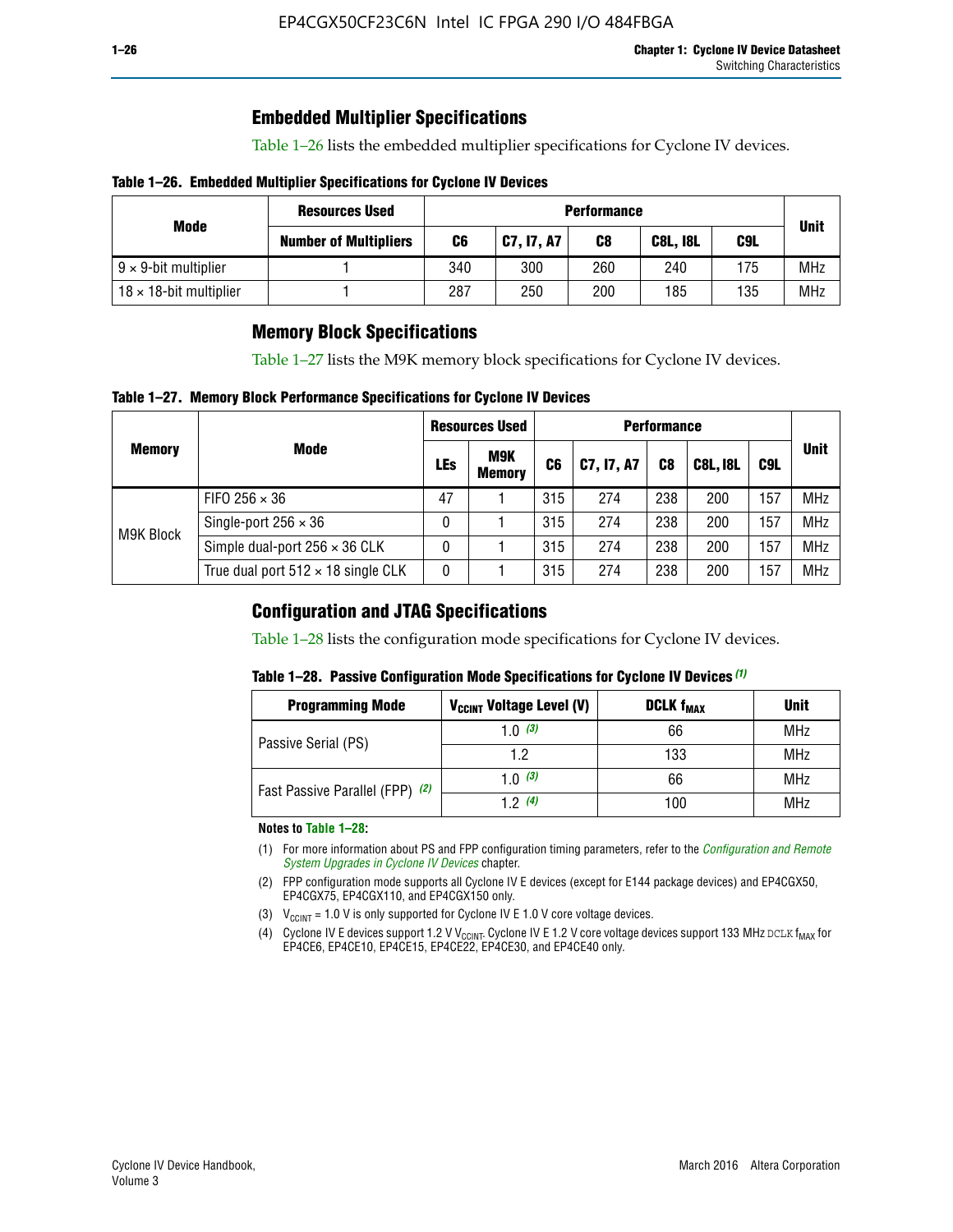Table 1–29 lists the active configuration mode specifications for Cyclone IV devices.

**Table 1–29. Active Configuration Mode Specifications for Cyclone IV Devices**

| <b>Programming Mode</b>  | <b>DCLK Range</b> | <b>Typical DCLK</b> | Unit |
|--------------------------|-------------------|---------------------|------|
| Active Parallel (AP) (1) | 20 to 40          | 33                  | MHz  |
| Active Serial (AS)       | 20 to 40          | 33                  | MHz  |

**Note to Table 1–29:**

(1) AP configuration mode is only supported for Cyclone IV E devices.

Table 1–30 lists the JTAG timing parameters and values for Cyclone IV devices.

**Table 1–30. JTAG Timing Parameters for Cyclone IV Devices** *(1)*

| <b>Symbol</b>         | <b>Parameter</b>                                       | Min | <b>Max</b> | <b>Unit</b> |
|-----------------------|--------------------------------------------------------|-----|------------|-------------|
| $t_{JCP}$             | <b>TCK clock period</b>                                | 40  |            | ns          |
| $t_{\rm JCH}$         | TCK clock high time                                    | 19  |            | ns          |
| $t_{JCL}$             | TCK clock low time                                     | 19  |            | ns          |
| $t_{JPSU\_TDI}$       | JTAG port setup time for TDI                           | 1   |            | ns          |
| t <sub>JPSU_TMS</sub> | JTAG port setup time for TMS                           | 3   |            | ns          |
| t <sub>JPH</sub>      | JTAG port hold time                                    | 10  |            | ns          |
| t <sub>JPCO</sub>     | JTAG port clock to output $(2)$ , $(3)$                |     | 15         | ns          |
| t <sub>JPZX</sub>     | JTAG port high impedance to valid output $(2)$ , $(3)$ |     | 15         | ns          |
| t <sub>JPXZ</sub>     | JTAG port valid output to high impedance $(2)$ , $(3)$ |     | 15         | ns          |
| $t_{\rm JSSU}$        | Capture register setup time                            | 5   |            | ns          |
| $t_{\mathsf{JSH}}$    | Capture register hold time                             | 10  |            | ns          |
| $t_{\rm JSCO}$        | Update register clock to output                        |     | 25         | ns          |
| $t_{\text{JSZX}}$     | Update register high impedance to valid output         |     | 25         | ns          |
| t <sub>JSXZ</sub>     | Update register valid output to high impedance         |     | 25         | ns          |

**Notes to Table 1–30:**

(1) For more information about JTAG waveforms, refer to "JTAG Waveform" in "Glossary" on page 1–37.

(2) The specification is shown for 3.3-, 3.0-, and 2.5-V LVTTL/LVCMOS operation of JTAG pins. For 1.8-V LVTTL/LVCMOS and 1.5-V LVCMOS, the output time specification is 16 ns.

(3) For EP4CGX22, EP4CGX30 (F324 and smaller package), EP4CGX110, and EP4CGX150 devices, the output time specification for 3.3-, 3.0-, and 2.5-V LVTTL/LVCMOS operation of JTAG pins is 16 ns. For 1.8-V LVTTL/LVCMOS and 1.5-V LVCMOS, the output time specification is 18 ns.

## **Periphery Performance**

This section describes periphery performance, including high-speed I/O and external memory interface.

I/O performance supports several system interfaces, such as the high-speed I/O interface, external memory interface, and the PCI/PCI-X bus interface. I/Os using the SSTL-18 Class I termination standard can achieve up to the stated DDR2 SDRAM interfacing speeds. I/Os using general-purpose I/O standards such as 3.3-, 3.0-, 2.5-, 1.8-, or 1.5-LVTTL/LVCMOS are capable of a typical 200 MHz interfacing frequency with a 10 pF load.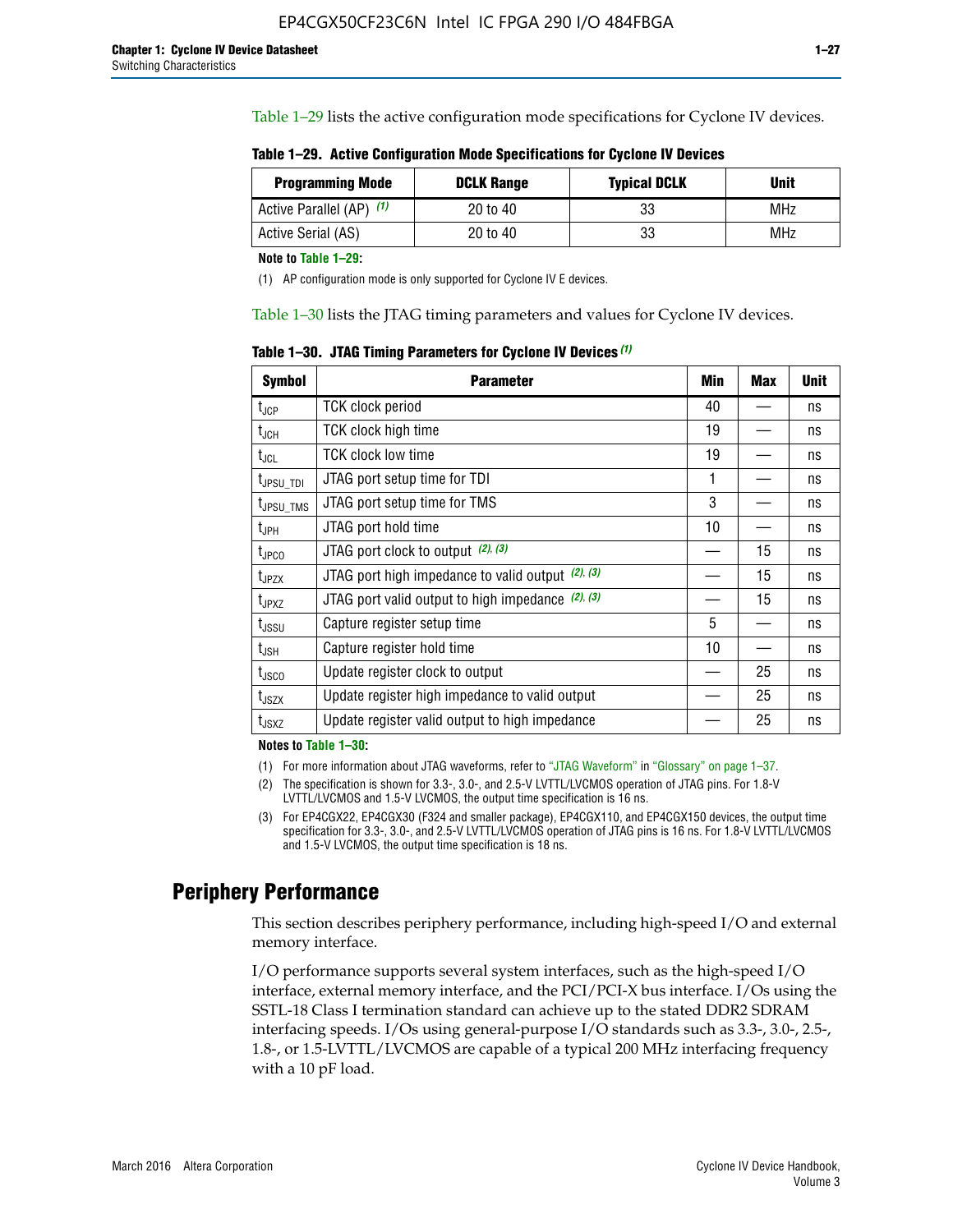- For more information about the supported maximum clock rate, device and pin planning, IP implementation, and device termination, refer to *[Section III: System](http://www.altera.com/literature/hb/external-memory/emi_intro_specs.pdf)  [Performance Specifications](http://www.altera.com/literature/hb/external-memory/emi_intro_specs.pdf)* of the *External Memory Interfaces Handbook*.
- **1 Actual achievable frequency depends on design- and system-specific factors. Perform** HSPICE/IBIS simulations based on your specific design and system setup to determine the maximum achievable frequency in your system.

## **High-Speed I/O Specifications**

Table 1–31 through Table 1–36 list the high-speed I/O timing for Cyclone IV devices. For definitions of high-speed timing specifications, refer to "Glossary" on page 1–37.

**Table 1–31. RSDS Transmitter Timing Specifications for Cyclone IV Devices** *(1)***,** *(2)***,** *(4)* **(Part 1 of 2)**

|                                                      |                                     |            | C <sub>6</sub>           |            |            | C7, I7                   |            |            | <b>C8, A7</b>            |            |            | <b>C8L, I8L</b>          |            |     | C <sub>9</sub> L         |            |             |
|------------------------------------------------------|-------------------------------------|------------|--------------------------|------------|------------|--------------------------|------------|------------|--------------------------|------------|------------|--------------------------|------------|-----|--------------------------|------------|-------------|
| <b>Symbol</b>                                        | <b>Modes</b>                        | <b>Min</b> | <b>Typ</b>               | <b>Max</b> | <b>Min</b> | <b>Typ</b>               | <b>Max</b> | <b>Min</b> | <b>Typ</b>               | <b>Max</b> | <b>Min</b> | <b>Typ</b>               | <b>Max</b> | Min | <b>Typ</b>               | <b>Max</b> | <b>Unit</b> |
|                                                      | $\times$ 10                         | 5          |                          | 180        | 5          | $\overline{\phantom{0}}$ | 155.5      | 5          | $\overline{\phantom{0}}$ | 155.5      | 5          | $\overline{\phantom{0}}$ | 155.5      | 5   |                          | 132.5      | <b>MHz</b>  |
|                                                      | $\times 8$                          | 5          |                          | 180        | 5          |                          | 155.5      | 5          | $\overline{\phantom{0}}$ | 155.5      | 5          |                          | 155.5      | 5   |                          | 132.5      | <b>MHz</b>  |
| f <sub>HSCLK</sub><br>(input clock                   | $\times 7$                          | 5          |                          | 180        | 5          |                          | 155.5      | 5          | $\overline{\phantom{0}}$ | 155.5      | 5          |                          | 155.5      | 5   |                          | 132.5      | <b>MHz</b>  |
| frequency)                                           | $\times$ 4                          | 5          | $\overline{\phantom{0}}$ | 180        | 5          |                          | 155.5      | 5          | $\overline{\phantom{0}}$ | 155.5      | 5          |                          | 155.5      | 5   |                          | 132.5      | <b>MHz</b>  |
|                                                      | $\times 2$                          | 5          | $\overline{\phantom{m}}$ | 180        | 5          | —                        | 155.5      | 5          | $\overline{\phantom{0}}$ | 155.5      | 5          | —                        | 155.5      | 5   | —                        | 132.5      | <b>MHz</b>  |
|                                                      | $\times$ 1                          | 5          |                          | 360        | 5          | $\overline{\phantom{0}}$ | 311        | 5          | $\qquad \qquad$          | 311        | 5          | —                        | 311        | 5   | —                        | 265        | <b>MHz</b>  |
|                                                      | $\times$ 10                         | 100        | $\overline{\phantom{0}}$ | 360        | 100        |                          | 311        | 100        | $\overline{\phantom{0}}$ | 311        | 100        | $\overline{\phantom{0}}$ | 311        | 100 |                          | 265        | <b>Mbps</b> |
|                                                      | $\times 8$                          | 80         | $\overline{\phantom{0}}$ | 360        | 80         |                          | 311        | 80         | $\overline{\phantom{0}}$ | 311        | 80         | $\overline{\phantom{0}}$ | 311        | 80  |                          | 265        | <b>Mbps</b> |
| Device                                               | $\times 7$                          | 70         |                          | 360        | 70         | $\equiv$                 | 311        | 70         | $\overline{\phantom{0}}$ | 311        | 70         | $\overline{\phantom{0}}$ | 311        | 70  | $\equiv$                 | 265        | <b>Mbps</b> |
| operation in<br><b>Mbps</b>                          | $\times$ 4                          | 40         |                          | 360        | 40         |                          | 311        | 40         | $\overline{\phantom{0}}$ | 311        | 40         | $\overline{\phantom{0}}$ | 311        | 40  | $\overline{\phantom{0}}$ | 265        | <b>Mbps</b> |
|                                                      | $\times 2$                          | 20         |                          | 360        | 20         |                          | 311        | 20         |                          | 311        | 20         |                          | 311        | 20  | $\overline{\phantom{0}}$ | 265        | <b>Mbps</b> |
|                                                      | $\times$ 1                          | 10         |                          | 360        | 10         |                          | 311        | 10         | $\overline{\phantom{0}}$ | 311        | 10         | $\overline{\phantom{0}}$ | 311        | 10  | $\overline{\phantom{0}}$ | 265        | <b>Mbps</b> |
| $t_{\text{DUTY}}$                                    | $\overline{\phantom{0}}$            | 45         | $\overline{\phantom{0}}$ | 55         | 45         |                          | 55         | 45         | $\overline{\phantom{0}}$ | 55         | 45         |                          | 55         | 45  |                          | 55         | $\%$        |
| Transmitter<br>channel-to-<br>channel skew<br>(TCCS) |                                     |            |                          | 200        |            |                          | 200        |            |                          | 200        |            |                          | 200        |     |                          | 200        | ps          |
| Output jitter<br>(peak to peak)                      |                                     |            |                          | 500        |            |                          | 500        |            |                          | 550        |            |                          | 600        |     |                          | 700        | ps          |
| $t_{\text{RISE}}$                                    | $20 - 80\%$<br>$C_{LOAD} =$<br>5 pF |            | 500                      |            |            | 500                      |            |            | 500                      |            |            | 500                      |            |     | 500                      |            | ps          |
| t <sub>FALL</sub>                                    | $20 - 80\%$<br>$C_{LOAD}$ =<br>5 pF |            | 500                      |            |            | 500                      |            |            | 500                      |            |            | 500                      |            |     | 500                      |            | ps          |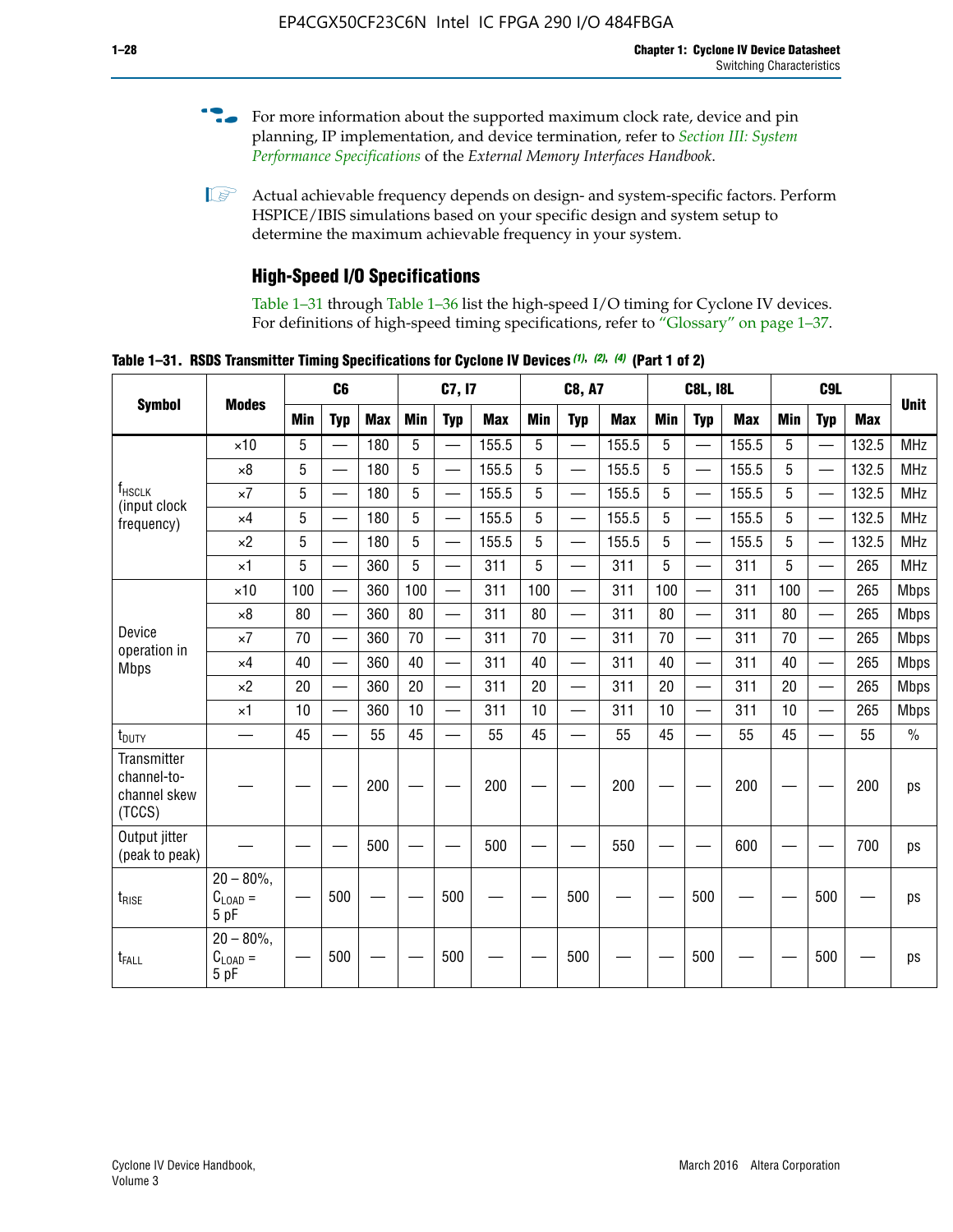Min | Typ | Max | Min | Typ | Max | Min | Typ | Max | Min | Typ | Max | Min | Typ | Max

#### **Table 1–31. RSDS Transmitter Timing Specifications for Cyclone IV Devices** *(1)***,** *(2)***,** *(4)* **(Part 2 of 2)**

|  | Notes to Table 1-31: |
|--|----------------------|
|  |                      |

(1) Applicable for true RSDS and emulated RSDS\_E\_3R transmitter.

(2) Cyclone IV E devices—true RSDS transmitter is only supported at the output pin of Row I/O Banks 1, 2, 5, and 6. Emulated RSDS transmitter is supported at the output pin of all I/O Banks. Cyclone IV GX devices—true RSDS transmitter is only supported at the output pin of Row I/O Banks 5 and 6. Emulated RSDS transmitter is supported at the output

t<sub>LOCK</sub> (3) | 一 | — | — | 1 | — | ― | 1 | ― | ― | 1 | ― | 1 | ― | 1 | ― | 1 | ― | 1 | ms

pin of I/O Banks 3, 4, 5, 6, 7, 8, and 9. (3)  $t_{\text{LOCK}}$  is the time required for the PLL to lock from the end-of-device configuration.

(4) Cyclone IV E 1.0 V core voltage devices only support C8L, C9L, and I8L speed grades. Cyclone IV E 1.2 V core voltage devices only support C6, C7, C8, I7, and A7 speed grades. Cyclone IV GX devices only support C6, C7, C8, and I7 speed grades.

|                                 |                             |            | C <sub>6</sub>                  |            |                          | C7, I7                   |            |                          | C8, A7                   |            |            | <b>C8L, I8L</b>          |            |            | C <sub>9</sub> L         |            |               |
|---------------------------------|-----------------------------|------------|---------------------------------|------------|--------------------------|--------------------------|------------|--------------------------|--------------------------|------------|------------|--------------------------|------------|------------|--------------------------|------------|---------------|
| <b>Symbol</b>                   | <b>Modes</b>                | <b>Min</b> | <b>Typ</b>                      | <b>Max</b> | <b>Min</b>               | <b>Typ</b>               | <b>Max</b> | <b>Min</b>               | <b>Typ</b>               | <b>Max</b> | <b>Min</b> | <b>Typ</b>               | <b>Max</b> | <b>Min</b> | <b>Typ</b>               | <b>Max</b> | <b>Unit</b>   |
|                                 | $\times$ 10                 | 5          |                                 | 85         | 5                        | $\overline{\phantom{0}}$ | 85         | 5                        | $\overline{\phantom{0}}$ | 85         | 5          | $\overline{\phantom{0}}$ | 85         | 5          | —                        | 72.5       | <b>MHz</b>    |
|                                 | $\times 8$                  | 5          | $\overline{\phantom{0}}$        | 85         | 5                        | $\overline{\phantom{0}}$ | 85         | $\overline{5}$           | $\overline{\phantom{0}}$ | 85         | 5          | $\overline{\phantom{0}}$ | 85         | 5          | $\overline{\phantom{0}}$ | 72.5       | <b>MHz</b>    |
| f <sub>HSCLK</sub> (input       | $\times 7$                  | 5          | —                               | 85         | 5                        | —                        | 85         | $5\phantom{.0}$          | —                        | 85         | 5          | $\overline{\phantom{0}}$ | 85         | 5          | $\overline{\phantom{0}}$ | 72.5       | <b>MHz</b>    |
| clock<br>frequency)             | $\times 4$                  | 5          | $\overline{\phantom{0}}$        | 85         | 5                        |                          | 85         | 5                        | $\overline{\phantom{0}}$ | 85         | 5          | $\overline{\phantom{0}}$ | 85         | 5          | $\overline{\phantom{0}}$ | 72.5       | <b>MHz</b>    |
|                                 | $\times 2$                  | 5          | $\equiv$                        | 85         | 5                        | $\overline{\phantom{a}}$ | 85         | 5                        | $\equiv$                 | 85         | 5          | $\overline{\phantom{0}}$ | 85         | 5          |                          | 72.5       | <b>MHz</b>    |
|                                 | $\times$ 1                  | 5          | $\overline{\phantom{0}}$        | 170        | 5                        | $\overline{\phantom{0}}$ | 170        | 5                        | $\overline{\phantom{0}}$ | 170        | 5          |                          | 170        | 5          |                          | 145        | <b>MHz</b>    |
|                                 | $\times$ 10                 | 100        | $\overline{\phantom{0}}$        | 170        | 100                      |                          | 170        | 100                      | $\qquad \qquad$          | 170        | 100        | $\overline{\phantom{0}}$ | 170        | 100        |                          | 145        | <b>Mbps</b>   |
|                                 | $\times 8$                  | 80         | $\overbrace{\qquad \qquad }^{}$ | 170        | 80                       | $\overline{\phantom{0}}$ | 170        | 80                       |                          | 170        | 80         |                          | 170        | 80         |                          | 145        | <b>Mbps</b>   |
| Device                          | $\times 7$                  | 70         | $\qquad \qquad \qquad$          | 170        | 70                       | —                        | 170        | 70                       |                          | 170        | 70         |                          | 170        | 70         | $\overline{\phantom{0}}$ | 145        | <b>Mbps</b>   |
| operation in<br><b>Mbps</b>     | $\times 4$                  | 40         | $\qquad \qquad$                 | 170        | 40                       | —                        | 170        | 40                       |                          | 170        | 40         |                          | 170        | 40         | $\overline{\phantom{0}}$ | 145        | <b>Mbps</b>   |
|                                 | $\times 2$                  | 20         |                                 | 170        | 20                       | $\overline{\phantom{0}}$ | 170        | 20                       | $\overline{\phantom{0}}$ | 170        | 20         |                          | 170        | 20         |                          | 145        | <b>Mbps</b>   |
|                                 | $\times$ 1                  | 10         | $\overline{\phantom{0}}$        | 170        | 10                       | $\overline{\phantom{0}}$ | 170        | 10                       |                          | 170        | 10         | $\overline{\phantom{0}}$ | 170        | 10         |                          | 145        | <b>Mbps</b>   |
| t <sub>DUTY</sub>               |                             | 45         |                                 | 55         | 45                       |                          | 55         | 45                       |                          | 55         | 45         | $\overline{\phantom{0}}$ | 55         | 45         |                          | 55         | $\frac{0}{0}$ |
| <b>TCCS</b>                     | $\overline{\phantom{0}}$    |            |                                 | 200        | $\overline{\phantom{0}}$ |                          | 200        | $\overline{\phantom{0}}$ | $\overline{\phantom{0}}$ | 200        |            | —                        | 200        |            |                          | 200        | ps            |
| Output jitter<br>(peak to peak) |                             |            |                                 | 500        |                          |                          | 500        |                          |                          | 550        |            |                          | 600        |            |                          | 700        | ps            |
|                                 | $20 - 80\%$ ,               |            |                                 |            |                          |                          |            |                          |                          |            |            |                          |            |            |                          |            |               |
| $t_{\text{RISE}}$               | $C_{LOAD} =$<br>5 pF        |            | 500                             |            |                          | 500                      |            |                          | 500                      |            |            | 500                      |            |            | 500                      |            | ps            |
|                                 | $20 - 80\%$ .               |            |                                 |            |                          |                          |            |                          |                          |            |            |                          |            |            |                          |            |               |
| t <sub>FALL</sub>               | $C_{\text{LOAD}} =$<br>5 pF |            | 500                             |            |                          | 500                      |            |                          | 500                      |            |            | 500                      |            |            | 500                      |            | ps            |

### **Table 1–32. Emulated RSDS\_E\_1R Transmitter Timing Specifications for Cyclone IV Devices** *(1), (3)* **(Part 1 of 2)**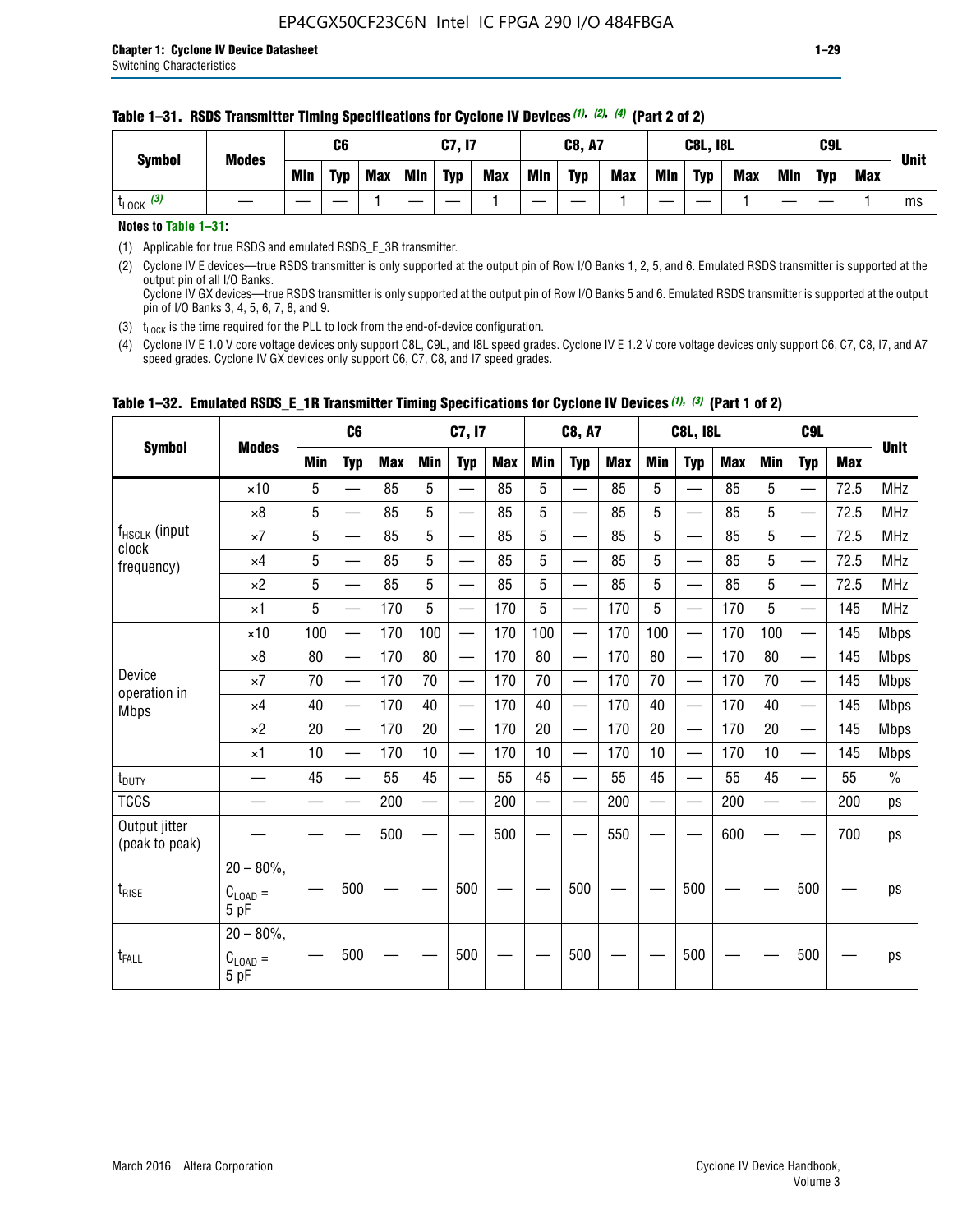| <b>Symbol</b>        | <b>Modes</b> |            | C6  |            |            | C7, I7     |            |     | <b>C8, A7</b> |            |     | <b>C8L, I8L</b> |     |     | C <sub>9</sub> L |     | <b>Unit</b> |
|----------------------|--------------|------------|-----|------------|------------|------------|------------|-----|---------------|------------|-----|-----------------|-----|-----|------------------|-----|-------------|
|                      |              | <b>Min</b> | Typ | <b>Max</b> | <b>Min</b> | <b>Typ</b> | <b>Max</b> | Min | <b>Typ</b>    | <b>Max</b> | Min | <b>Typ</b>      | Max | Min | <b>Typ</b>       | Max |             |
| (2)<br><b>L</b> LOCK |              |            |     |            |            |            |            |     |               |            |     |                 |     |     |                  |     | ms          |

### **Table 1–32. Emulated RSDS\_E\_1R Transmitter Timing Specifications for Cyclone IV Devices** *(1), (3)* **(Part 2 of 2)**

**Notes to Table 1–32:**

(1) Emulated RSDS\_E\_1R transmitter is supported at the output pin of all I/O Banks of Cyclone IV E devices and I/O Banks 3, 4, 5, 6, 7, 8, and 9 of Cyclone IV GX devices.

(2)  $t_{\text{LOCK}}$  is the time required for the PLL to lock from the end-of-device configuration.

(3) Cyclone IV E 1.0 V core voltage devices only support C8L, C9L, and I8L speed grades. Cyclone IV E 1.2 V core voltage devices only support C6, C7, C8, I7, and A7 speed grades. Cyclone IV GX devices only support C6, C7, C8, and I7 speed grades.

|                                 |                                            |            | C <sub>6</sub>           |            |            | C7, I7                   |            |            | <b>C8, A7</b>            |            |                          | <b>C8L, I8L</b>          |            |            | C <sub>9</sub> L |            |               |
|---------------------------------|--------------------------------------------|------------|--------------------------|------------|------------|--------------------------|------------|------------|--------------------------|------------|--------------------------|--------------------------|------------|------------|------------------|------------|---------------|
| <b>Symbol</b>                   | <b>Modes</b>                               | <b>Min</b> | <b>Typ</b>               | <b>Max</b> | <b>Min</b> | <b>Typ</b>               | <b>Max</b> | <b>Min</b> | <b>Typ</b>               | <b>Max</b> | <b>Min</b>               | <b>Typ</b>               | <b>Max</b> | <b>Min</b> | <b>Typ</b>       | <b>Max</b> | <b>Unit</b>   |
|                                 | $\times$ 10                                | 5          | —<br>—                   | 200        | 5          |                          | 155.5      | 5          | ÷,                       | 155.5      | 5                        | $\overline{\phantom{0}}$ | 155.5      | 5          |                  | 132.5      | <b>MHz</b>    |
|                                 | $\times 8$                                 | 5          | $\overline{\phantom{0}}$ | 200        | 5          | $\overline{\phantom{0}}$ | 155.5      | 5          | —                        | 155.5      | 5                        |                          | 155.5      | 5          |                  | 132.5      | <b>MHz</b>    |
| f <sub>HSCLK</sub> (input       | $\times 7$                                 | 5          | $\overline{\phantom{0}}$ | 200        | 5          | —                        | 155.5      | 5          | $\overline{\phantom{0}}$ | 155.5      | 5                        |                          | 155.5      | 5          | —                | 132.5      | <b>MHz</b>    |
| clock<br>frequency)             | $\times$ 4                                 | 5          | $\overline{\phantom{0}}$ | 200        | 5          | —                        | 155.5      | 5          | $\overline{\phantom{0}}$ | 155.5      | 5                        | $\overline{\phantom{0}}$ | 155.5      | 5          | —                | 132.5      | <b>MHz</b>    |
|                                 | $\times 2$                                 | 5          | $\overline{\phantom{0}}$ | 200        | 5          | $\overline{\phantom{0}}$ | 155.5      | 5          | $\overline{\phantom{0}}$ | 155.5      | 5                        | $\overline{\phantom{0}}$ | 155.5      | 5          |                  | 132.5      | <b>MHz</b>    |
|                                 | $\times$ 1                                 | 5          | $\overline{\phantom{0}}$ | 400        | 5          |                          | 311        | 5          | —                        | 311        | 5                        | $\overline{\phantom{0}}$ | 311        | 5          |                  | 265        | <b>MHz</b>    |
|                                 | $\times$ 10                                | 100        |                          | 400        | 100        | $\overline{\phantom{0}}$ | 311        | 100        | $\overline{\phantom{0}}$ | 311        | 100                      | $\overline{\phantom{0}}$ | 311        | 100        |                  | 265        | <b>Mbps</b>   |
|                                 | $\times 8$                                 | 80         | $\overline{\phantom{0}}$ | 400        | 80         | $\equiv$                 | 311        | 80         | $\overline{\phantom{0}}$ | 311        | 80                       | —                        | 311        | 80         |                  | 265        | <b>Mbps</b>   |
| Device<br>operation in          | $\times 7$                                 | 70         | $\overline{\phantom{0}}$ | 400        | 70         | $\overline{\phantom{0}}$ | 311        | 70         | $\qquad \qquad$          | 311        | 70                       |                          | 311        | 70         |                  | 265        | <b>Mbps</b>   |
| <b>Mbps</b>                     | $\times 4$                                 | 40         | $\overline{\phantom{0}}$ | 400        | 40         |                          | 311        | 40         | er<br>Here               | 311        | 40                       | $\overline{\phantom{0}}$ | 311        | 40         |                  | 265        | <b>Mbps</b>   |
|                                 | $\times 2$                                 | 20         | $\overline{\phantom{0}}$ | 400        | 20         | —                        | 311        | 20         | $\overline{\phantom{0}}$ | 311        | 20                       | $\overline{\phantom{0}}$ | 311        | 20         |                  | 265        | <b>Mbps</b>   |
|                                 | ×1                                         | 10         | $\overline{\phantom{0}}$ | 400        | 10         | —                        | 311        | 10         | $\overline{\phantom{0}}$ | 311        | 10                       | $\overline{\phantom{0}}$ | 311        | 10         |                  | 265        | <b>Mbps</b>   |
| t <sub>DUTY</sub>               |                                            | 45         |                          | 55         | 45         |                          | 55         | 45         | $\overline{\phantom{0}}$ | 55         | 45                       | —                        | 55         | 45         |                  | 55         | $\frac{0}{0}$ |
| <b>TCCS</b>                     |                                            |            |                          | 200        | —          |                          | 200        |            |                          | 200        | $\overline{\phantom{0}}$ |                          | 200        |            |                  | 200        | ps            |
| Output jitter<br>(peak to peak) |                                            |            |                          | 500        |            |                          | 500        |            |                          | 550        |                          |                          | 600        |            |                  | 700        | ps            |
| $t_{\text{RISE}}$               | $20 - 80\%$<br>$C_{\text{LOAD}} =$<br>5 pF |            | 500                      |            |            | 500                      |            |            | 500                      |            |                          | 500                      |            |            | 500              |            | ps            |
| t <sub>FALL</sub>               | $20 - 80\%$<br>$C_{LOAD} =$<br>5 pF        |            | 500                      |            |            | 500                      |            |            | 500                      |            |                          | 500                      |            |            | 500              |            | ps            |
| $t_{\text{LOCK}}$ (3)           |                                            |            |                          | 1          |            |                          | 1          |            |                          | 1          |                          |                          | 1          |            |                  | 1          | ms            |

**Table 1–33. Mini-LVDS Transmitter Timing Specifications for Cyclone IV Devices** *(1)***,** *(2)***,** *(4)*

**Notes to Table 1–33:**

(1) Applicable for true and emulated mini-LVDS transmitter.

(2) Cyclone IV E—true mini-LVDS transmitter is only supported at the output pin of Row I/O Banks 1, 2, 5, and 6. Emulated mini-LVDS transmitter is supported at the output pin of all I/O banks.

Cyclone IV GX—true mini-LVDS transmitter is only supported at the output pin of Row I/O Banks 5 and 6. Emulated mini-LVDS transmitter is supported at the output pin of I/O Banks 3, 4, 5, 6, 7, 8, and 9.

(3)  $t_{\text{LOCK}}$  is the time required for the PLL to lock from the end-of-device configuration.

(4) Cyclone IV E 1.0 V core voltage devices only support C8L, C9L, and I8L speed grades. Cyclone IV E 1.2 V core voltage devices only support C6, C7, C8, I7, and A7 speed grades. Cyclone IV GX devices only support C6, C7, C8, and I7 speed grades.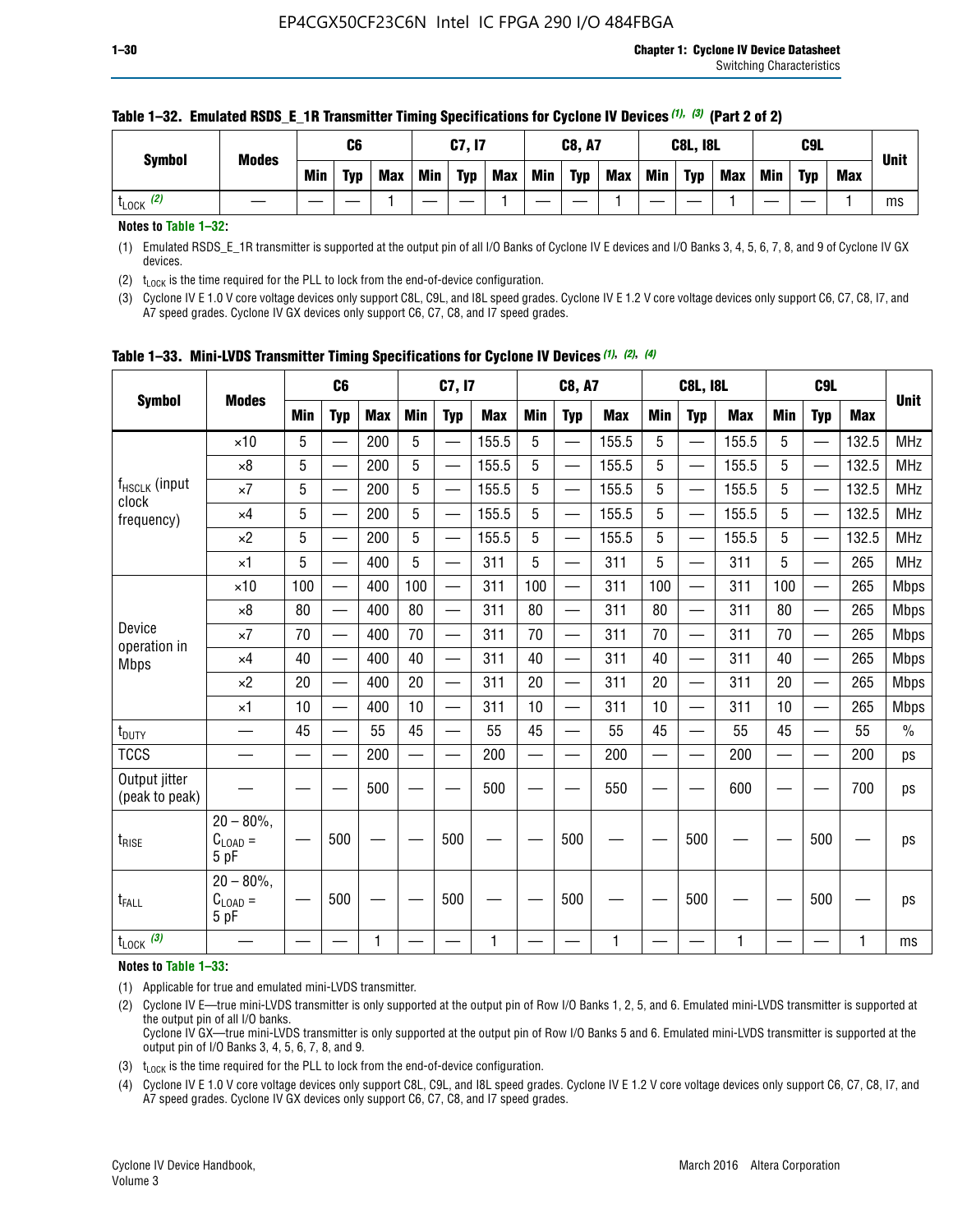|                                    |              |     | C <sub>6</sub> |     | C7, I7     |            | <b>C8, A7</b> |             | <b>C8L, I8L</b> |            | C <sub>9</sub> L | <b>Unit</b>   |
|------------------------------------|--------------|-----|----------------|-----|------------|------------|---------------|-------------|-----------------|------------|------------------|---------------|
| <b>Symbol</b>                      | <b>Modes</b> | Min | <b>Max</b>     | Min | <b>Max</b> | <b>Min</b> | <b>Max</b>    | <b>Min</b>  | <b>Max</b>      | <b>Min</b> | <b>Max</b>       |               |
|                                    | $\times 10$  | 5   | 420            | 5   | 370        | 5          | 320           | 5           | 320             | 5          | 250              | <b>MHz</b>    |
|                                    | $\times 8$   | 5   | 420            | 5   | 370        | 5          | 320           | 5           | 320             | 5          | 250              | <b>MHz</b>    |
| f <sub>HSCLK</sub> (input<br>clock | $\times 7$   | 5   | 420            | 5   | 370        | 5          | 320           | $\mathbf 5$ | 320             | 5          | 250              | MHz           |
| frequency)                         | $\times$ 4   | 5   | 420            | 5   | 370        | 5          | 320           | 5           | 320             | 5          | 250              | MHz           |
|                                    | $\times 2$   | 5   | 420            | 5   | 370        | 5          | 320           | $\sqrt{5}$  | 320             | 5          | 250              | MHz           |
|                                    | $\times$ 1   | 5   | 420            | 5   | 402.5      | 5          | 402.5         | 5           | 362             | 5          | 265              | <b>MHz</b>    |
|                                    | $\times$ 10  | 100 | 840            | 100 | 740        | 100        | 640           | 100         | 640             | 100        | 500              | Mbps          |
|                                    | ×8           | 80  | 840            | 80  | 740        | 80         | 640           | 80          | 640             | 80         | 500              | <b>Mbps</b>   |
| <b>HSIODR</b>                      | $\times 7$   | 70  | 840            | 70  | 740        | 70         | 640           | 70          | 640             | 70         | 500              | <b>Mbps</b>   |
|                                    | $\times$ 4   | 40  | 840            | 40  | 740        | 40         | 640           | 40          | 640             | 40         | 500              | Mbps          |
|                                    | $\times 2$   | 20  | 840            | 20  | 740        | 20         | 640           | 20          | 640             | 20         | 500              | <b>Mbps</b>   |
|                                    | $\times$ 1   | 10  | 420            | 10  | 402.5      | 10         | 402.5         | 10          | 362             | 10         | 265              | <b>Mbps</b>   |
| t <sub>DUTY</sub>                  |              | 45  | 55             | 45  | 55         | 45         | 55            | 45          | 55              | 45         | 55               | $\frac{0}{0}$ |
| <b>TCCS</b>                        |              |     | 200            |     | 200        |            | 200           |             | 200             |            | 200              | ps            |
| Output jitter<br>(peak to peak)    |              |     | 500            |     | 500        |            | 550           |             | 600             |            | 700              | ps            |
| $t_{\text{LOCK}}$ (2)              |              |     | 1              |     | 1          |            | 1             |             | 1               |            | 1                | ms            |

**Table 1–34. True LVDS Transmitter Timing Specifications for Cyclone IV Devices** *(1)***,** *(3)*

**Notes to Table 1–34:**

(1) Cyclone IV E—true LVDS transmitter is only supported at the output pin of Row I/O Banks 1, 2, 5, and 6. Cyclone IV GX—true LVDS transmitter is only supported at the output pin of Row I/O Banks 5 and 6.

(2)  $t_{\text{LOCK}}$  is the time required for the PLL to lock from the end-of-device configuration.

(3) Cyclone IV E 1.0 V core voltage devices only support C8L, C9L, and I8L speed grades. Cyclone IV E 1.2 V core voltage devices only support C6, C7, C8, I7, and A7 speed grades. Cyclone IV GX devices only support C6, C7, C8, and I7 speed grades.

|  |  |  |  |  |  | Table 1–35. Emulated LVDS Transmitter Timing Specifications for Cyclone IV Devices <sup>(1),</sup> <sup>(3)</sup> (Part 1 of 2) |  |  |
|--|--|--|--|--|--|---------------------------------------------------------------------------------------------------------------------------------|--|--|
|--|--|--|--|--|--|---------------------------------------------------------------------------------------------------------------------------------|--|--|

|                                                  |              | C <sub>6</sub> |            | C7, I7     |            | <b>C8, A7</b> |            | <b>C8L, I8L</b> |            | C <sub>9</sub> L |            |             |
|--------------------------------------------------|--------------|----------------|------------|------------|------------|---------------|------------|-----------------|------------|------------------|------------|-------------|
| <b>Symbol</b>                                    | <b>Modes</b> | Min            | <b>Max</b> | <b>Min</b> | <b>Max</b> | <b>Min</b>    | <b>Max</b> | Min             | <b>Max</b> | <b>Min</b>       | <b>Max</b> | <b>Unit</b> |
|                                                  | $\times$ 10  | 5              | 320        | 5          | 320        | 5             | 275        | 5               | 275        | 5                | 250        | <b>MHz</b>  |
|                                                  | $\times 8$   | 5              | 320        | 5          | 320        | 5             | 275        | 5               | 275        | 5                | 250        | <b>MHz</b>  |
| f <sub>HSCLK</sub> (input<br>clock<br>frequency) | $\times 7$   | 5              | 320        | 5          | 320        | 5             | 275        | 5               | 275        | 5                | 250        | <b>MHz</b>  |
|                                                  | $\times$ 4   | 5              | 320        | 5          | 320        | 5             | 275        | 5               | 275        | 5                | 250        | <b>MHz</b>  |
|                                                  | $\times 2$   | 5              | 320        | 5          | 320        | 5             | 275        | 5               | 275        | 5                | 250        | <b>MHz</b>  |
|                                                  | ×1           | 5              | 402.5      | 5          | 402.5      | 5             | 402.5      | 5               | 362        | 5                | 265        | <b>MHz</b>  |
|                                                  | $\times$ 10  | 100            | 640        | 100        | 640        | 100           | 550        | 100             | 550        | 100              | 500        | <b>Mbps</b> |
|                                                  | $\times 8$   | 80             | 640        | 80         | 640        | 80            | 550        | 80              | 550        | 80               | 500        | <b>Mbps</b> |
|                                                  | $\times 7$   | 70             | 640        | 70         | 640        | 70            | 550        | 70              | 550        | 70               | 500        | <b>Mbps</b> |
| <b>HSIODR</b>                                    | $\times$ 4   | 40             | 640        | 40         | 640        | 40            | 550        | 40              | 550        | 40               | 500        | <b>Mbps</b> |
|                                                  | $\times 2$   | 20             | 640        | 20         | 640        | 20            | 550        | 20              | 550        | 20               | 500        | <b>Mbps</b> |
|                                                  | ×1           | 10             | 402.5      | 10         | 402.5      | 10            | 402.5      | 10              | 362        | 10               | 265        | <b>Mbps</b> |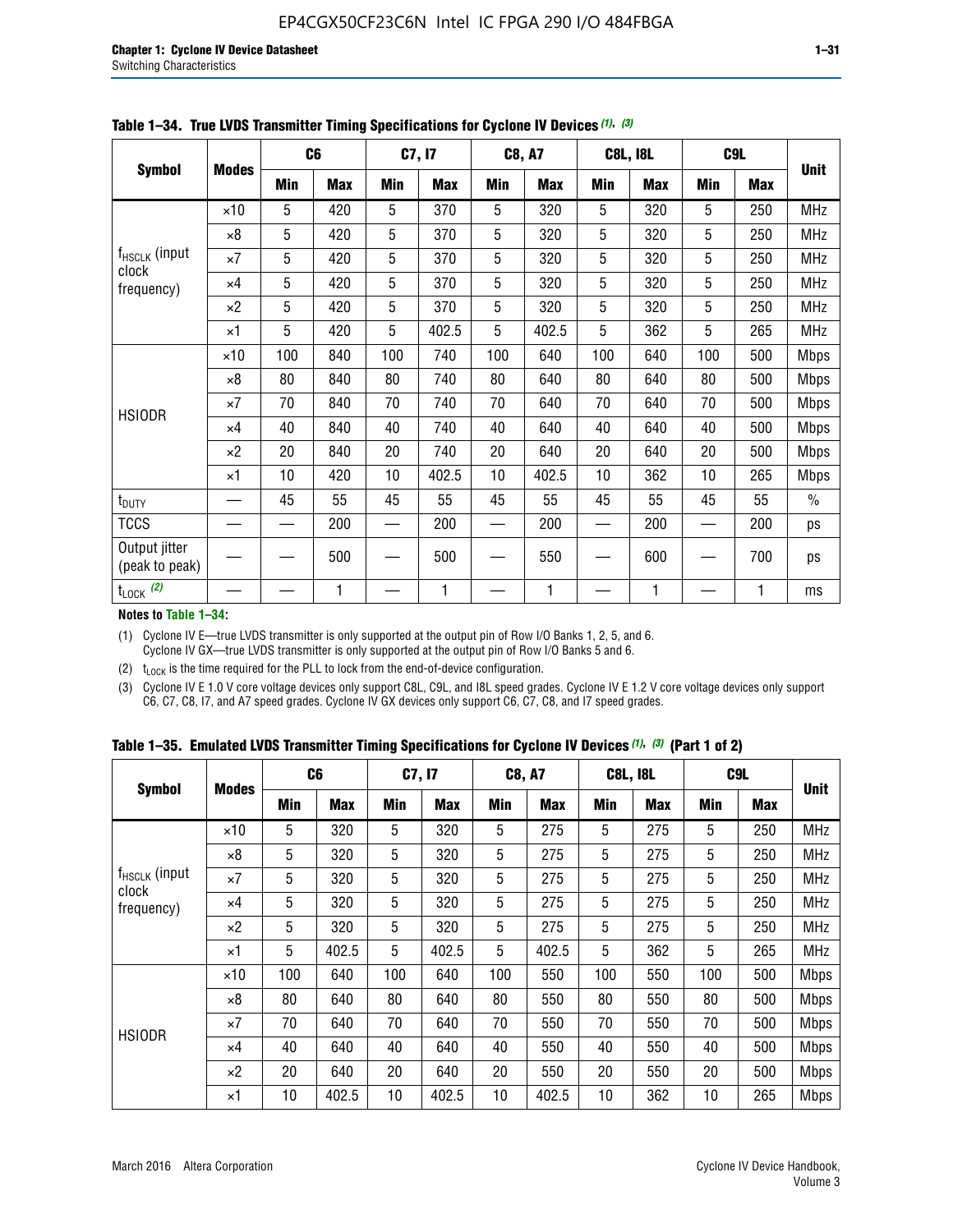| <b>Symbol</b>                   |              | C <sub>6</sub> |            | C7, I7     |            | <b>C8, A7</b> |            | <b>C8L, I8L</b> |            |     | C <sub>9</sub> L |               |
|---------------------------------|--------------|----------------|------------|------------|------------|---------------|------------|-----------------|------------|-----|------------------|---------------|
|                                 | <b>Modes</b> | Min            | <b>Max</b> | <b>Min</b> | <b>Max</b> | <b>Min</b>    | <b>Max</b> | Min             | <b>Max</b> | Min | <b>Max</b>       | <b>Unit</b>   |
| t <sub>DUTY</sub>               |              | 45             | 55         | 45         | 55         | 45            | 55         | 45              | 55         | 45  | 55               | $\frac{0}{0}$ |
| <b>TCCS</b>                     |              |                | 200        |            | 200        |               | 200        |                 | 200        | –   | 200              | ps            |
| Output jitter<br>(peak to peak) |              |                | 500        |            | 500        |               | 550        |                 | 600        | __  | 700              | ps            |
| $t_{\text{LOCK}}$ (2)           |              |                |            |            |            |               |            |                 |            |     |                  | ms            |

#### **Table 1–35. Emulated LVDS Transmitter Timing Specifications for Cyclone IV Devices** *(1)***,** *(3)* **(Part 2 of 2)**

#### **Notes to Table 1–35:**

(1) Cyclone IV E—emulated LVDS transmitter is supported at the output pin of all I/O Banks.

Cyclone IV GX—emulated LVDS transmitter is supported at the output pin of I/O Banks 3, 4, 5, 6, 7, 8, and 9.

(2)  $t_{\text{LOCK}}$  is the time required for the PLL to lock from the end-of-device configuration.

(3) Cyclone IV E 1.0 V core voltage devices only support C8L, C9L, and I8L speed grades. Cyclone IV E 1.2 V core voltage devices only support C6, C7, C8, I7, and A7 speed grades. Cyclone IV GX devices only support C6, C7, C8, and I7 speed grades.

|                                    |              |     | C6         | C7, I7 |            | <b>C8, A7</b> |            |     | <b>C8L, I8L</b> | C <sub>9</sub> L         |            |             |
|------------------------------------|--------------|-----|------------|--------|------------|---------------|------------|-----|-----------------|--------------------------|------------|-------------|
| <b>Symbol</b>                      | <b>Modes</b> | Min | <b>Max</b> | Min    | <b>Max</b> | Min           | <b>Max</b> | Min | <b>Max</b>      | Min                      | <b>Max</b> | <b>Unit</b> |
|                                    | $\times$ 10  | 10  | 437.5      | 10     | 370        | 10            | 320        | 10  | 320             | 10                       | 250        | <b>MHz</b>  |
|                                    | $\times 8$   | 10  | 437.5      | 10     | 370        | 10            | 320        | 10  | 320             | 10                       | 250        | <b>MHz</b>  |
| f <sub>HSCLK</sub> (input<br>clock | $\times 7$   | 10  | 437.5      | 10     | 370        | 10            | 320        | 10  | 320             | 10                       | 250        | <b>MHz</b>  |
| frequency)                         | $\times 4$   | 10  | 437.5      | 10     | 370        | 10            | 320        | 10  | 320             | 10                       | 250        | <b>MHz</b>  |
|                                    | $\times 2$   | 10  | 437.5      | 10     | 370        | 10            | 320        | 10  | 320             | 10                       | 250        | <b>MHz</b>  |
|                                    | ×1           | 10  | 437.5      | 10     | 402.5      | 10            | 402.5      | 10  | 362             | 10                       | 265        | <b>MHz</b>  |
|                                    | $\times$ 10  | 100 | 875        | 100    | 740        | 100           | 640        | 100 | 640             | 100                      | 500        | <b>Mbps</b> |
|                                    | $\times 8$   | 80  | 875        | 80     | 740        | 80            | 640        | 80  | 640             | 80                       | 500        | <b>Mbps</b> |
| <b>HSIODR</b>                      | ×7           | 70  | 875        | 70     | 740        | 70            | 640        | 70  | 640             | 70                       | 500        | <b>Mbps</b> |
|                                    | ×4           | 40  | 875        | 40     | 740        | 40            | 640        | 40  | 640             | 40                       | 500        | <b>Mbps</b> |
|                                    | $\times 2$   | 20  | 875        | 20     | 740        | 20            | 640        | 20  | 640             | 20                       | 500        | <b>Mbps</b> |
|                                    | ×1           | 10  | 437.5      | 10     | 402.5      | 10            | 402.5      | 10  | 362             | 10                       | 265        | <b>Mbps</b> |
| SW                                 |              |     | 400        |        | 400        |               | 400        |     | 550             | $\overline{\phantom{0}}$ | 640        | ps          |
| Input jitter<br>tolerance          |              |     | 500        |        | 500        |               | 550        |     | 600             |                          | 700        | ps          |
| $t_{\text{LOCK}}$ (2)              |              |     | 1          |        | 1          |               | 1          |     | $\mathbf{1}$    |                          | 1          | ms          |

**Table 1–36. LVDS Receiver Timing Specifications for Cyclone IV Devices** *(1)***,** *(3)*

#### **Notes to Table 1–36:**

(1) Cyclone IV E—LVDS receiver is supported at all I/O Banks.

Cyclone IV GX—LVDS receiver is supported at I/O Banks 3, 4, 5, 6, 7, 8, and 9.

(2)  $t_{\text{LOCK}}$  is the time required for the PLL to lock from the end-of-device configuration.

(3) Cyclone IV E 1.0 V core voltage devices only support C8L, C9L, and I8L speed grades. Cyclone IV E 1.2 V core voltage devices only support C6, C7, C8, I7, and A7 speed grades. Cyclone IV GX devices only support C6, C7, C8, and I7 speed grades.

## **External Memory Interface Specifications**

The external memory interfaces for Cyclone IV devices are auto-calibrating and easy to implement.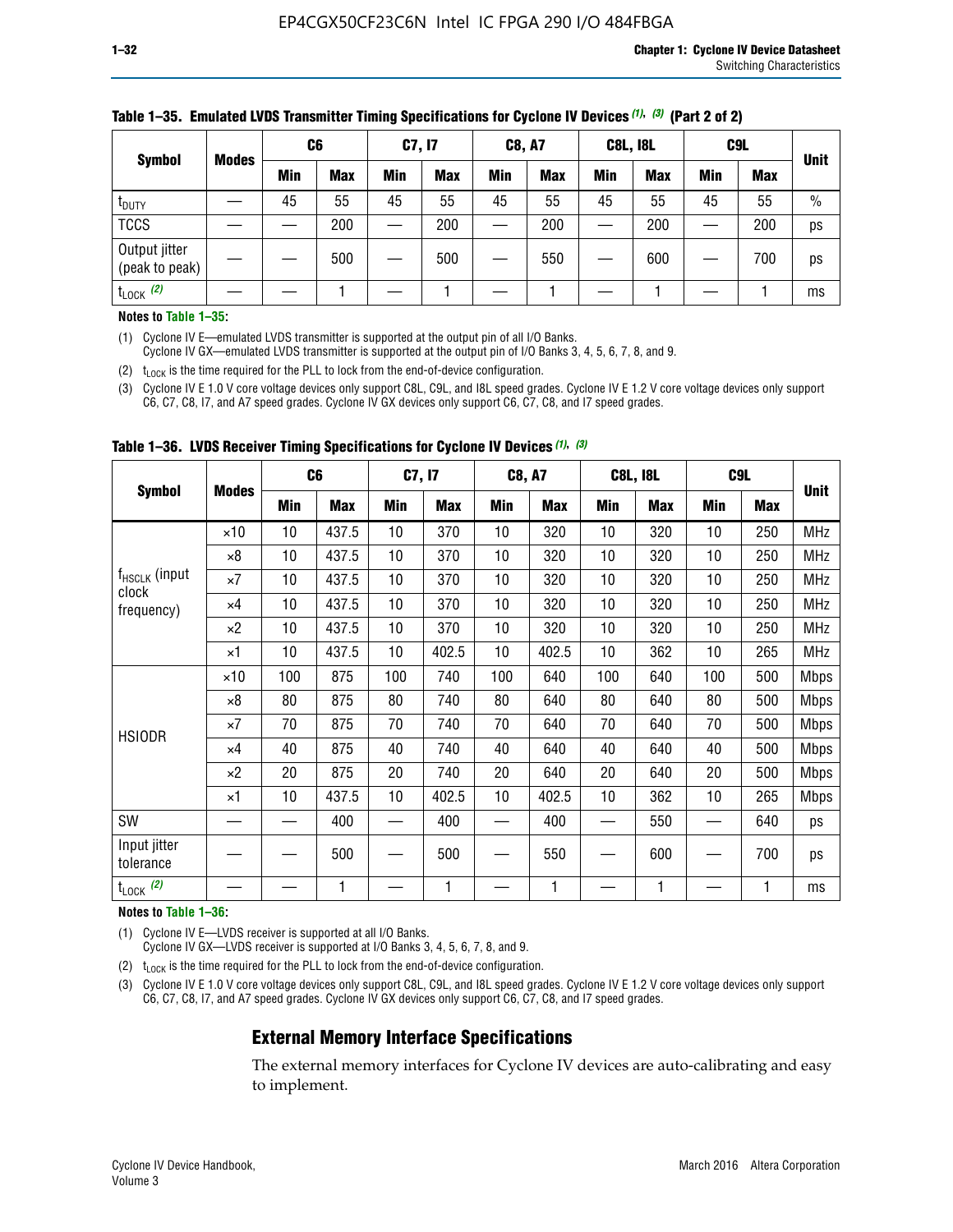**for more information about the supported maximum clock rate, device and pin** planning, IP implementation, and device termination, refer to *[Section III: System](http://www.altera.com/literature/hb/external-memory/emi_intro_specs.pdf)  [Performance Specifications](http://www.altera.com/literature/hb/external-memory/emi_intro_specs.pdf)* of the *External Memory Interface Handbook*.

Table 1–37 lists the memory output clock jitter specifications for Cyclone IV devices.

**Table 1–37. Memory Output Clock Jitter Specifications for Cyclone IV Devices** *(1)***,** *(2)*

| <b>Parameter</b>             | <b>Symbol</b>  | Min    | Max | <b>Unit</b> |
|------------------------------|----------------|--------|-----|-------------|
| Clock period jitter          | $L$ JIT(per)   | $-125$ | 125 | ps          |
| Cycle-to-cycle period jitter | $L$ JIT $(cc)$ | $-200$ | 200 | ps          |
| Duty cycle jitter            | LJIT(duty)     | $-150$ | 150 | ps          |

**Notes to Table 1–37:**

- (1) Memory output clock jitter measurements are for 200 consecutive clock cycles, as specified in the JEDEC DDR2 standard.
- (2) The clock jitter specification applies to memory output clock pins generated using DDIO circuits clocked by a PLL output routed on a global clock (GCLK) network.

## **Duty Cycle Distortion Specifications**

Table 1–38 lists the worst case duty cycle distortion for Cyclone IV devices.

**Table 1–38. Duty Cycle Distortion on Cyclone IV Devices I/O Pins** *(1)***,** *(2), (3)*

| <b>Symbol</b>     | C <sub>6</sub> |            | C7, I7     |            | <b>C8, I8L, A7</b> |            | C9L        |            | <b>Unit</b>   |
|-------------------|----------------|------------|------------|------------|--------------------|------------|------------|------------|---------------|
|                   | Min            | <b>Max</b> | <b>Min</b> | <b>Max</b> | Min                | <b>Max</b> | <b>Min</b> | <b>Max</b> |               |
| Output Duty Cycle | 45             | 55         | 45         | 55         | 45                 | 55         | 45         | 55         | $\frac{0}{0}$ |

**Notes to Table 1–38:**

(1) The duty cycle distortion specification applies to clock outputs from the PLLs, global clock tree, and IOE driving the dedicated and general purpose I/O pins.

(2) Cyclone IV devices meet the specified duty cycle distortion at the maximum output toggle rate for each combination of I/O standard and current strength.

(3) Cyclone IV E 1.0 V core voltage devices only support C8L, C9L, and I8L speed grades. Cyclone IV E 1.2 V core voltage devices only support C6, C7, C8, I7, and A7 speed grades. Cyclone IV GX devices only support C6, C7, C8, and I7 speed grades.

## **OCT Calibration Timing Specification**

Table 1–39 lists the duration of calibration for series OCT with calibration at device power-up for Cyclone IV devices.

#### **Table 1–39. Timing Specification for Series OCT with Calibration at Device Power-Up for Cyclone IV Devices** *(1)*

| Symbol  | <b>Description</b>                                            | <b>Maximum</b> | <b>Units</b> |
|---------|---------------------------------------------------------------|----------------|--------------|
| LOCTCAL | Duration of series OCT with<br>calibration at device power-up | 20             | μs           |

#### **Note to Table 1–39***:*

(1) OCT calibration takes place after device configuration and before entering user mode.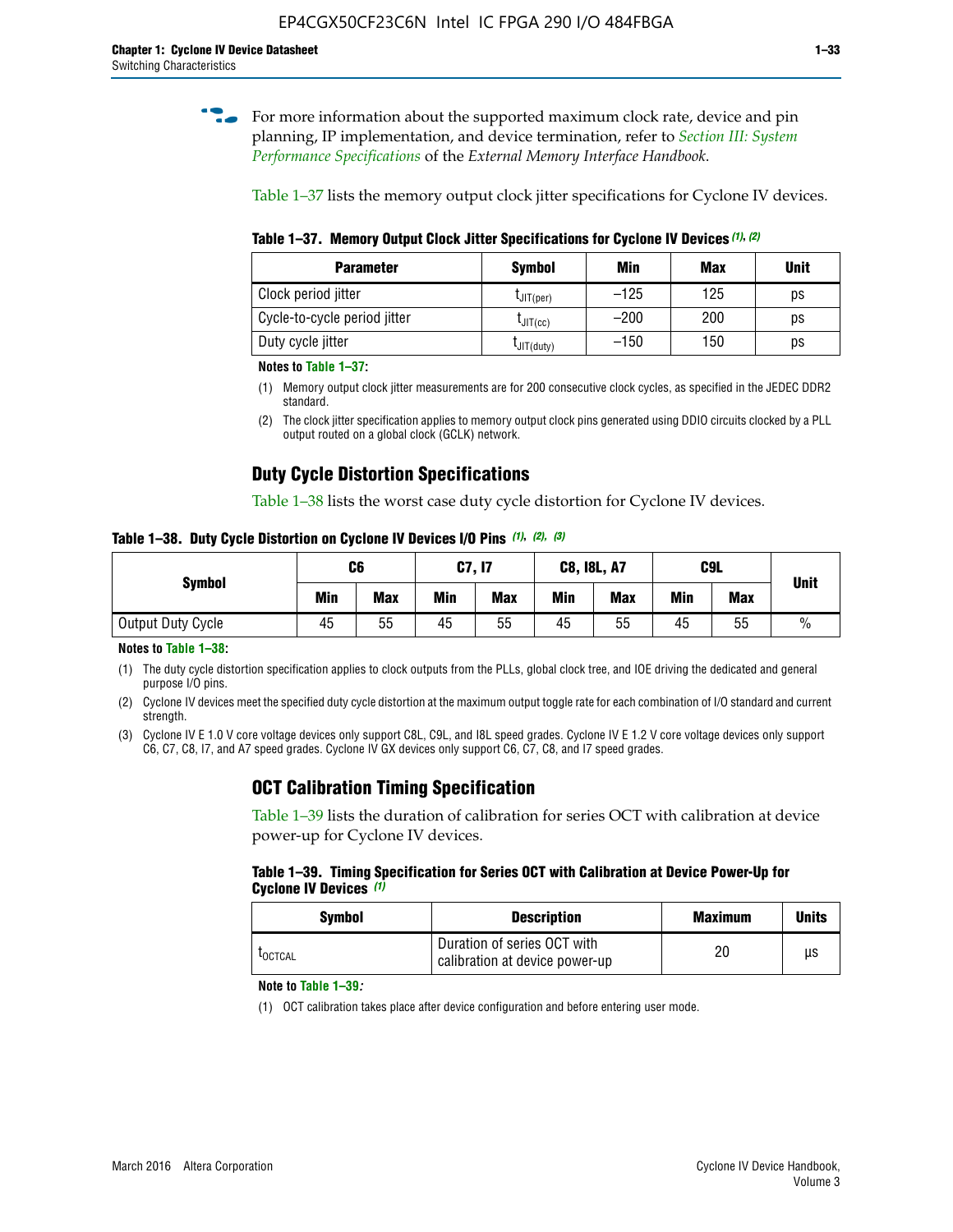## **IOE Programmable Delay**

Table 1–40 and Table 1–41 list the IOE programmable delay for Cyclone IV E 1.0 V core voltage devices.

### **Table 1–40. IOE Programmable Delay on Column Pins for Cyclone IV E 1.0 V Core Voltage Devices** *(1)***,** *(2)*

|                                                                       |                                | <b>Number</b><br>0f<br><b>Setting</b> | Min<br><b>Offset</b> | <b>Max Offset</b>  |            |                    |             |       |    |  |
|-----------------------------------------------------------------------|--------------------------------|---------------------------------------|----------------------|--------------------|------------|--------------------|-------------|-------|----|--|
| <b>Parameter</b>                                                      | <b>Paths Affected</b>          |                                       |                      | <b>Fast Corner</b> |            | <b>Slow Corner</b> | <b>Unit</b> |       |    |  |
|                                                                       |                                |                                       |                      | C8L                | <b>18L</b> | C8L                | C9L         | 18L   |    |  |
| Input delay from pin to<br>internal cells                             | Pad to I/O<br>dataout to core  |                                       | 0                    | 2.054              | 1.924      | 3.387              | 4.017       | 3.411 | ns |  |
| Input delay from pin to<br>input register                             | Pad to I/O input<br>register   | 8                                     | 0                    | 2.010              | 1.875      | 3.341              | 4.252       | 3.367 | ns |  |
| Delay from output register<br>to output pin                           | I/O output<br>register to pad  | 2                                     | 0                    | 0.641              | 0.631      | 1.111              | 1.377       | 1.124 | ns |  |
| Input delay from<br>dual-purpose clock pin to<br>fan-out destinations | Pad to global<br>clock network | 12                                    | 0                    | 0.971              | 0.931      | 1.684              | 2.298       | 1.684 | ns |  |

#### **Notes to Table 1–40:**

(1) The incremental values for the settings are generally linear. For the exact values for each setting, use the latest version of the Quartus II software.

(2) The minimum and maximum offset timing numbers are in reference to setting **0** as available in the Quartus II software.

| Table 1–41. IOE Programmable Delay on Row Pins for Cyclone IV E 1.0 V Core Voltage Devices (1), (2) |  |  |
|-----------------------------------------------------------------------------------------------------|--|--|
|-----------------------------------------------------------------------------------------------------|--|--|

|                                                                       |                                | <b>Number</b><br>0f<br><b>Setting</b> |                      | <b>Max Offset</b> |                    |                    |             |       |    |  |
|-----------------------------------------------------------------------|--------------------------------|---------------------------------------|----------------------|-------------------|--------------------|--------------------|-------------|-------|----|--|
| <b>Parameter</b>                                                      | <b>Paths Affected</b>          |                                       | Min<br><b>Offset</b> |                   | <b>Fast Corner</b> | <b>Slow Corner</b> | <b>Unit</b> |       |    |  |
|                                                                       |                                |                                       |                      | C8L               | <b>18L</b>         | C8L                | C9L         | 18L   |    |  |
| Input delay from pin to<br>internal cells                             | Pad to I/O<br>dataout to core  |                                       | 0                    | 2.057             | 1.921              | 3.389              | 4.146       | 3.412 | ns |  |
| Input delay from pin to<br>input register                             | Pad to I/O input<br>register   | 8                                     | 0                    | 2.059             | 1.919              | 3.420              | 4.374       | 3.441 | ns |  |
| Delay from output register<br>to output pin                           | I/O output<br>register to pad  | 2                                     | 0                    | 0.670             | 0.623              | 1.160              | 1.420       | 1.168 | ns |  |
| Input delay from<br>dual-purpose clock pin to<br>fan-out destinations | Pad to global<br>clock network | 12                                    | 0                    | 0.960             | 0.919              | 1.656              | 2.258       | 1.656 | ns |  |

#### **Notes to Table 1–41:**

(1) The incremental values for the settings are generally linear. For the exact values for each setting, use the latest version of the Quartus II software.

(2) The minimum and maximum offset timing numbers are in reference to setting **0** as available in the Quartus II software.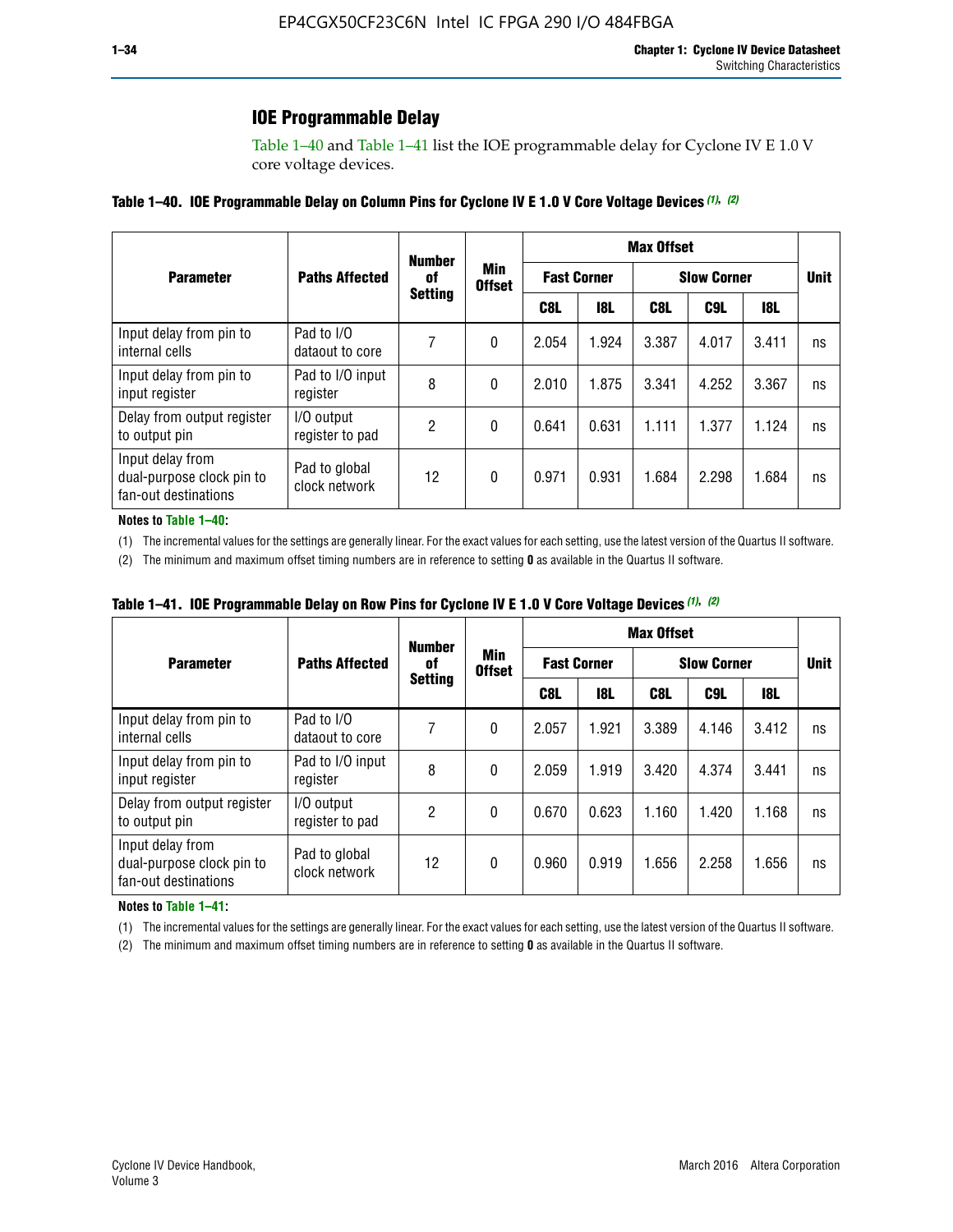Table 1–42 and Table 1–43 list the IOE programmable delay for Cyclone IV E 1.2 V core voltage devices.

|                                                                       |                                   | <b>Number</b>        | <b>Min</b><br><b>Offset</b> | <b>Max Offset</b> |                    |           |       |       |             |               |       |    |
|-----------------------------------------------------------------------|-----------------------------------|----------------------|-----------------------------|-------------------|--------------------|-----------|-------|-------|-------------|---------------|-------|----|
| <b>Parameter</b>                                                      | <b>Paths</b><br><b>Affected</b>   | of<br><b>Setting</b> |                             |                   | <b>Fast Corner</b> |           |       |       | <b>Unit</b> |               |       |    |
|                                                                       |                                   |                      |                             | C <sub>6</sub>    | $\mathbf{I}$       | <b>A7</b> | C6    | C7    | C8          | $\mathsf{I}7$ | A7    |    |
| Input delay from pin to<br>internal cells                             | Pad to I/O<br>dataout to<br>core  | 7                    | 0                           | 1.314             | 1.211              | 1.211     | 2.177 | 2.340 | 2.433       | 2.388         | 2.508 | ns |
| Input delay from pin to<br>input register                             | Pad to I/O<br>input register      | 8                    | $\Omega$                    | 1.307             | 1.203              | 1.203     | 2.19  | 2.387 | 2.540       | 2.430         | 2.545 | ns |
| Delay from output<br>register to output pin                           | I/O output<br>register to<br>pad  | 2                    | 0                           | 0.437             | 0.402              | 0.402     | 0.747 | 0.820 | 0.880       | 0.834         | 0.873 | ns |
| Input delay from<br>dual-purpose clock pin<br>to fan-out destinations | Pad to global<br>clock<br>network | 12                   | 0                           | 0.693             | 0.665              | 0.665     | 1.200 | 1.379 | 1.532       | 1.393         | 1.441 | ns |

**Table 1–42. IOE Programmable Delay on Column Pins for Cyclone IV E 1.2 V Core Voltage Devices** *(1)***,** *(2)*

**Notes to Table 1–42:**

(1) The incremental values for the settings are generally linear. For the exact values for each setting, use the latest version of the Quartus II software.

(2) The minimum and maximum offset timing numbers are in reference to setting **0** as available in the Quartus II software.

|                                                                       |                                   | <b>Number</b><br>0f<br><b>Setting</b> | <b>Min</b><br><b>Offset</b> | <b>Max Offset</b> |                    |           |                    |       |       |               |       |    |
|-----------------------------------------------------------------------|-----------------------------------|---------------------------------------|-----------------------------|-------------------|--------------------|-----------|--------------------|-------|-------|---------------|-------|----|
| <b>Parameter</b>                                                      | <b>Paths</b><br><b>Affected</b>   |                                       |                             |                   | <b>Fast Corner</b> |           | <b>Slow Corner</b> |       |       |               |       |    |
|                                                                       |                                   |                                       |                             | C6                | $\mathbf{I}$       | <b>A7</b> | C6                 | C7    | C8    | $\mathsf{I}7$ | A7    |    |
| Input delay from pin to<br>internal cells                             | Pad to I/O<br>dataout to<br>core  | 7                                     | $\Omega$                    | 1.314             | 1.209              | 1.209     | 2.201              | 2.386 | 2.510 | 2.429         | 2.548 | ns |
| Input delay from pin to<br>input register                             | Pad to I/O<br>input register      | 8                                     | $\Omega$                    | 1.312             | 1.207              | 1.207     | 2.202              | 2.402 | 2.558 | 2.447         | 2.557 | ns |
| Delay from output<br>register to output pin                           | I/O output<br>register to<br>pad  | 2                                     | $\Omega$                    | 0.458             | 0.419              | 0.419     | 0.783              | 0.861 | 0.924 | 0.875         | 0.915 | ns |
| Input delay from<br>dual-purpose clock pin<br>to fan-out destinations | Pad to global<br>clock<br>network | 12                                    | $\Omega$                    | 0.686             | 0.657              | 0.657     | 1.185              | 1.360 | 1.506 | 1.376         | 1.422 | ns |

**Table 1–43. IOE Programmable Delay on Row Pins for Cyclone IV E 1.2 V Core Voltage Devices** *(1)***,** *(2)*

#### **Notes to Table 1–43:**

(1) The incremental values for the settings are generally linear. For the exact values for each setting, use the latest version of the Quartus II software.

(2) The minimum and maximum offset timing numbers are in reference to setting **0** as available in the Quartus II software.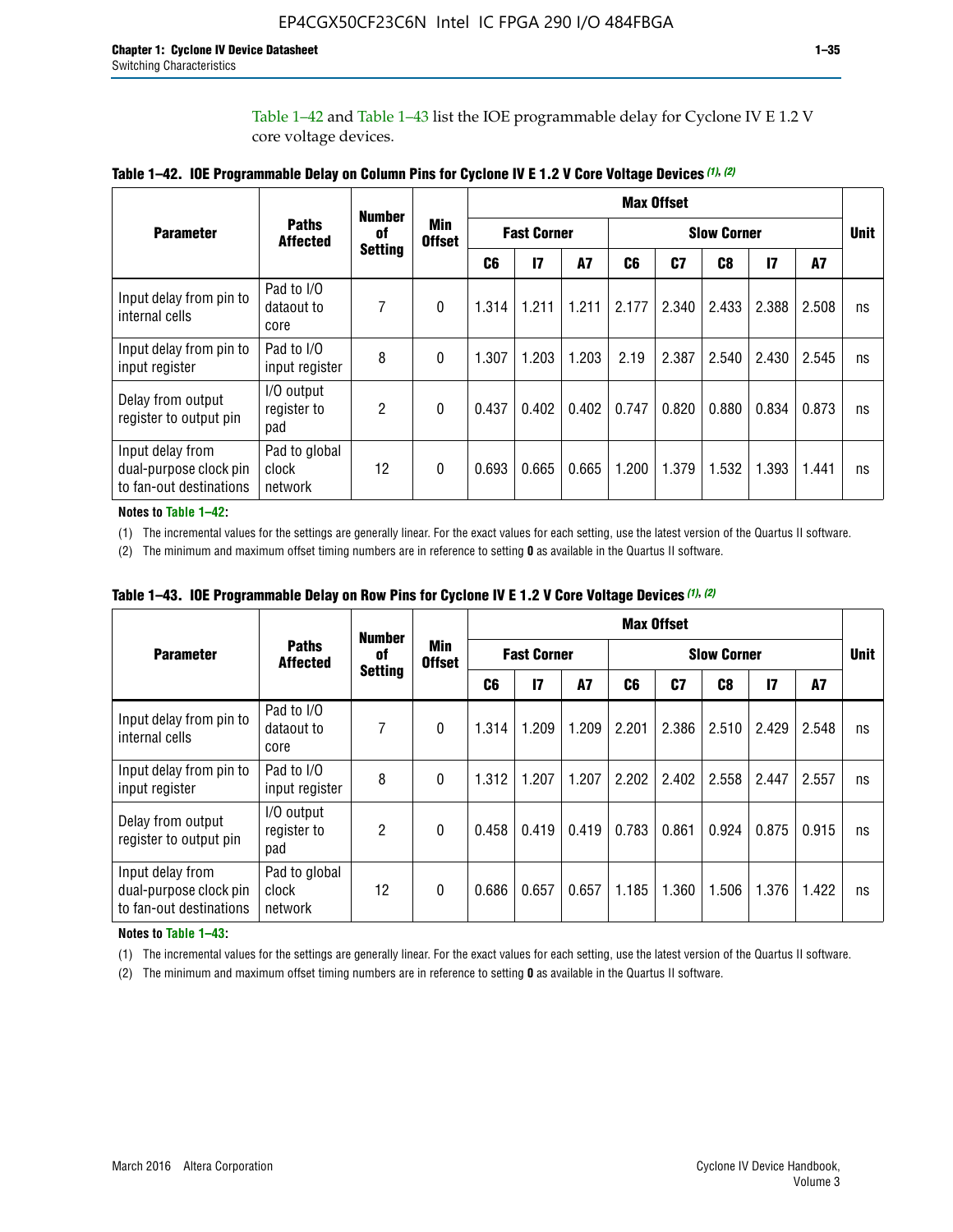Table 1–44 and Table 1–45 list the IOE programmable delay for Cyclone IV GX devices.

|                                                                       |                                   | <b>Number</b>         | <b>Min</b><br><b>Offset</b> | <b>Max Offset</b> |                    |       |             |       |       |    |  |
|-----------------------------------------------------------------------|-----------------------------------|-----------------------|-----------------------------|-------------------|--------------------|-------|-------------|-------|-------|----|--|
| <b>Parameter</b>                                                      | <b>Paths</b><br><b>Affected</b>   | 0f<br><b>Settings</b> |                             |                   | <b>Fast Corner</b> |       | <b>Unit</b> |       |       |    |  |
|                                                                       |                                   |                       |                             | C6                | $\mathsf{I}7$      | C6    | C7          | C8    | 17    |    |  |
| Input delay from pin to<br>internal cells                             | Pad to I/O<br>dataout to<br>core  | 7                     | $\mathbf{0}$                | 1.313             | 1.209              | 2.184 | 2.336       | 2.451 | 2.387 | ns |  |
| Input delay from pin to<br>input register                             | Pad to I/O<br>input register      | 8                     | $\mathbf{0}$                | 1.312             | 1.208              | 2.200 | 2.399       | 2.554 | 2.446 | ns |  |
| Delay from output<br>register to output pin                           | I/O output<br>register to<br>pad  | $\mathfrak{p}$        | $\mathbf{0}$                | 0.438             | 0.404              | 0.751 | 0.825       | 0.886 | 0.839 | ns |  |
| Input delay from<br>dual-purpose clock pin<br>to fan-out destinations | Pad to global<br>clock<br>network | 12                    | $\mathbf{0}$                | 0.713             | 0.682              | 1.228 | 1.41        | 1.566 | 1.424 | ns |  |

**Table 1–44. IOE Programmable Delay on Column Pins for Cyclone IV GX Devices** *(1)***,** *(2)*

**Notes to Table 1–44:**

(1) The incremental values for the settings are generally linear. For exact values of each setting, use the latest version of the Quartus II software.

(2) The minimum and maximum offset timing numbers are in reference to setting **0** as available in the Quartus II software.

|                                                                       |                                  | <b>Number</b>         | <b>Min</b><br><b>Offset</b> | <b>Max Offset</b>  |       |                    |       |       |               |             |  |
|-----------------------------------------------------------------------|----------------------------------|-----------------------|-----------------------------|--------------------|-------|--------------------|-------|-------|---------------|-------------|--|
| <b>Parameter</b>                                                      | <b>Paths</b><br><b>Affected</b>  | 0f<br><b>Settings</b> |                             | <b>Fast Corner</b> |       | <b>Slow Corner</b> |       |       |               | <b>Unit</b> |  |
|                                                                       |                                  |                       |                             | C6                 | 17    | C6                 | C7    | C8    | $\mathsf{I}7$ |             |  |
| Input delay from pin to<br>internal cells                             | Pad to I/O<br>dataout to<br>core | 7                     | $\mathbf{0}$                | 1.314              | 1.210 | 2.209              | 2.398 | 2.526 | 2.443         | ns          |  |
| Input delay from pin to<br>input register                             | Pad to I/O<br>input register     | 8                     | $\mathbf{0}$                | 1.313              | 1.208 | 2.205              | 2.406 | 2.563 | 2.450         | ns          |  |
| Delay from output<br>register to output pin                           | I/O output<br>register to<br>pad | $\overline{2}$        | $\mathbf{0}$                | 0.461              | 0.421 | 0.789              | 0.869 | 0.933 | 0.884         | ns          |  |
| Input delay from<br>dual-purpose clock pin<br>to fan-out destinations | Pad to global<br>clock network   | 12                    | $\mathbf{0}$                | 0.712              | 0.682 | 1.225              | 1.407 | 1.562 | 1.421         | ns          |  |

**Table 1–45. IOE Programmable Delay on Row Pins for Cyclone IV GX Devices** *(1)***,** *(2)*

#### **Notes to Table 1–45:**

(1) The incremental values for the settings are generally linear. For exact values of each setting, use the latest version of Quartus II software.

(2) The minimum and maximum offset timing numbers are in reference to setting **0** as available in the Quartus II software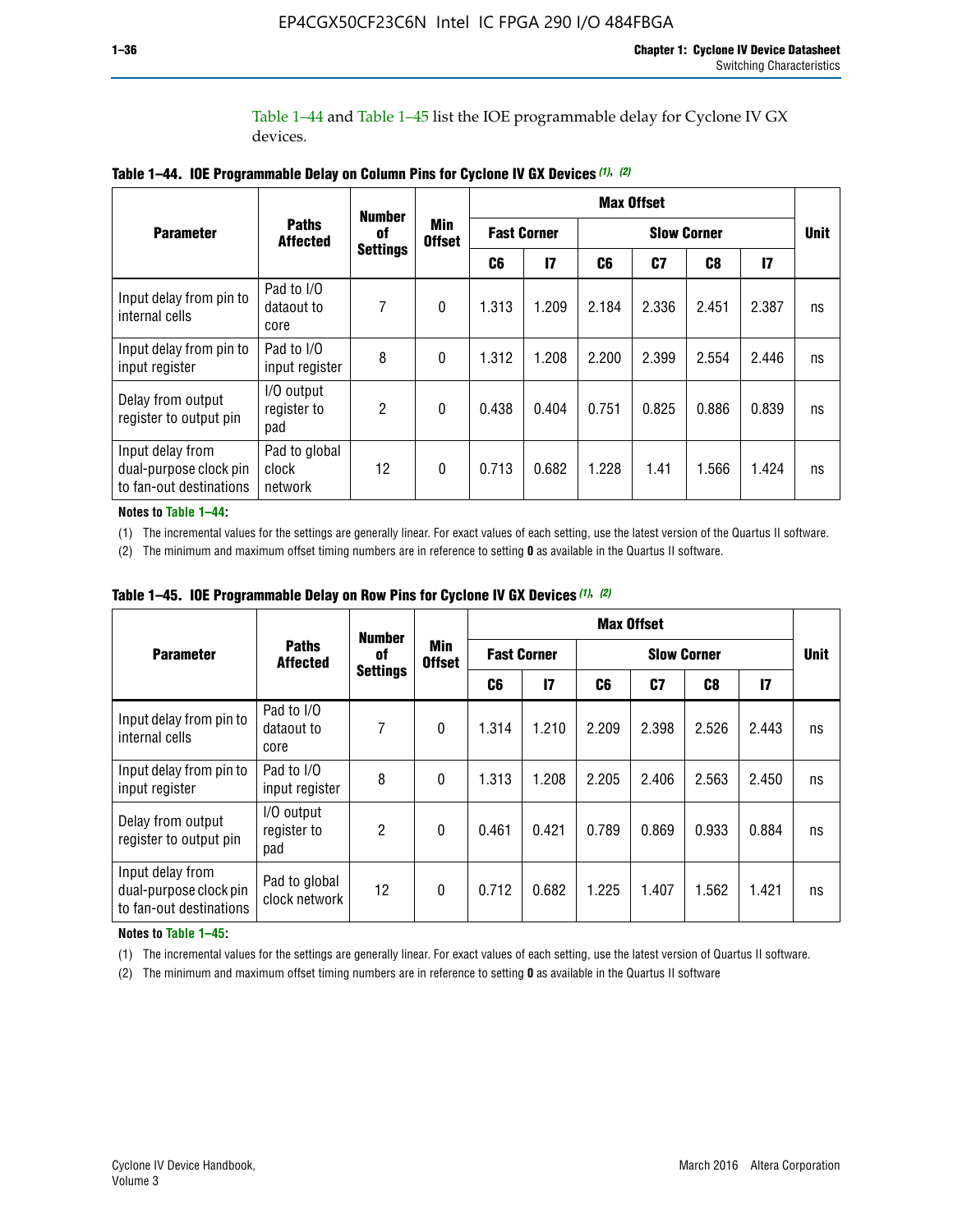## **I/O Timing**

Use the following methods to determine I/O timing:

- the Excel-based I/O Timing
- the Quartus II timing analyzer

The Excel-based I/O timing provides pin timing performance for each device density and speed grade. The data is typically used prior to designing the FPGA to get a timing budget estimation as part of the link timing analysis. The Quartus II timing analyzer provides a more accurate and precise I/O timing data based on the specifics of the design after place-and-route is complete.

**For The Excel-based I/O Timing spreadsheet is downloadable from Cyclone IV Devices** [Literature](http://www.altera.com/literature/lit-cyclone-iv.jsp) website.

## **Glossary**

Table 1–46 lists the glossary for this chapter.

| <b>Letter</b> | Term                                                            | <b>Definitions</b>                                                                                                                                                                                                                                                                                                                                                                                                                                                |  |  |  |  |  |  |  |  |
|---------------|-----------------------------------------------------------------|-------------------------------------------------------------------------------------------------------------------------------------------------------------------------------------------------------------------------------------------------------------------------------------------------------------------------------------------------------------------------------------------------------------------------------------------------------------------|--|--|--|--|--|--|--|--|
| A             |                                                                 |                                                                                                                                                                                                                                                                                                                                                                                                                                                                   |  |  |  |  |  |  |  |  |
| B             |                                                                 |                                                                                                                                                                                                                                                                                                                                                                                                                                                                   |  |  |  |  |  |  |  |  |
| C             |                                                                 |                                                                                                                                                                                                                                                                                                                                                                                                                                                                   |  |  |  |  |  |  |  |  |
| D             |                                                                 |                                                                                                                                                                                                                                                                                                                                                                                                                                                                   |  |  |  |  |  |  |  |  |
| E             |                                                                 |                                                                                                                                                                                                                                                                                                                                                                                                                                                                   |  |  |  |  |  |  |  |  |
| F             | $f_{HSCLK}$                                                     | High-speed I/O block: High-speed receiver/transmitter input and output clock frequency.                                                                                                                                                                                                                                                                                                                                                                           |  |  |  |  |  |  |  |  |
| G             | <b>GCLK</b>                                                     | Input pin directly to Global Clock network.                                                                                                                                                                                                                                                                                                                                                                                                                       |  |  |  |  |  |  |  |  |
|               | <b>GCLK PLL</b>                                                 | Input pin to Global Clock network through the PLL.                                                                                                                                                                                                                                                                                                                                                                                                                |  |  |  |  |  |  |  |  |
| н             | <b>HSIODR</b>                                                   | High-speed I/O block: Maximum/minimum LVDS data transfer rate (HSIODR = 1/TUI).                                                                                                                                                                                                                                                                                                                                                                                   |  |  |  |  |  |  |  |  |
|               | Input Waveforms<br>for the SSTL<br>Differential I/O<br>Standard | $\frac{1}{1 + \frac{1}{1 + \frac{1}{1 + \frac{1}{1 + \frac{1}{1 + \frac{1}{1 + \frac{1}{1 + \frac{1}{1 + \frac{1}{1 + \frac{1}{1 + \frac{1}{1 + \frac{1}{1 + \frac{1}{1 + \frac{1}{1 + \frac{1}{1 + \frac{1}{1 + \frac{1}{1 + \frac{1}{1 + \frac{1}{1 + \frac{1}{1 + \frac{1}{1 + \frac{1}{1 + \frac{1}{1 + \frac{1}{1 + \frac{1}{1 + \frac{1}{1 + \frac{1}{1 + \frac{1}{1 + \frac{1}{1 + \frac{1}{1 + \frac{1}{1 + \frac{$<br><b>V</b> swing<br>V <sub>REF</sub> |  |  |  |  |  |  |  |  |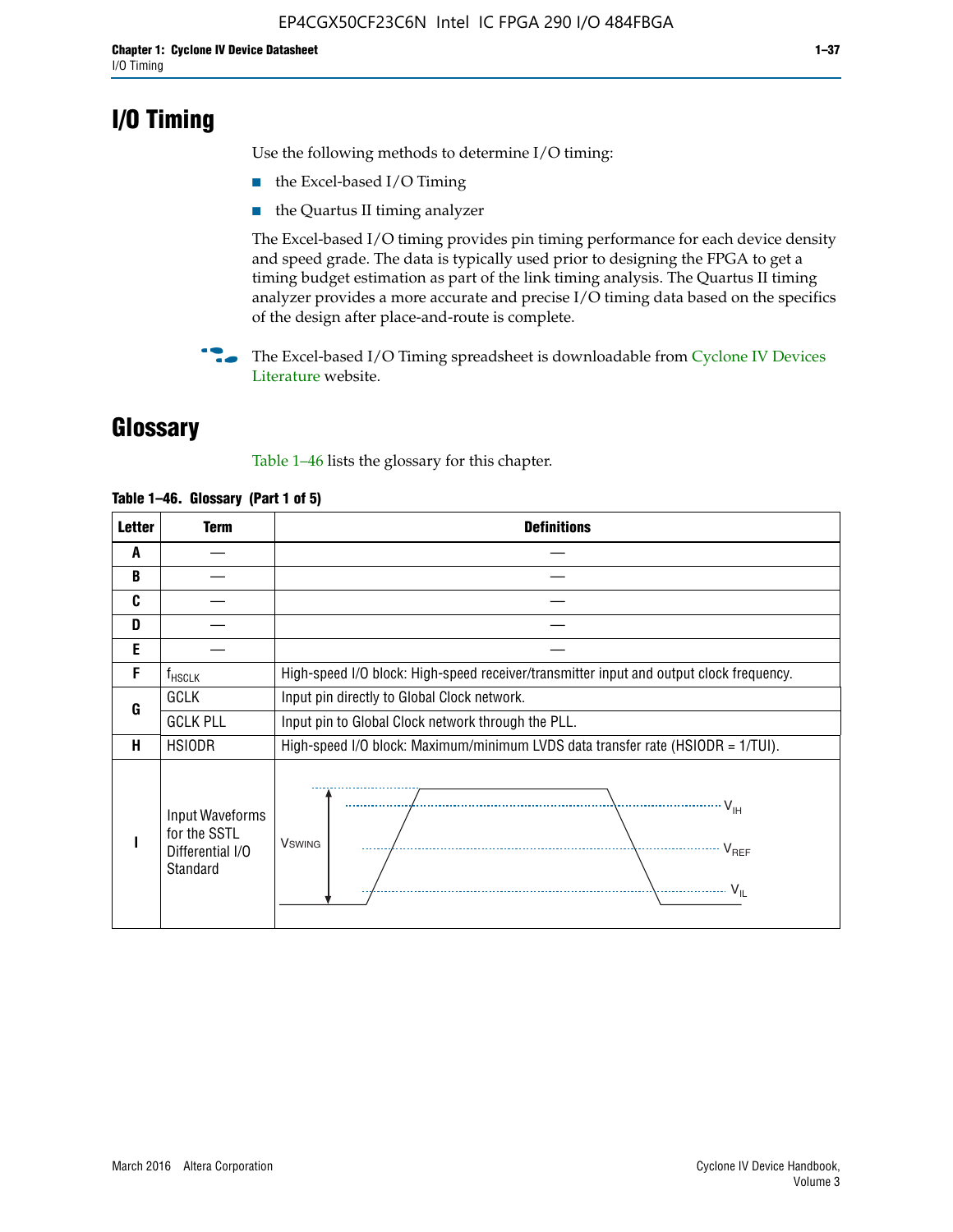## **Table 1–46. Glossary (Part 2 of 5)**

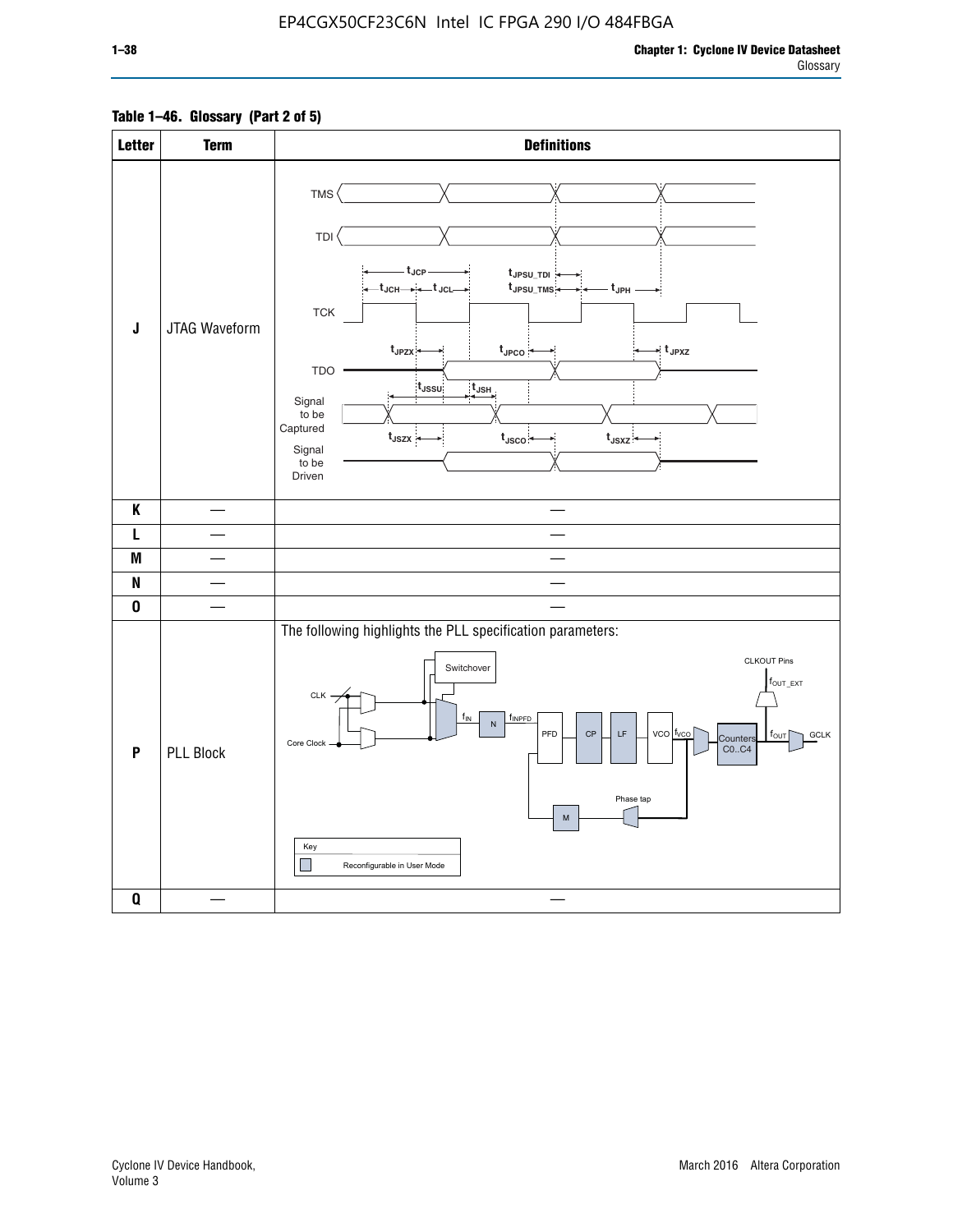## **Table 1–46. Glossary (Part 3 of 5)**

| <b>Letter</b> | <b>Term</b>                                                            | <b>Definitions</b>                                                                                                                                                                                                                                                                                                                                                                                                                                                                                                                                                                                                                                                                                                                                                                                                                                                                                                                          |  |  |  |  |  |  |  |
|---------------|------------------------------------------------------------------------|---------------------------------------------------------------------------------------------------------------------------------------------------------------------------------------------------------------------------------------------------------------------------------------------------------------------------------------------------------------------------------------------------------------------------------------------------------------------------------------------------------------------------------------------------------------------------------------------------------------------------------------------------------------------------------------------------------------------------------------------------------------------------------------------------------------------------------------------------------------------------------------------------------------------------------------------|--|--|--|--|--|--|--|
|               | $R_L$                                                                  | Receiver differential input discrete resistor (external to Cyclone IV devices).                                                                                                                                                                                                                                                                                                                                                                                                                                                                                                                                                                                                                                                                                                                                                                                                                                                             |  |  |  |  |  |  |  |
|               |                                                                        | Receiver input waveform for LVDS and LVPECL differential standards:                                                                                                                                                                                                                                                                                                                                                                                                                                                                                                                                                                                                                                                                                                                                                                                                                                                                         |  |  |  |  |  |  |  |
|               |                                                                        | <b>Single-Ended Waveform</b>                                                                                                                                                                                                                                                                                                                                                                                                                                                                                                                                                                                                                                                                                                                                                                                                                                                                                                                |  |  |  |  |  |  |  |
|               |                                                                        | Positive Channel (p) = $V_{\text{H}}$                                                                                                                                                                                                                                                                                                                                                                                                                                                                                                                                                                                                                                                                                                                                                                                                                                                                                                       |  |  |  |  |  |  |  |
|               |                                                                        | $\mathsf{V}_{\mathsf{ID}}$                                                                                                                                                                                                                                                                                                                                                                                                                                                                                                                                                                                                                                                                                                                                                                                                                                                                                                                  |  |  |  |  |  |  |  |
|               |                                                                        | Negative Channel (n) = $V_{\parallel}$<br>$\mathsf{V}_{\scriptscriptstyle \mathsf{CM}}$                                                                                                                                                                                                                                                                                                                                                                                                                                                                                                                                                                                                                                                                                                                                                                                                                                                     |  |  |  |  |  |  |  |
|               |                                                                        | Ground                                                                                                                                                                                                                                                                                                                                                                                                                                                                                                                                                                                                                                                                                                                                                                                                                                                                                                                                      |  |  |  |  |  |  |  |
|               | Receiver Input<br>Waveform                                             |                                                                                                                                                                                                                                                                                                                                                                                                                                                                                                                                                                                                                                                                                                                                                                                                                                                                                                                                             |  |  |  |  |  |  |  |
| $\mathbf{R}$  |                                                                        |                                                                                                                                                                                                                                                                                                                                                                                                                                                                                                                                                                                                                                                                                                                                                                                                                                                                                                                                             |  |  |  |  |  |  |  |
|               |                                                                        | Differential Waveform (Mathematical Function of Positive & Negative Channel)                                                                                                                                                                                                                                                                                                                                                                                                                                                                                                                                                                                                                                                                                                                                                                                                                                                                |  |  |  |  |  |  |  |
|               |                                                                        | $V_{ID}$                                                                                                                                                                                                                                                                                                                                                                                                                                                                                                                                                                                                                                                                                                                                                                                                                                                                                                                                    |  |  |  |  |  |  |  |
|               |                                                                        | - 0 V                                                                                                                                                                                                                                                                                                                                                                                                                                                                                                                                                                                                                                                                                                                                                                                                                                                                                                                                       |  |  |  |  |  |  |  |
|               |                                                                        | $V_{ID}$                                                                                                                                                                                                                                                                                                                                                                                                                                                                                                                                                                                                                                                                                                                                                                                                                                                                                                                                    |  |  |  |  |  |  |  |
|               |                                                                        | $p - n$                                                                                                                                                                                                                                                                                                                                                                                                                                                                                                                                                                                                                                                                                                                                                                                                                                                                                                                                     |  |  |  |  |  |  |  |
|               | Receiver input<br>skew margin                                          | High-speed I/O block: The total margin left after accounting for the sampling window and TCCS.<br>$RSKM = (TUI - SW - TCCS) / 2.$                                                                                                                                                                                                                                                                                                                                                                                                                                                                                                                                                                                                                                                                                                                                                                                                           |  |  |  |  |  |  |  |
|               | (RSKM)                                                                 |                                                                                                                                                                                                                                                                                                                                                                                                                                                                                                                                                                                                                                                                                                                                                                                                                                                                                                                                             |  |  |  |  |  |  |  |
| S             | Single-ended<br>voltage-<br>referenced I/O<br>Standard<br>SW (Sampling | V <sub>CCIO</sub><br>$\nabla_{\!\circ\mathsf{H}}^-$<br>V <sub>IH</sub> (AC)<br>$V_{IH(DC)}$<br>$V_{REF}$<br>$V_{I L (DC)}$<br>VIL(AC)<br>$V_{OL}$<br>$\overline{\mathsf{V}}_\mathsf{SS}^-$<br>The JEDEC standard for SSTI and HSTL I/O standards defines both the AC and DC input signal<br>values. The AC values indicate the voltage levels at which the receiver must meet its timing<br>specifications. The DC values indicate the voltage levels at which the final logic state of the<br>receiver is unambiguously defined. After the receiver input crosses the AC value, the receiver<br>changes to the new logic state. The new logic state is then maintained as long as the input stays<br>beyond the DC threshold. This approach is intended to provide predictable receiver timing in the<br>presence of input waveform ringing.<br>High-speed I/O block: The period of time during which the data must be valid to capture it |  |  |  |  |  |  |  |
|               | Window)                                                                | correctly. The setup and hold times determine the ideal strobe position in the sampling window.                                                                                                                                                                                                                                                                                                                                                                                                                                                                                                                                                                                                                                                                                                                                                                                                                                             |  |  |  |  |  |  |  |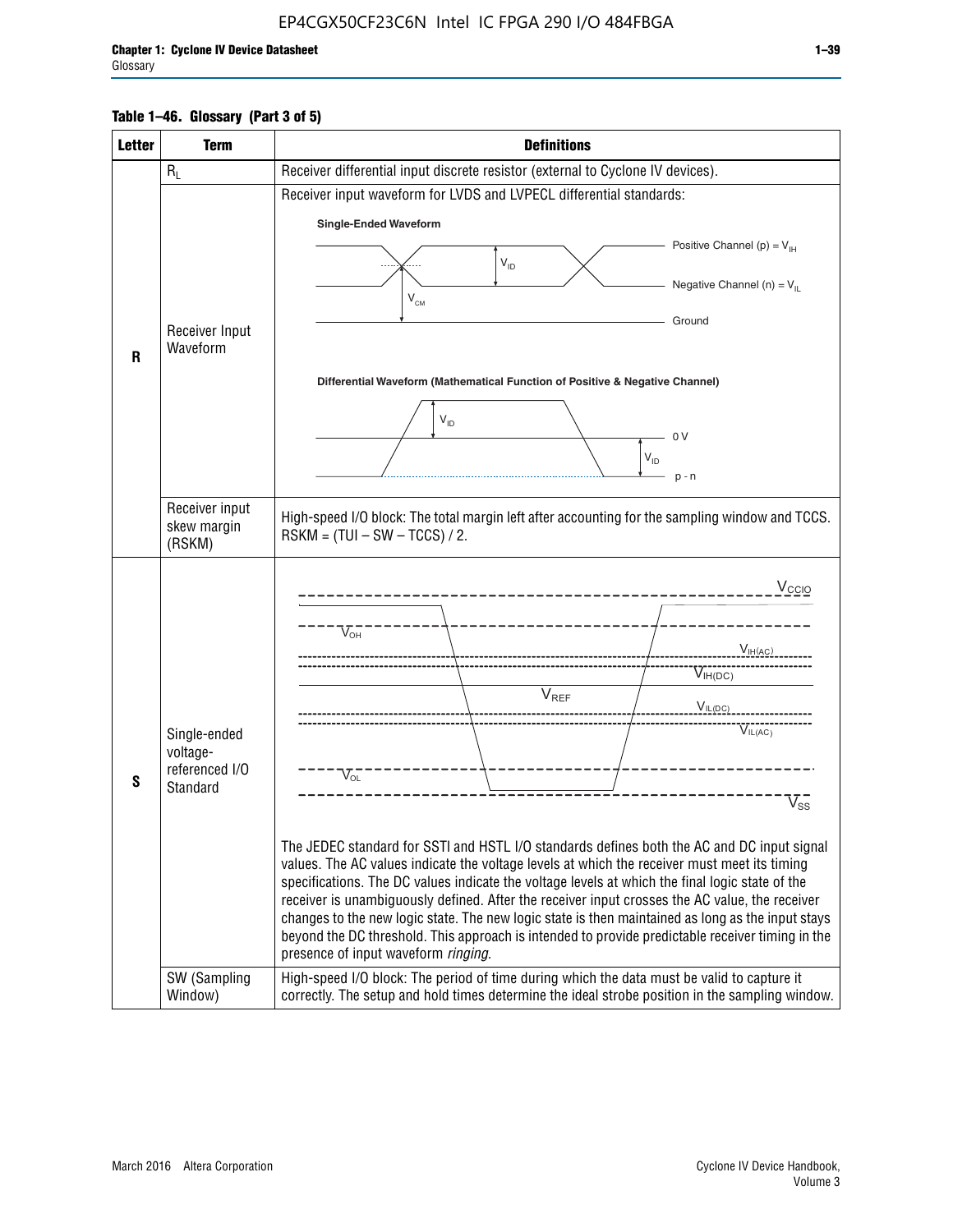| <b>Letter</b> | <b>Term</b>                           | <b>Definitions</b>                                                                                                                                                                                                                                                                                                                                                                                      |  |  |  |
|---------------|---------------------------------------|---------------------------------------------------------------------------------------------------------------------------------------------------------------------------------------------------------------------------------------------------------------------------------------------------------------------------------------------------------------------------------------------------------|--|--|--|
|               | $t_{C}$                               | High-speed receiver and transmitter input and output clock period.                                                                                                                                                                                                                                                                                                                                      |  |  |  |
|               | Channel-to-<br>channel-skew<br>(TCCS) | High-speed I/O block: The timing difference between the fastest and slowest output edges,<br>including t <sub>co</sub> variation and clock skew. The clock is included in the TCCS measurement.                                                                                                                                                                                                         |  |  |  |
|               | $t_{\text{cin}}$                      | Delay from the clock pad to the I/O input register.                                                                                                                                                                                                                                                                                                                                                     |  |  |  |
|               | $t_{CO}$                              | Delay from the clock pad to the I/O output.                                                                                                                                                                                                                                                                                                                                                             |  |  |  |
|               | $t_{\text{cout}}$                     | Delay from the clock pad to the I/O output register.                                                                                                                                                                                                                                                                                                                                                    |  |  |  |
|               | t <sub>DUTY</sub>                     | High-speed I/O block: Duty cycle on high-speed transmitter output clock.                                                                                                                                                                                                                                                                                                                                |  |  |  |
|               | t <sub>FALL</sub>                     | Signal high-to-low transition time (80-20%).                                                                                                                                                                                                                                                                                                                                                            |  |  |  |
|               | $t_H$                                 | Input register hold time.                                                                                                                                                                                                                                                                                                                                                                               |  |  |  |
|               | <b>Timing Unit</b><br>Interval (TUI)  | High-speed I/O block: The timing budget allowed for skew, propagation delays, and data<br>sampling window. (TUI = $1/($ Receiver Input Clock Frequency Multiplication Factor) = $tC/w$ ).                                                                                                                                                                                                               |  |  |  |
|               | $t_{\text{INJITTER}}$                 | Period jitter on the PLL clock input.                                                                                                                                                                                                                                                                                                                                                                   |  |  |  |
|               | t <sub>outjitter_dedclk</sub>         | Period jitter on the dedicated clock output driven by a PLL.                                                                                                                                                                                                                                                                                                                                            |  |  |  |
|               | t <sub>outjitter_io</sub>             | Period jitter on the general purpose I/O driven by a PLL.                                                                                                                                                                                                                                                                                                                                               |  |  |  |
|               | $t_{\rm plicin}$                      | Delay from the PLL inclk pad to the I/O input register.                                                                                                                                                                                                                                                                                                                                                 |  |  |  |
| т             | t <sub>plicout</sub>                  | Delay from the PLL inclk pad to the I/O output register.                                                                                                                                                                                                                                                                                                                                                |  |  |  |
|               | Transmitter<br>Output<br>Waveform     | Transmitter output waveforms for the LVDS, mini-LVDS, PPDS and RSDS Differential I/O<br>Standards:<br><b>Single-Ended Waveform</b><br>Positive Channel (p) = $V_{OH}$<br><b>V<sub>OD</sub></b><br>Negative Channel (n) = $V_{OL}$<br>$V_{OS}$<br>Ground<br>Differential Waveform (Mathematical Function of Positive & Negative Channel)<br>$\rm V_{OD}$<br>0 V<br>$\mathsf{V}_{\mathsf{OD}}$<br>$p - n$ |  |  |  |
|               | $t_{RISE}$                            | Signal low-to-high transition time (20-80%).                                                                                                                                                                                                                                                                                                                                                            |  |  |  |
|               | $t_{\text{SU}}$                       | Input register setup time.                                                                                                                                                                                                                                                                                                                                                                              |  |  |  |
| U             |                                       |                                                                                                                                                                                                                                                                                                                                                                                                         |  |  |  |

## **Table 1–46. Glossary (Part 4 of 5)**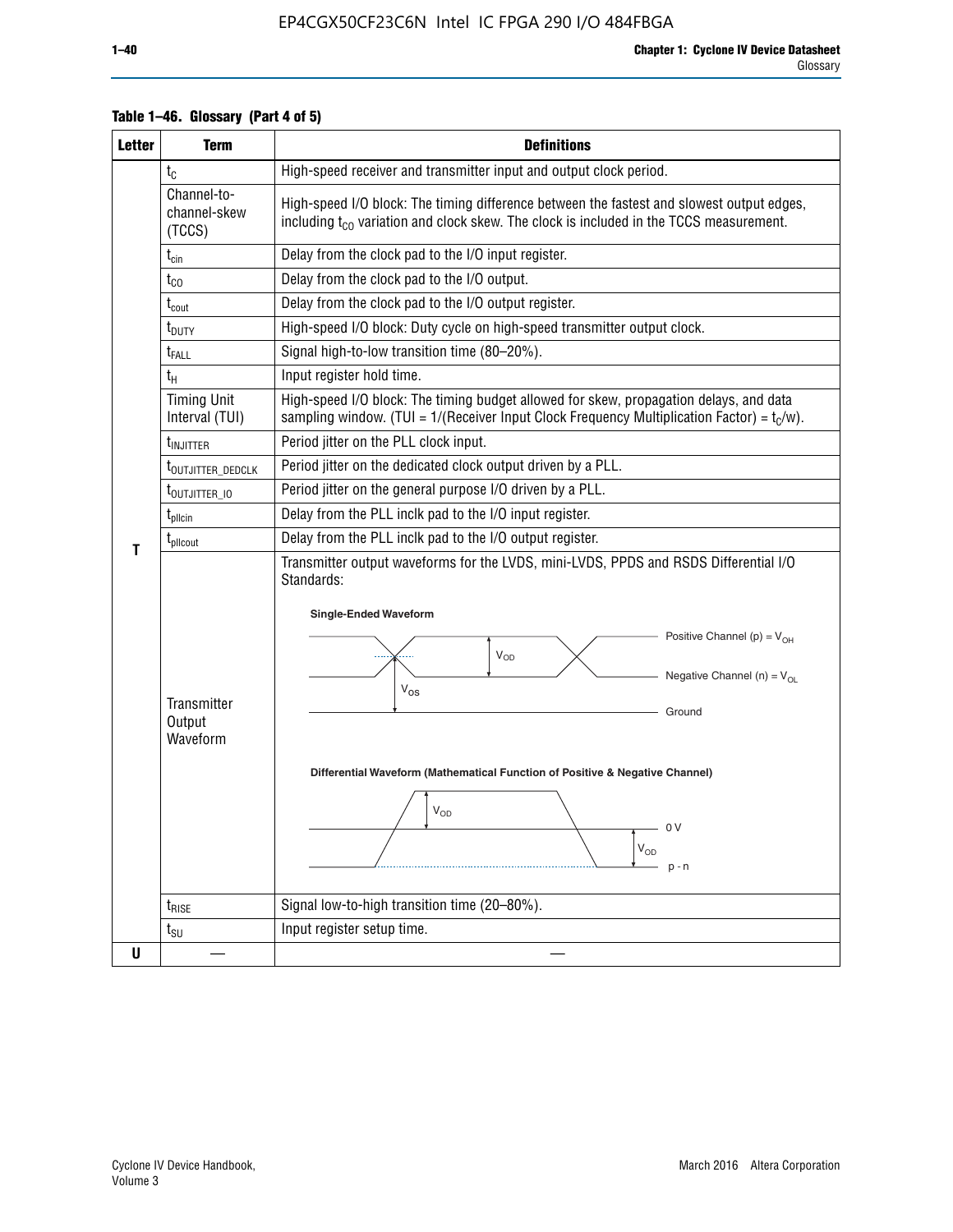## **Table 1–46. Glossary (Part 5 of 5)**

| <b>Letter</b>    | <b>Definitions</b><br><b>Term</b> |                                                                                                                                                                                                   |
|------------------|-----------------------------------|---------------------------------------------------------------------------------------------------------------------------------------------------------------------------------------------------|
|                  | $V_{CM(DC)}$                      | DC common mode input voltage.                                                                                                                                                                     |
|                  | $V_{DIF(AC)}$                     | AC differential input voltage: The minimum AC input differential voltage required for switching.                                                                                                  |
|                  | $V_{DIF(DC)}$                     | DC differential input voltage: The minimum DC input differential voltage required for switching.                                                                                                  |
|                  | V <sub>ICM</sub>                  | Input common mode voltage: The common mode of the differential signal at the receiver.                                                                                                            |
|                  | $V_{ID}$                          | Input differential voltage swing: The difference in voltage between the positive and<br>complementary conductors of a differential transmission at the receiver.                                  |
|                  | $V_{\text{IH}}$                   | Voltage input high: The minimum positive voltage applied to the input that is accepted by the<br>device as a logic high.                                                                          |
|                  | $V_{IH(AC)}$                      | High-level AC input voltage.                                                                                                                                                                      |
|                  | $V_{IH(DC)}$                      | High-level DC input voltage.                                                                                                                                                                      |
|                  | $V_{IL}$                          | Voltage input low: The maximum positive voltage applied to the input that is accepted by the<br>device as a logic low.                                                                            |
|                  | $V_{IL(AC)}$                      | Low-level AC input voltage.                                                                                                                                                                       |
|                  | $V_{IL(DC)}$                      | Low-level DC input voltage.                                                                                                                                                                       |
|                  | $V_{\text{IN}}$                   | DC input voltage.                                                                                                                                                                                 |
|                  | <b>V<sub>OCM</sub></b>            | Output common mode voltage: The common mode of the differential signal at the transmitter.                                                                                                        |
| $\mathbf{V}$     | $V_{OD}$                          | Output differential voltage swing: The difference in voltage between the positive and<br>complementary conductors of a differential transmission at the transmitter. $V_{OD} = V_{OH} - V_{OL}$ . |
|                  | $V_{OH}$                          | Voltage output high: The maximum positive voltage from an output that the device considers is<br>accepted as the minimum positive high level.                                                     |
|                  | $V_{OL}$                          | Voltage output low: The maximum positive voltage from an output that the device considers is<br>accepted as the maximum positive low level.                                                       |
|                  | $V_{OS}$                          | Output offset voltage: $V_{OS} = (V_{OH} + V_{OL}) / 2$ .                                                                                                                                         |
|                  | $V_{OX (AC)}$                     | AC differential output cross point voltage: the voltage at which the differential output signals<br>must cross.                                                                                   |
|                  | V <sub>REF</sub>                  | Reference voltage for the SSTL and HSTL I/O standards.                                                                                                                                            |
|                  | $V_{REF\,(AC)}$                   | AC input reference voltage for the SSTL and HSTL I/O standards. $V_{REF(AC)} = V_{REF(DC)} + noise$ . The<br>peak-to-peak AC noise on $V_{REF}$ must not exceed 2% of $V_{REF(DC)}$ .             |
|                  | $V_{REF(DC)}$                     | DC input reference voltage for the SSTL and HSTL I/O standards.                                                                                                                                   |
|                  | $V_{\text{SWING (AC)}}$           | AC differential input voltage: AC input differential voltage required for switching. For the SSTL<br>differential I/O standard, refer to Input Waveforms.                                         |
|                  | $V_{SWING(DC)}$                   | DC differential input voltage: DC input differential voltage required for switching. For the SSTL<br>differential I/O standard, refer to Input Waveforms.                                         |
|                  | $V_{TT}$                          | Termination voltage for the SSTL and HSTL I/O standards.                                                                                                                                          |
|                  | $V_{X(AC)}$                       | AC differential input cross point voltage: The voltage at which the differential input signals must<br>cross.                                                                                     |
| W                |                                   |                                                                                                                                                                                                   |
| $\boldsymbol{x}$ |                                   |                                                                                                                                                                                                   |
| Y                |                                   |                                                                                                                                                                                                   |
| $\mathbf{Z}$     |                                   |                                                                                                                                                                                                   |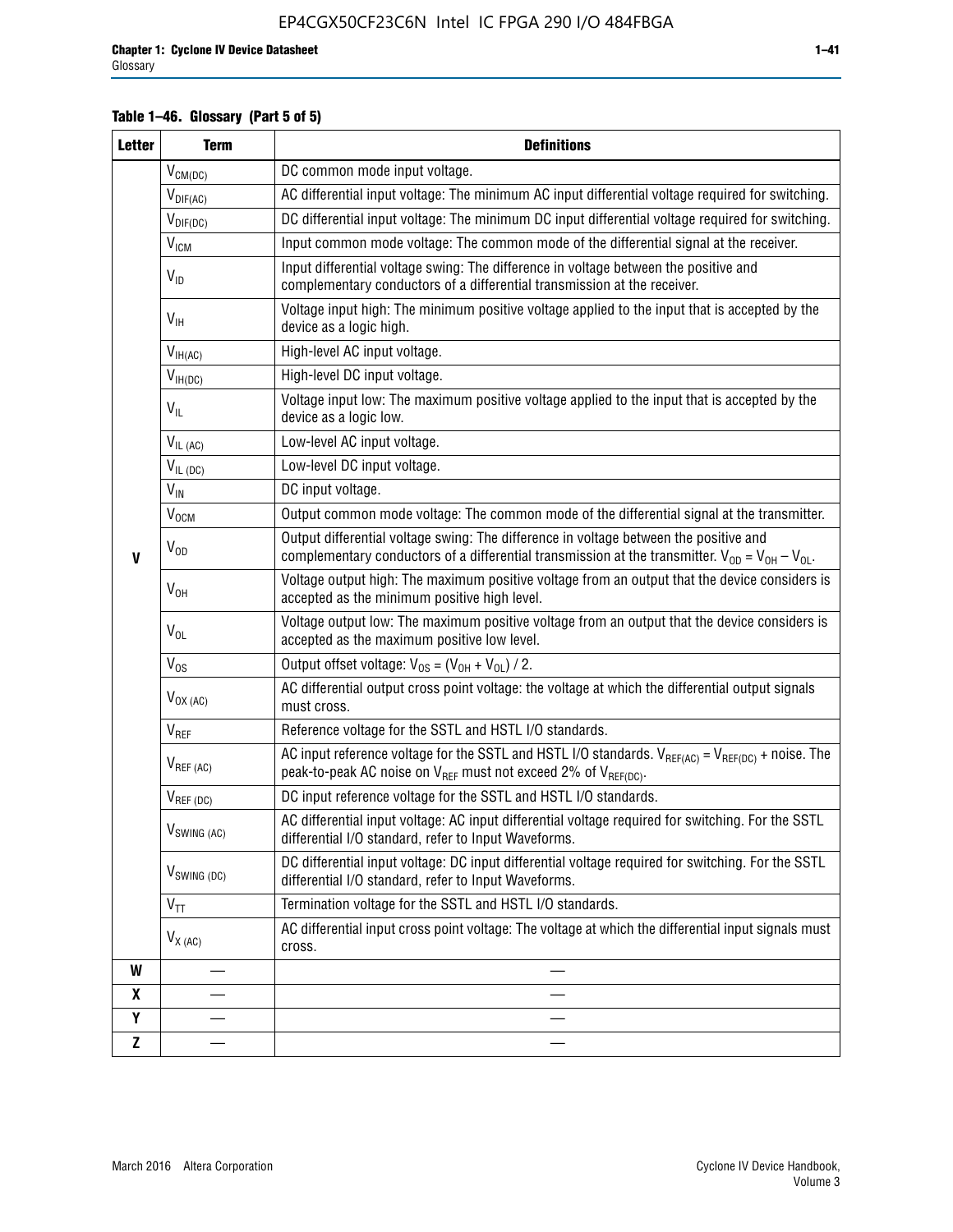## **Document Revision History**

Table 1–47 lists the revision history for this chapter.

| <b>Date</b>      | <b>Version</b> | <b>Changes</b>                                                                                                                                                                                                                            |
|------------------|----------------|-------------------------------------------------------------------------------------------------------------------------------------------------------------------------------------------------------------------------------------------|
| March 2016       | 2.0            | Updated note (5) in Table $1-21$ to remove support for the N148 package.                                                                                                                                                                  |
|                  | 1.9            | Updated maximum value for $V_{CCD, PL}$ in Table 1-1.                                                                                                                                                                                     |
| October 2014     |                | Removed extended temperature note in Table 1-3.                                                                                                                                                                                           |
| December 2013    | 1.8            | Updated Table 1-21 by adding Note (15).                                                                                                                                                                                                   |
| May 2013         | 1.7            | Updated Table 1-15 by adding Note (4).                                                                                                                                                                                                    |
|                  |                | Dpdated the maximum value for $V_1$ , $V_{CCD\_PLL}$ , $V_{CC10}$ , $V_{CC\_CLKIN}$ , $V_{CCH\_GXB}$ , and $V_{CCA\_GXB}$<br>Table $1-1$ .                                                                                                |
|                  |                | $\blacksquare$ Updated Table 1-11 and Table 1-22.                                                                                                                                                                                         |
| October 2012     | 1.6            | $\blacksquare$ Updated Table 1-21 to include peak-to-peak differential input voltage for the<br>Cyclone IV GX transceiver input reference clock.                                                                                          |
|                  |                | $\blacksquare$ Updated Table 1-29 to include the typical DCLK value.                                                                                                                                                                      |
|                  |                | <b>Updated the minimum f<sub>HSCLK</sub></b> value in Table 1-31, Table 1-32, Table 1-33,<br>Table 1-34, and Table 1-35.                                                                                                                  |
|                  |                | • Updated "Maximum Allowed Overshoot or Undershoot Voltage", "Operating<br>Conditions", and "PLL Specifications" sections.                                                                                                                |
| November 2011    | 1.5            | Updated Table 1-2, Table 1-3, Table 1-4, Table 1-5, Table 1-8, Table 1-9,<br>Table 1-15, Table 1-18, Table 1-19, and Table 1-21.                                                                                                          |
|                  |                | ■ Updated Figure $1-1$ .                                                                                                                                                                                                                  |
|                  | 1.4            | • Updated for the Quartus II software version 10.1 release.                                                                                                                                                                               |
| December 2010    |                | $\blacksquare$ Updated Table 1-21 and Table 1-25.                                                                                                                                                                                         |
|                  |                | $\blacksquare$ Minor text edits.                                                                                                                                                                                                          |
|                  |                | Updated for the Quartus II software version 10.0 release:                                                                                                                                                                                 |
|                  |                | Updated Table 1-3, Table 1-4, Table 1-21, Table 1-25, Table 1-28, Table 1-30,<br>Table 1-40, Table 1-41, Table 1-42, Table 1-43, Table 1-44, and Table 1-45.                                                                              |
| <b>July 2010</b> | 1.3            | ■ Updated Figure $1-2$ and Figure $1-3$ .                                                                                                                                                                                                 |
|                  |                | Removed SW Requirement and TCCS for Cyclone IV Devices tables.                                                                                                                                                                            |
|                  |                | $\blacksquare$ Minor text edits.                                                                                                                                                                                                          |
|                  |                | Updated to include automotive devices:                                                                                                                                                                                                    |
|                  | 1.2            | • Updated the "Operating Conditions" and "PLL Specifications" sections.                                                                                                                                                                   |
| March 2010       |                | $\blacksquare$ Updated Table 1-1, Table 1-8, Table 1-9, Table 1-21, Table 1-26, Table 1-27,<br>Table 1-31, Table 1-32, Table 1-33, Table 1-34, Table 1-35, Table 1-36,<br>Table 1-37, Table 1-38, Table 1-40, Table 1-42, and Table 1-43. |
|                  |                | Added Table 1-5 to include ESD for Cyclone IV devices GPIOs and HSSI I/Os.                                                                                                                                                                |
|                  |                | Added Table 1-44 and Table 1-45 to include IOE programmable delay for<br>Cyclone IV E 1.2 V core voltage devices.                                                                                                                         |
|                  |                | Minor text edits.                                                                                                                                                                                                                         |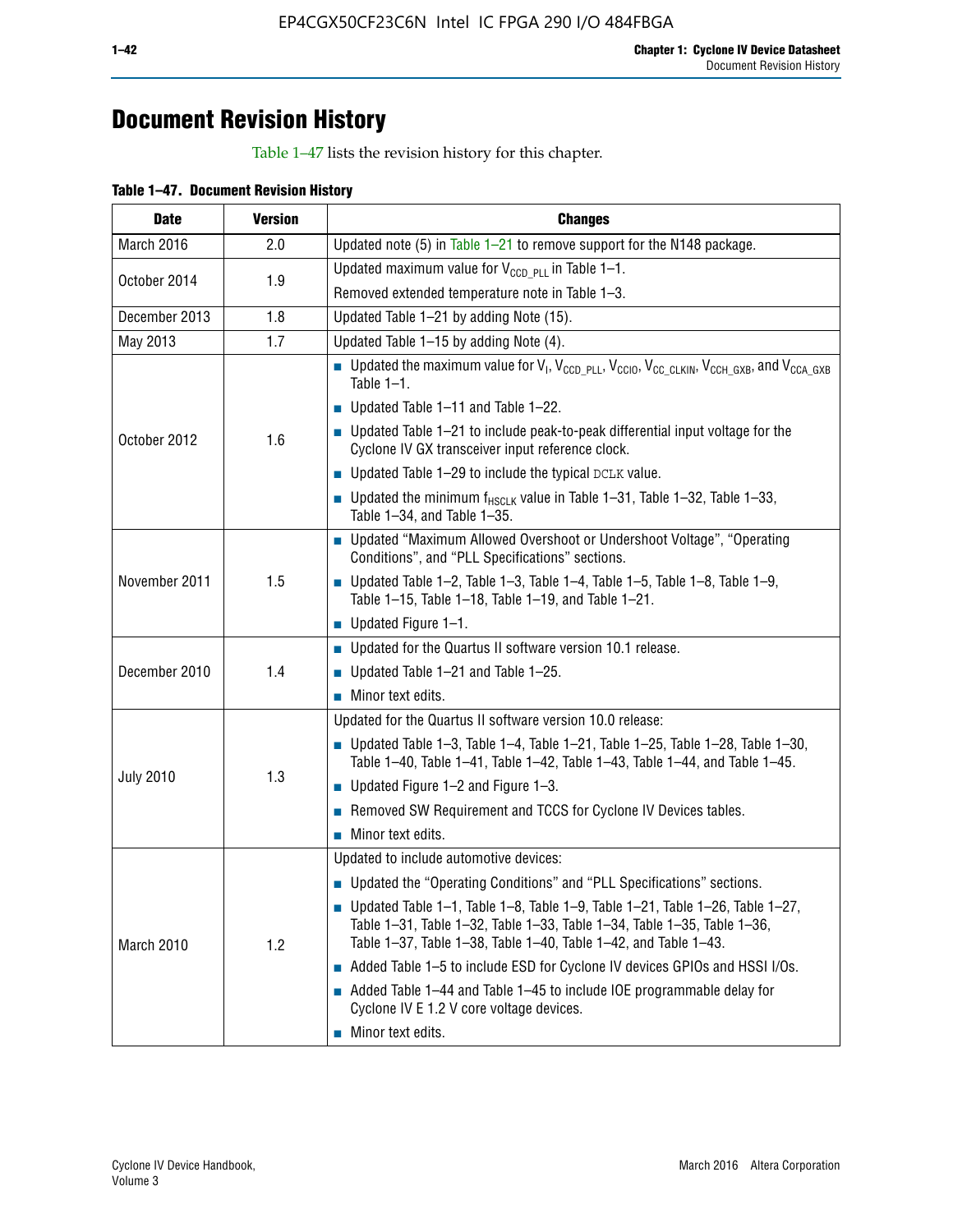## **Table 1–47. Document Revision History**

| <b>Date</b>   | <b>Version</b> | <b>Changes</b>                                                                                                                                                                          |
|---------------|----------------|-----------------------------------------------------------------------------------------------------------------------------------------------------------------------------------------|
| February 2010 | 1.1            | Updated Table 1–3 through Table 1–44 to include information for Cyclone IV E<br>devices and Cyclone IV GX devices for Quartus II software version 9.1 SP1 release.<br>Minor text edits. |
| November 2009 | 1.0            | Initial release.                                                                                                                                                                        |